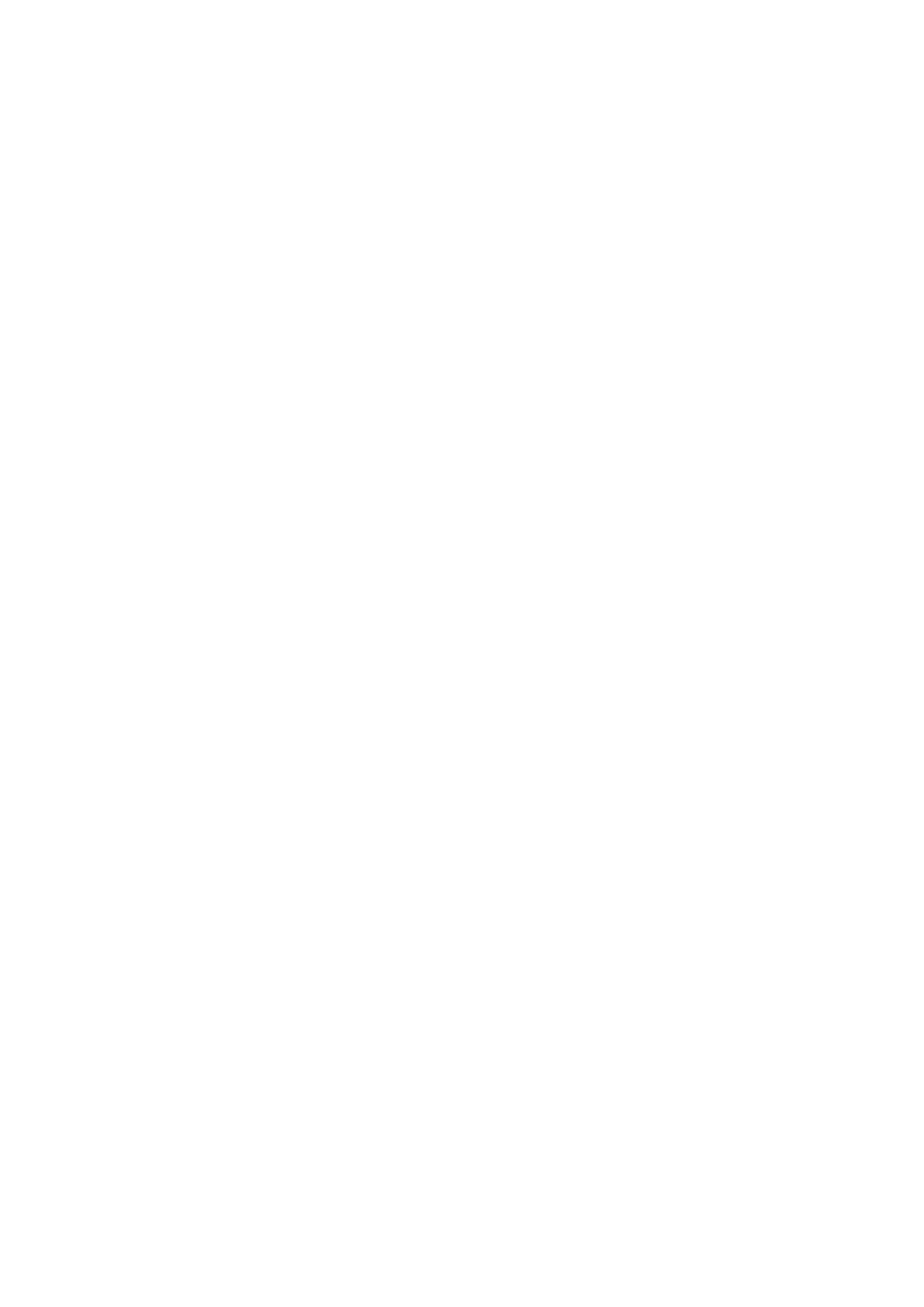

# **Animal Health and Welfare Common Framework**

# Provisional Framework Outline Agreement and Concordat

Presented to Parliament by the Secretary of State for Environment, Food and Rural Affairs by Command of Her Majesty

February 2022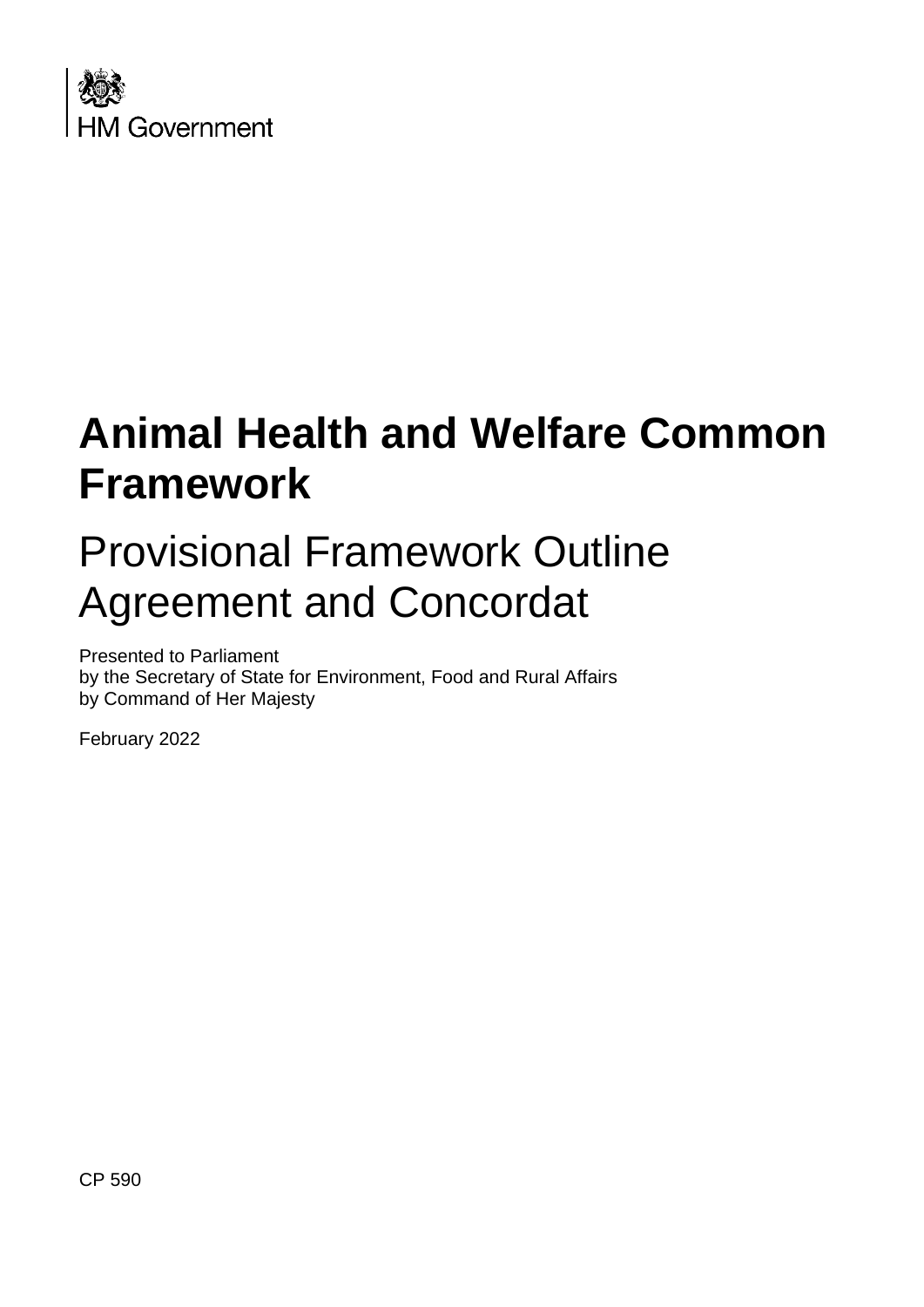

#### **© Crown copyright 2022**

This publication is licensed under the terms of the Open Government Licence v3.0 except where otherwise stated. To view this licence, visit [nationalarchives.gov.uk/doc/open](http://nationalarchives.gov.uk/doc/open-government-licence/version/3/)[government-licence/version/3](http://nationalarchives.gov.uk/doc/open-government-licence/version/3/)

Where we have identified any third party copyright information you will need to obtain permission from the copyright holders concerned.

This publication is available at [www.gov.uk/official-documents](http://www.gov.uk/official-documents)

Any enquiries regarding this publication should be sent to us at Defra, Seacole Building, 2 Marsham Street, London SW1P 4DF.

ISBN 978-1-5286-3046-7

E02698072 02/22

Printed on paper containing 75% recycled fibre content minimum

Printed in the UK by HH Associates Ltd on behalf of the Controller of Her Majesty's Stationery **Office**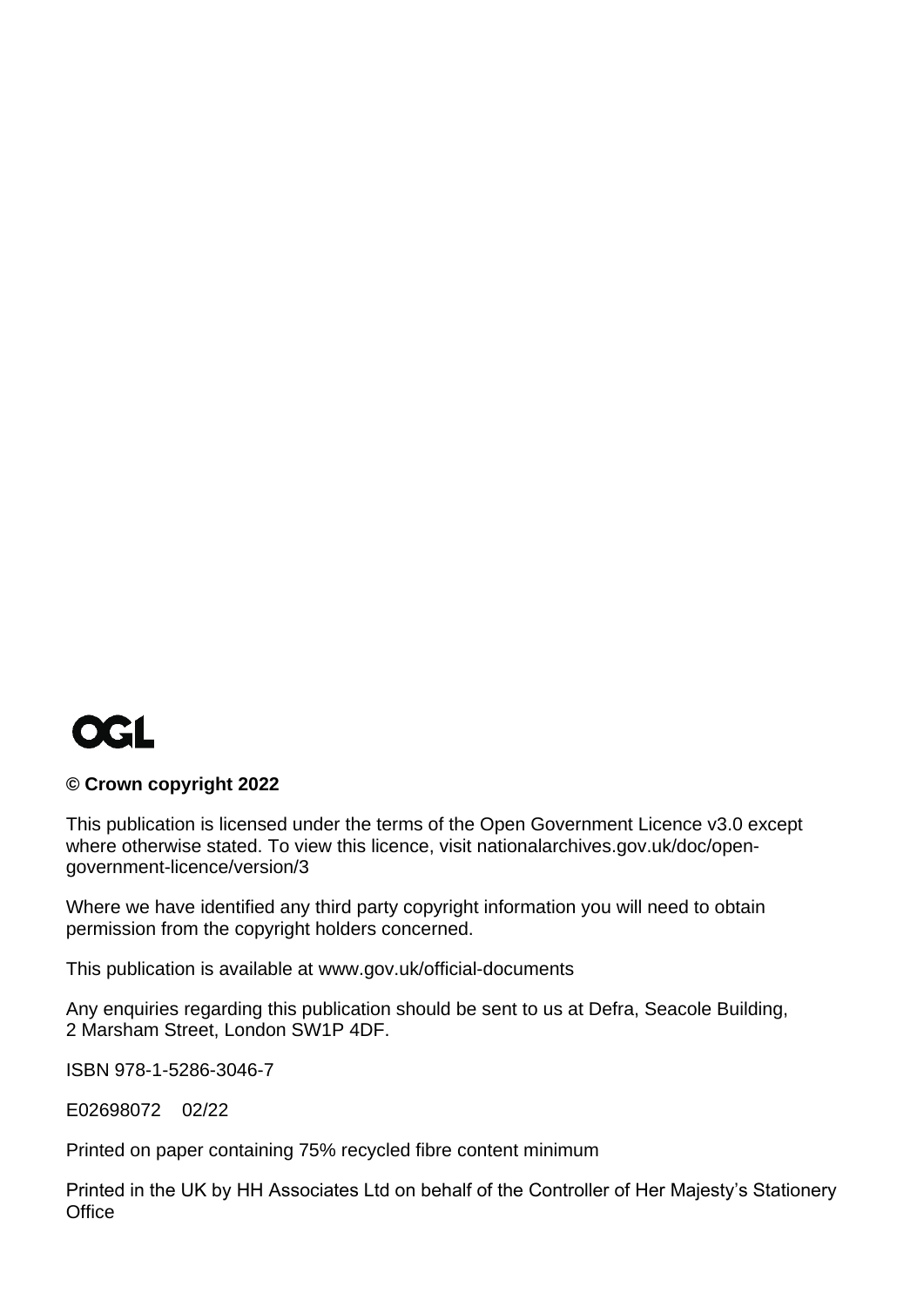# **Contents**

| <b>Framework Outline Agreement</b>                                              | 3        |
|---------------------------------------------------------------------------------|----------|
| Section 1: What are we talking about                                            | 3        |
| Section 2: Breakdown of policy area and framework                               | 11       |
| Section 3: Operational Detail<br>Section 4: Next steps                          | 16<br>22 |
|                                                                                 |          |
| Introduction                                                                    | 23       |
| Agreement                                                                       | 24       |
| Agreed principles                                                               | 25       |
| <b>Baseline standards</b>                                                       | 26       |
| Dispute avoidance and resolution                                                | 27       |
| International obligations                                                       | 29       |
| <b>Review</b>                                                                   | 29       |
| <b>Annexes</b>                                                                  | 31       |
| Introduction to the annexes                                                     | 31       |
| Annex 1: Animal Health and Welfare legislation and breakdown                    | 32       |
| Annex 2: Decision making fora and dispute resolution processes                  | 50       |
| Annex 3: Defra-DG Senior Officials Programme Board (SOPB) Terms of Reference 52 |          |
| Annex 4: Animal Disease Policy Group (ADPG) Terms of Reference                  | 55       |
| Annex 5: Animal Welfare Policy Group (AWPG) Terms of Reference                  | 57       |
| Annex 6: Tuberculosis Liaison Group (TBLG) Terms of Reference                   | 60       |
| Annex 7: Aquatic Animal Health Policy Group (AAH PG) Terms of Reference         | 66       |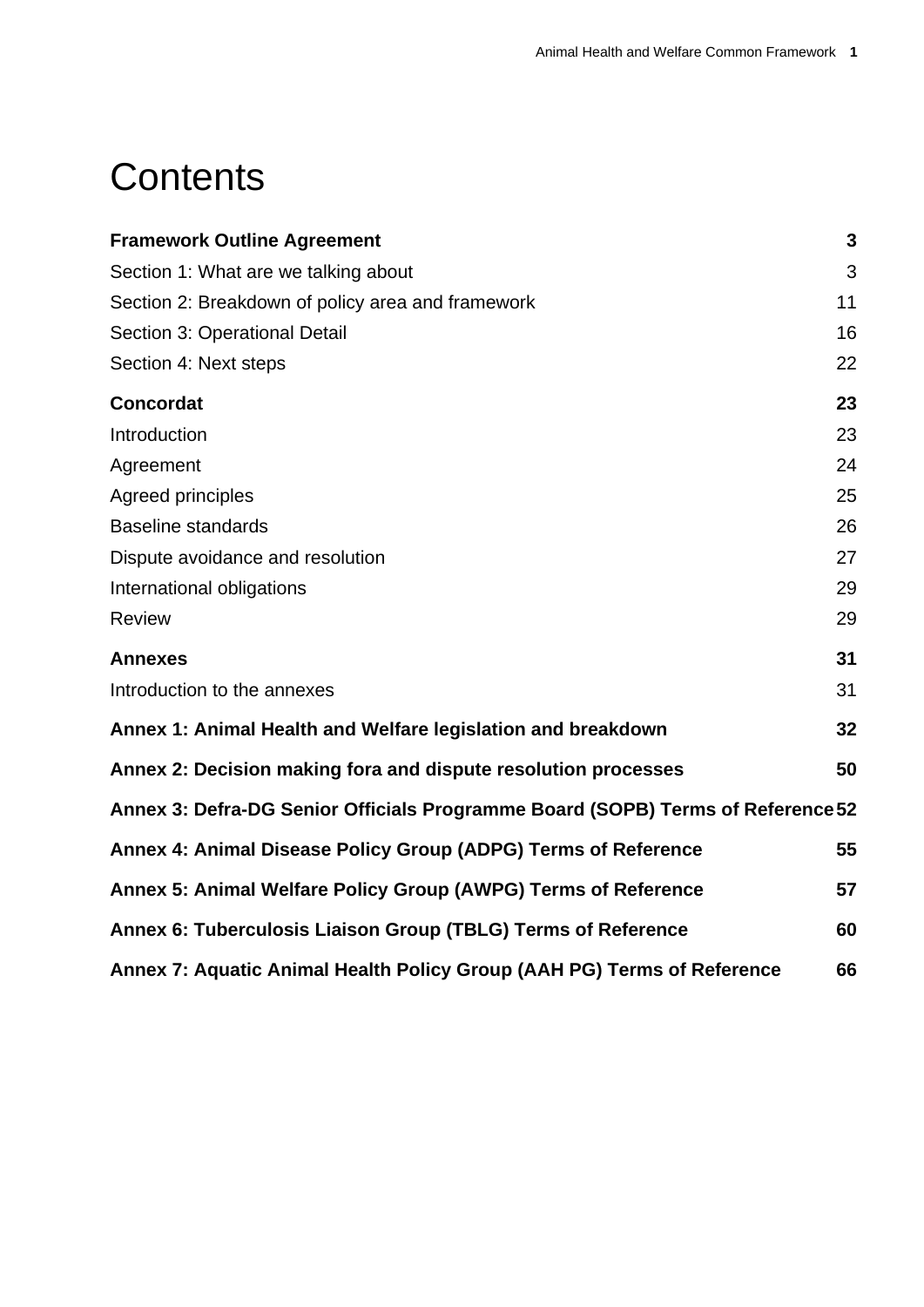Animal Health and Welfare Common Framework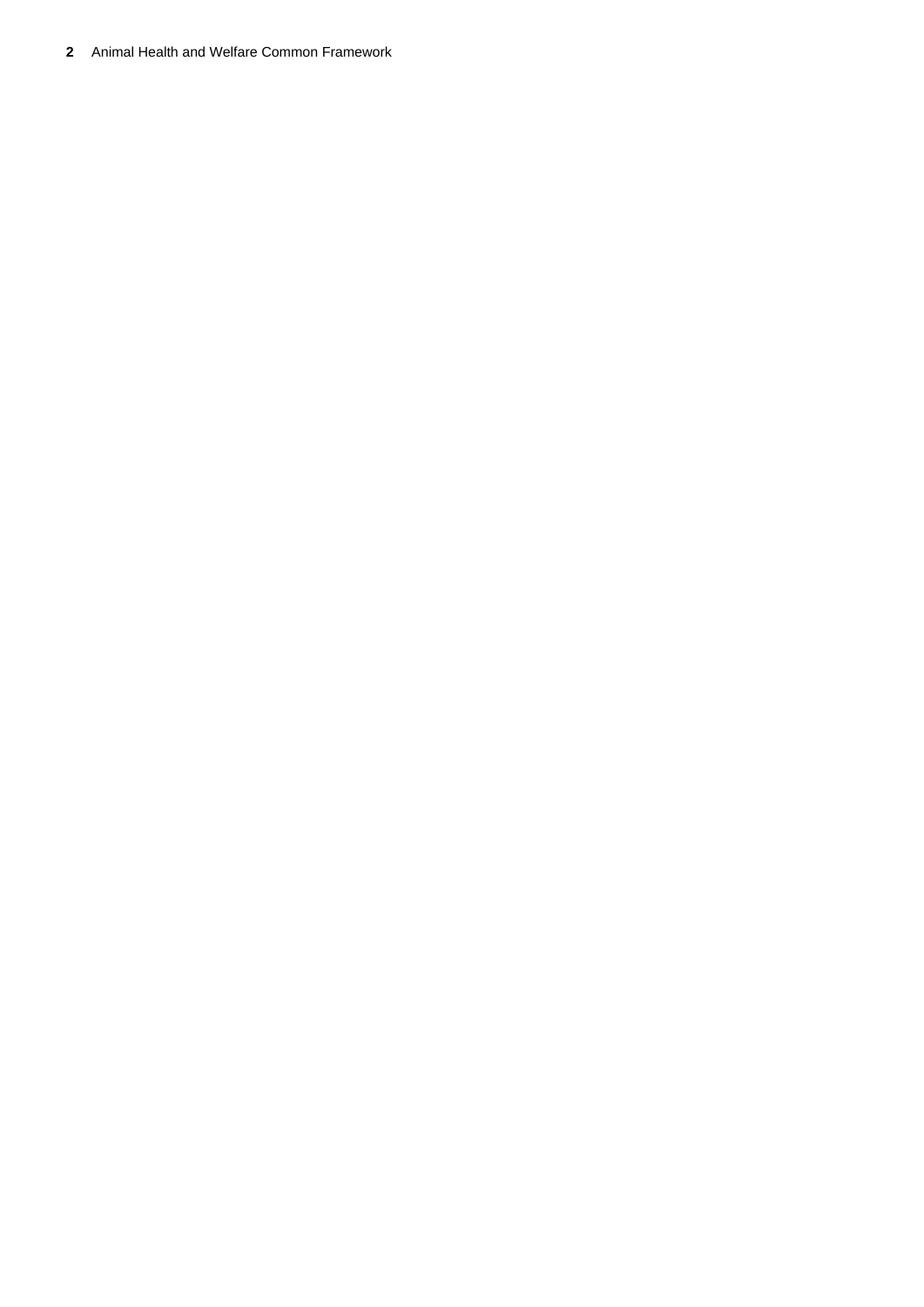# <span id="page-6-0"></span>Framework Outline Agreement

This is the Framework Outline Agreement for the Animal Health and Welfare UK Common Framework.

This document has been developed collaboratively between officials from the UK Government, Scottish Government, Welsh Government and Northern Ireland Executive, hereafter referred to as the '**Parties**'.

# <span id="page-6-1"></span>Section 1: What are we talking about

#### **Policy Area**

Animal Health and Welfare (hereafter referred to as '**AHW**').

The definition of AHW is taken to include Animal Health and Traceability, and Animal Welfare.

#### **Principles of Devolution**

All Parties agree to respect the memorandum of understanding and supplementary agreements between the Parties agreed in September 2012 and which sets out the principles which underlie relations between the Parties. This Framework is intended to further underpin those principles and relations.

The UK Government is committed (under the terms of the Devolution Memorandum of Understanding ('**MoU**'), with particular reference to p9 of the MoU) to involving the Scottish Government, Welsh Government and Northern Ireland Executive as fully as possible in discussions about the formulation of the UK's policy position on all EU and international issues which touch on devolved matters.

For non-devolved matters, the MoU commits within UK Government the Secretaries of State for Scotland, Wales and Northern Ireland to ensuring the interests of those parts of the UK in non-devolved matters are properly represented and considered.

The Devolved Governments agree under the MoU to provide UK Government factual information and expert opinion on non-devolved matters.

#### **Devolution and AHW policy**

AHW policy is mostly devolved in legislative terms, including powers to control the movement of animals and products of animal origin.

There are limited exceptions to this, including any trade in endangered species, procedures on live animals for scientific or educational purposes and veterinary medicines regulation (reserved for Scotland and Wales) (but not residues of medicines in food).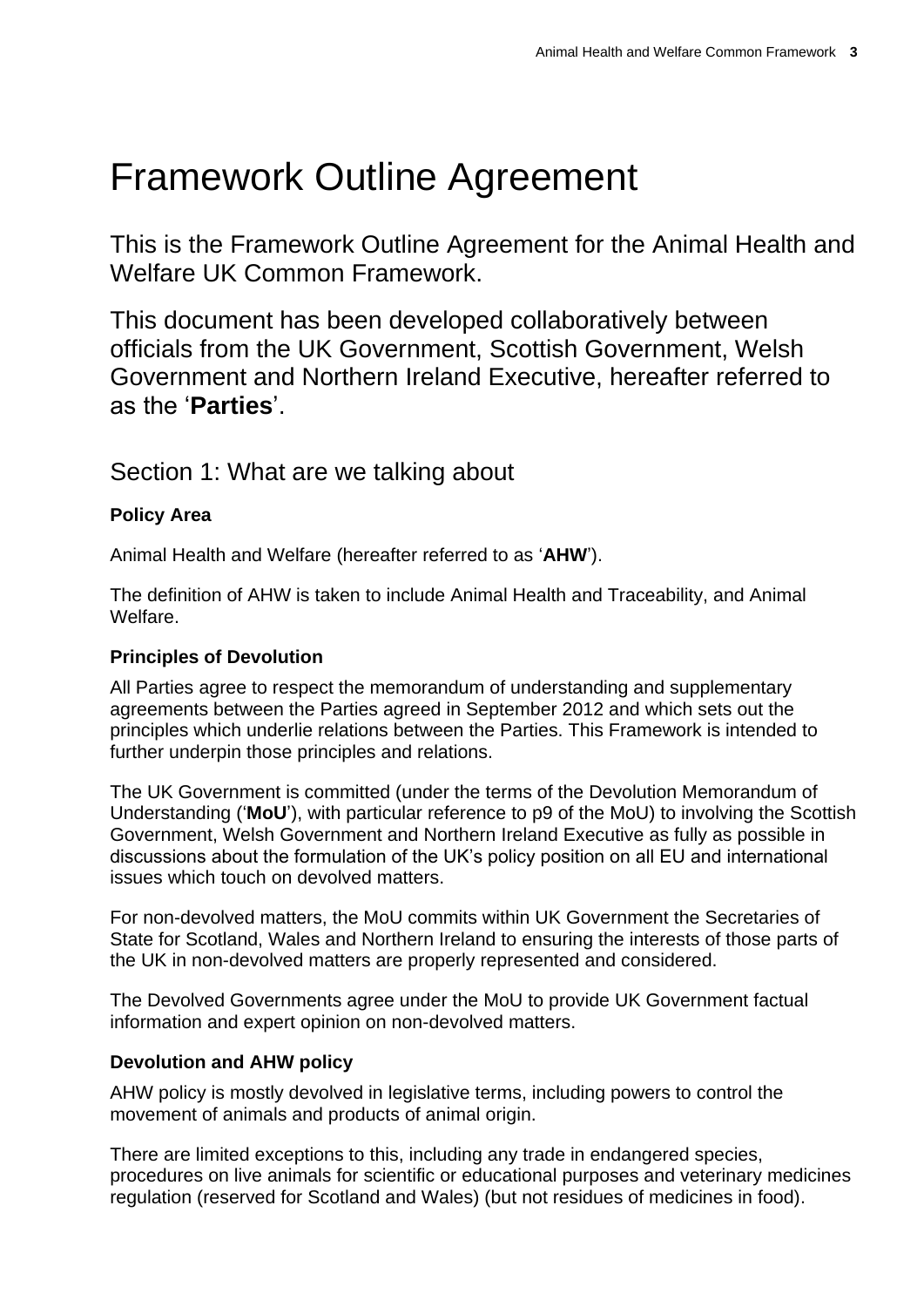Veterinary professional standards are also a reserved matter across the UK.

The devolution settlements have common features in this area, but they are not identical. For example, the Northern Ireland Act 1998 includes particular allowances for the furtherance of the trade in Northern Ireland and the regulation, quality, transport, marketing and identification of agricultural or food products, including livestock.

The devolution settlements for each Government are outlined in the following paragraphs.

Schedule 5 of the Scotland Act 1998 sets out those matters which are reserved to the UK Parliament. Any area not listed in Schedule 5 is devolved to the Scottish Parliament.

Schedule 7A to the Government of Wales Act ('**GOWA**') 2006 sets out those matters which are reserved to the UK Parliament. Any area not listed in Schedule 7A is devolved to the Senedd Cymru for Wales. The GOWA also furnishes Welsh Ministers with the power to restrict or condition the entry into Wales of animals or products in order to protect animal health, welfare or public health.

Schedule 2 to the Northern Ireland Act 1998 sets out 'excepted matters' (matters of national importance on which the Northern Ireland Assembly does not have competence to legislate), and Schedule 3 to the Northern Ireland Act sets out which matters fall into the 'reserved' category for which the consent of the Secretary of State is required in order for the Northern Ireland Assembly to legislate. Anything that is not explicitly excepted by Schedule 2 or reserved by Schedule 3 is devolved and the Northern Ireland Assembly has full legislative competence. While 'technical standards and requirements in relation to products' are generally reserved under Schedule 3, there are exceptions for 'standards and requirements in relation to food, agricultural or horticultural produce, fish or fish products, seeds, animal feeding stuffs, fertilisers or pesticides', with the result that AHW is a fully devolved matter.

#### **Principles for international relations**

The Common Frameworks Principles agreed at Joint Ministerial Committee ('**JMC**') (EN) state that frameworks will be established where necessary to ensure the UK can negotiate, enter into and implement new trade agreements and international treaties, and ensure compliance with international obligations. These principles were established in the context of an ambition for close working between the UK Government and the other Parties on reserved matters that significantly impact devolved responsibilities in common frameworks.

Common Frameworks will allow the parties, in a timely manner, to ascertain the impact of international trade on managing UK policy divergence. All parties to the framework will consider any impact in a way that meets the requirements of the JMC (EN) principles. Common Frameworks will afford an opportunity to consider any implications stemming from international trade which have a direct bearing on the operation of a Common Framework. The scope of this consideration will not extend beyond Common Frameworks.

#### **International relations in practise**

On the international stage, the UK trades as a whole on Animal Health and Welfare and is considered a single entity.

Negotiations on trade are led by the UK Government with discussions taking place through intergovernmental processes and Parties' views will be sought timely on trade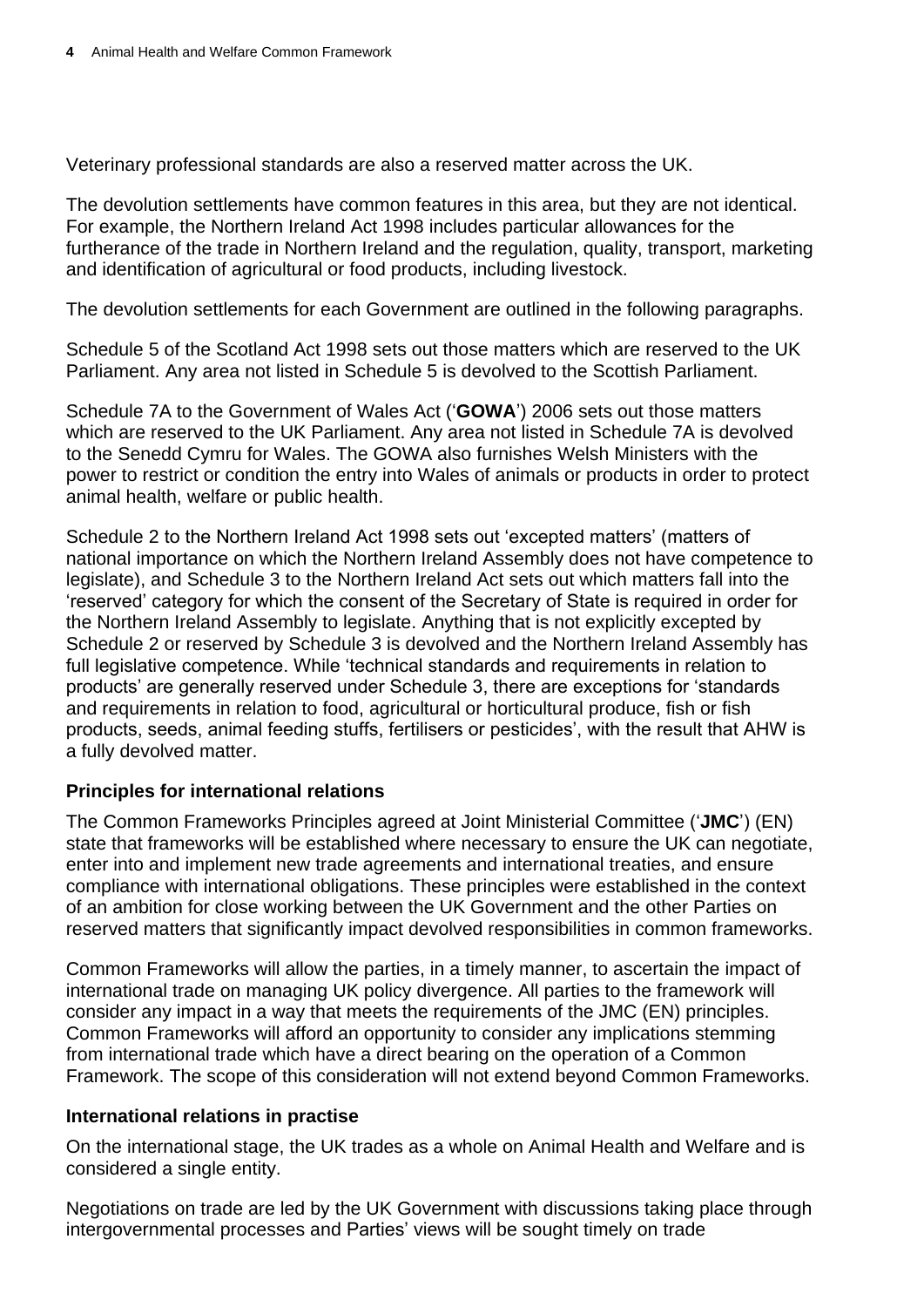negotiations, regarding Animal Health and Welfare, through trade-specific engagement fora.

It remains the responsibility of the UK Government to ensure the UK complies with its international trading obligations.

As a matter of law, international relations are the responsibility of the UK Government and the UK Parliament, although the Parties are responsible for implementing international obligations.

It is recognised that the Parties have an interest in international policy making and negotiations and in relation to devolved matters, notably where implementing action, by the Parties, may be required.

The Parties do have relevant executive powers, including the power to make representations on matters impacting themselves and the power to do anything aimed at promoting or improving the economic, social or environmental well-being within their nations, which could be relied on to inform the UK Government's negotiating position and take part in the negotiations themselves.

#### **An example of international relations**

The World Trade Organisation Sanitary and Phytosanitary ('**SPS**') Agreement recognises, at Article 13, Members may devolve the implementation of SPS to non-central government bodies.

It also states "Members are fully responsible under this Agreement for the observance of all obligations set forth herein".

The UK Government is accountable for the decisions or actions taken within the UK in the context of the Agreement taken by any Party.

The Parties and persons internal to the UK cannot bring a legal challenge to the UK Government for breach of the SPS (or General Agreement on Tariffs and Trade (GATT)) Agreement; this can only be undertaken by a Member State.

Whilst the UK Government has an accountability, the Parties are nevertheless responsible for observing and implementing international obligations, such as Free Trade Agreements, which concern devolved matters that have been negotiated and agreed by the UK Government.

#### **Intergovernmental relations review**

The outcomes of the intergovernmental relations review are in the process of being implemented. Once confirmation has been provided from each government, the outcomes of the review and appropriate intergovernmental structures will be reflected in this Common Framework.

#### **How the EU Framework applied to the UK**

Up until the end of the Transition Period the majority of AHW law was harmonised at EU level, relying on EU processes and institutions to carry out most risk assessments, risk management decisions and develop and pass legislation.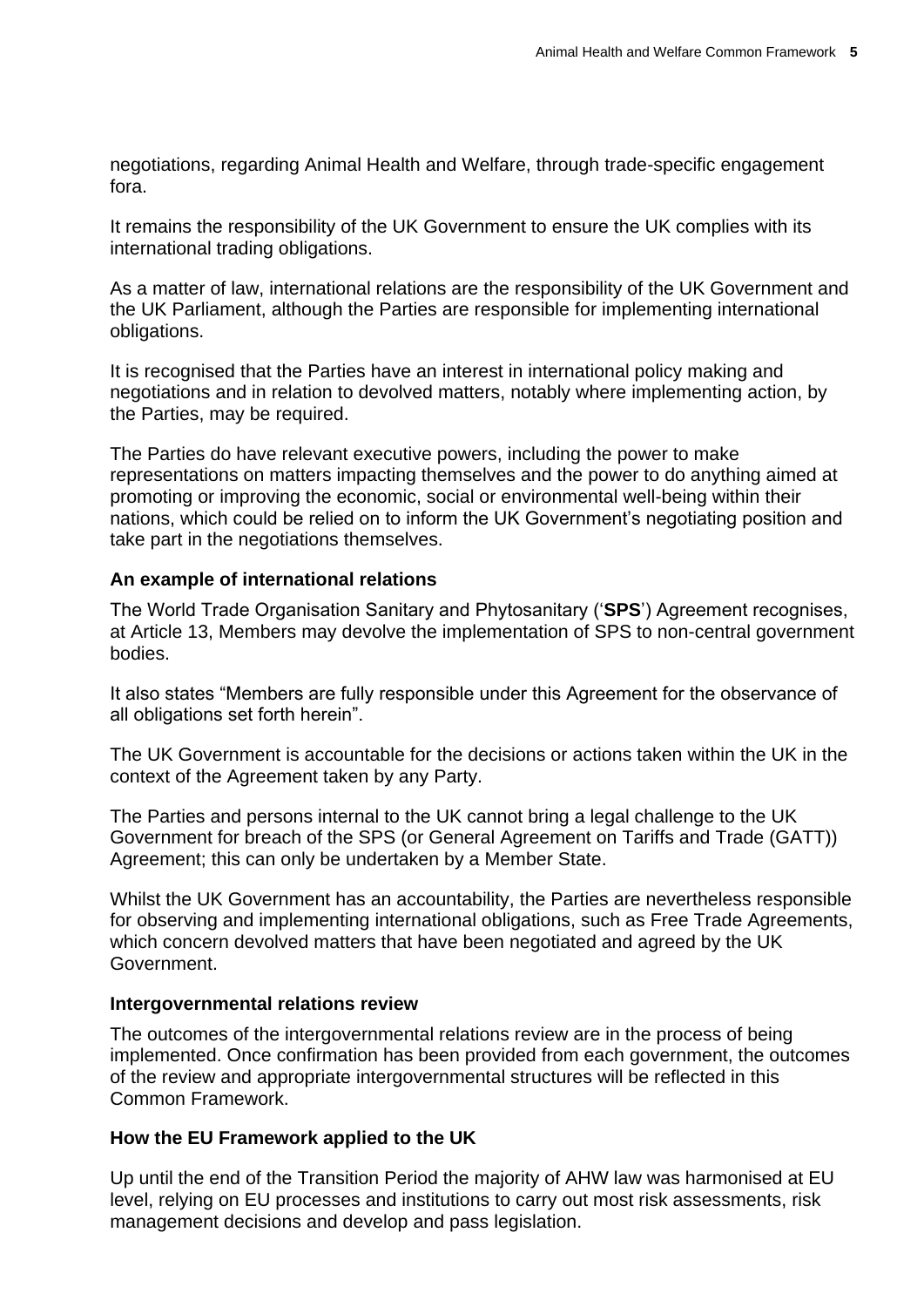Legislation was developed by the European Commission and voted on at the Standing Committee on Plants, Animals, Food and Feed (SCoPAFF) by EU Member States, with the contribution of various working and expert groups and the scientific bodies such as European Food Safety Authority (EFSA) and European Medicines Agency (EMA). The UK played a pivotal role in raising AHW standards across the EU.

The broad aim of EU animal health law is to enable trade in the Single Market, to ensure high standards of animal and public health in the EU and the rational development of the agriculture and aquaculture sectors, and to increase productivity. It also strengthens the enforcement of health and safety standards for the whole agri-food chain and protects the EU livestock sector against unfair competition and unsafe practices. Secondary EU legislation such as the Official Controls Regulation which are directly applicable in Member States and comprise most of UK legislation in these areas.

The EU framework was reliant upon the competent authorities in Member States (in the context of the UK this was Department for Environment, Food and Rural Affairs (Defra), Scottish Government, Welsh Government and Department of Agriculture, Environment and Rural Affairs, Northern Ireland (DAERA)) as well as other organisations designated by the competent authorities, to implement and enforce the then EU law.

These 'other' organisations included, but were not limited to, the Animal Plant Health Agency (APHA), the Food Standards Authority (FSA), Food Standard Scotland (FSS), the Centre for Environment, Fisheries and Aquaculture Science (CEFAS) and Marine Scotland.

There was scope within the EU Framework for different parts of the UK to do things differently, but as a minimum, compliance was needed with the standards set in EU regulation which was regularly monitored through the European Commission's DG Santé.

#### **Retained EU legislation**

AHW legislation can be broken down into three main areas which fall within devolved competence, but which were largely harmonised at EU level.

The exception to this is the limited scope provided for the adoption of national measures to achieve common outcomes where these comply with the principle of subsidiarity.

The three broad policy areas within the scope of EU AHW legislation are:

- Animal Health and Traceability
- Animal Welfare
- Trade in animals and related products.

The main objectives of Animal Health and Welfare legislation are to:

- protect and uphold animal health and welfare standards
- protect public health from animal related diseases
- prevent disease entering the EU
- enable trade in animal commodities, including pets
- assure the safety, quality and efficacy of veterinary medicines.
- control diseases both endemic and exotic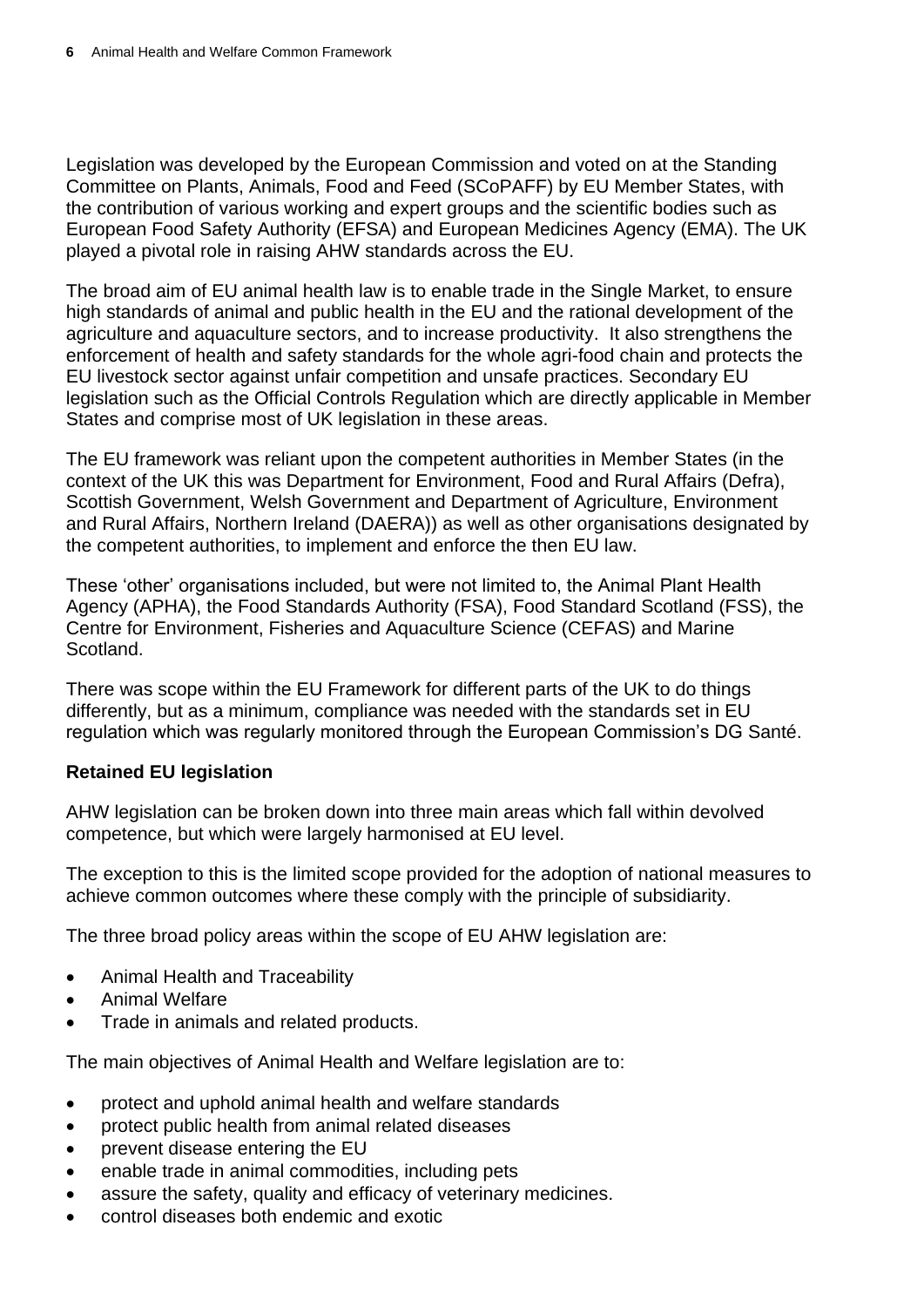- undertake surveillance for disease
- protect aquatic animal health
- protect bee health
- ensure animal welfare including on-farm, during transit, slaughter and at markets.

#### **International obligations**

The UK is bound by various international obligations for AHW.

- The four World Organisation for Animal Health ('**OIE**') Standards are:
- the Terrestrial Animal Health Code
- the Manual of Diagnostic Tests and Vaccines for Terrestrial Animals
- the Aquatic Animal Health Code
- the Manual of Diagnostic Tests for Aquatic Animals.

The OIE codes and manuals seek to set common internationally recognised standards. The World Trade Organisation ('**WTO'**) Agreement on the Application of Sanitary and PhytoSanitary Measures ('**SPS Agreement**') encourages the members of the WTO to base their sanitary measures on international standards, guidelines and recommendations, where they exist.

Following the Transition Period there are new obligations for the UK as an independent WTO member at the WTO SPS committee. Cross-departmental processes are being developed by Defra to fulfil new obligations, which include consulting Scottish Government, Welsh Government and the Northern Ireland Executive and stakeholders on SPS measures, notifying the committee of any change in SPS measures, responding to other countries' queries during the consultation period, and actively participating in committee work.

Disease Notification to WTO will be conducted by Defra's WTO Team who will also notify on behalf of the Devolved Governments as the UK's designated National Notification Authority and Enquiry Point. The AHW Framework is designed in a way that ensures the UK can continue to effectively fulfil its international obligations as a WTO member. In terms of OIE Animal Disease Reporting and EU reporting it is expected that Defra's International Affairs Team will report on behalf of the whole of the UK. However, work in this area is ongoing with the international disease project looking at how this process will work with Devolved Governments

#### **EU-UK Trade and Cooperation Agreement**

This Common Framework intersects with the EU-UK Trade and Cooperation Agreement ('**TCA'**).

Topics relevant to the framework may be considered from time to time by relevant TCA Specialised Committees or the Partnership Council.

Where a UK-EU meeting agenda includes an item concerning implementation in an area of devolved competence, UK Government should facilitate the attendance of the Parties of a similar level to that of the UK Government representatives with final discretion as to the UK delegation a matter for the UK co-chair.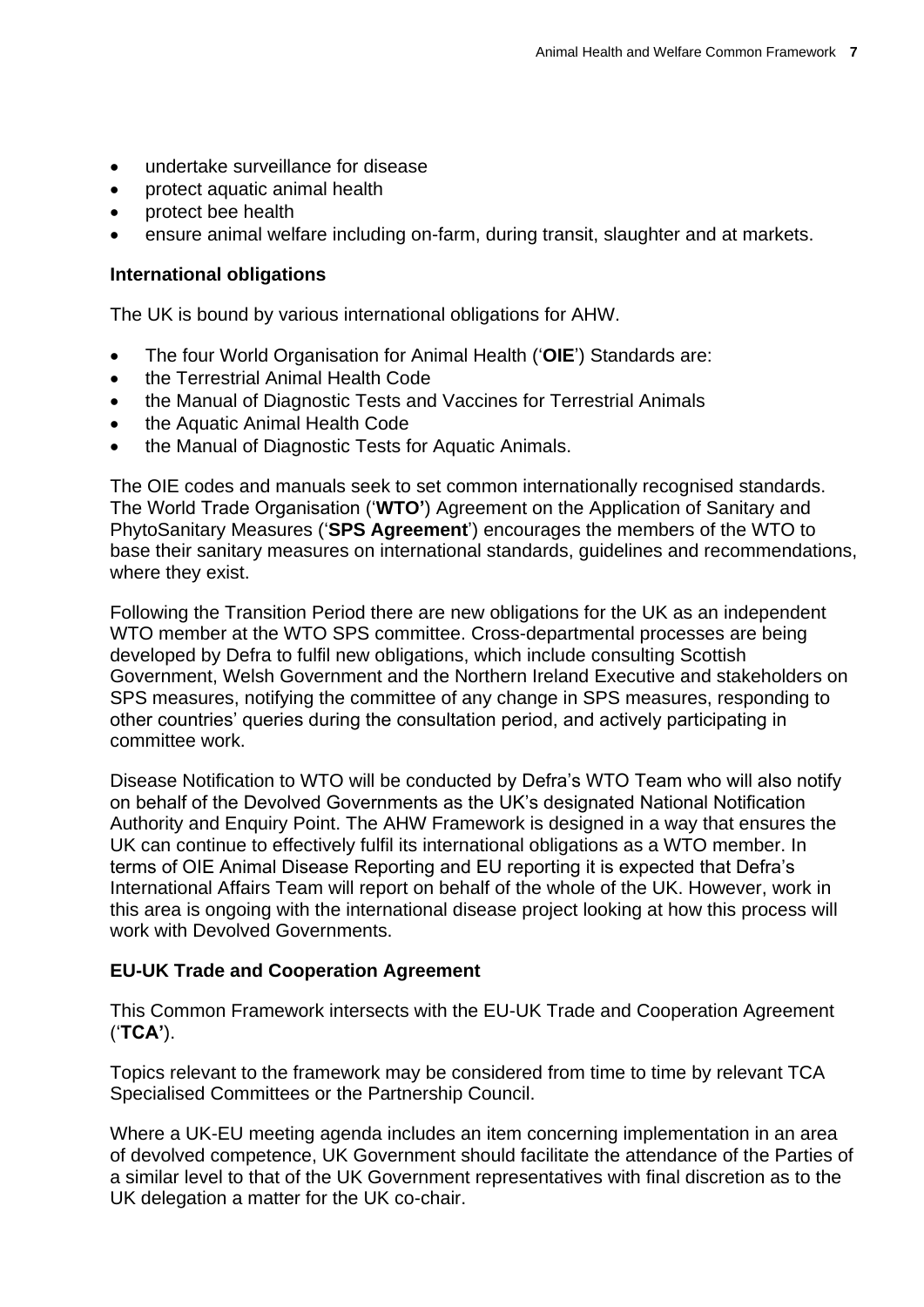UK Government should engage the Parties as fully as possible in preparation for these meetings regardless of attendance, and on all relevant implementation matters.

#### **Northern Ireland and the Northern Ireland Protocol**

The Agreement on the Withdrawal of the United Kingdom from the EU sets out the current arrangements where, although remaining within the UK's custom territory, Northern Ireland will remain aligned with the EU. The following paragraphs of Annex 2 of the Northern Ireland Protocol (NB: not this document) are relevant to this framework.

- 36- Live animals, germinal products and products of animal origin
- 37- Animal disease control, zoonosis control
- 38- Animal identification
- 40- Animal Welfare
- 43- Official controls, veterinary checks
- 44- Sanitary and phytosanitary Other

This Framework reflects the specific circumstances in NI that arise as a result of the Protocol and remains UK wide in its scope. As such decision making and information sharing will always respect the competence of all parties to the Framework and in particular the provisions in Article 18 of the Protocol on democratic consent in Northern Ireland.

Where one or more of UK Government, the Scottish Government or the Welsh Governments propose to change rules in a way that has policy or regulatory implications for the rest of the UK, or where rules in Northern Ireland change in alignment with the EU, the Framework is intended to provide governance structures and consensus-based processes for considering and managing the impact of these changes.

As rules evolve to meet the emerging regulatory needs of the UK, Scottish and Welsh Governments, this Framework will ensure the full participation of Northern Ireland in discussions such that the views of the relevant Northern Ireland Executive Minister(s) are taken into account in reaching any policy or regulatory decisions by the UK, Scottish or Welsh Governments.

Where rules in Northern Ireland change in alignment with the EU, the Framework will form the basis of a mechanism to ensure consideration by the four governments of any changes and will enable them to determine any impacts and subsequent actions arising from these changes.

Where issues or concerns raised by the relevant Northern Ireland Executive Minister(s) in respect of GB-only proposals have not been satisfactorily addressed, they will have the right to trigger a review of the issue as set out in the dispute resolution process in Section 3 of this document.

#### **Existing scope for legislative divergence**

In a small number of cases where national measures to achieve common outcomes are allowed, different actions and decisions may be taken by the Parties. For example, the EU Meat Chicken Welfare Directive (2007/43/EC) permits chickens to be stocked at a maximum density of 42 kg/m<sup>2</sup>, if certain conditions are met. The implementation of this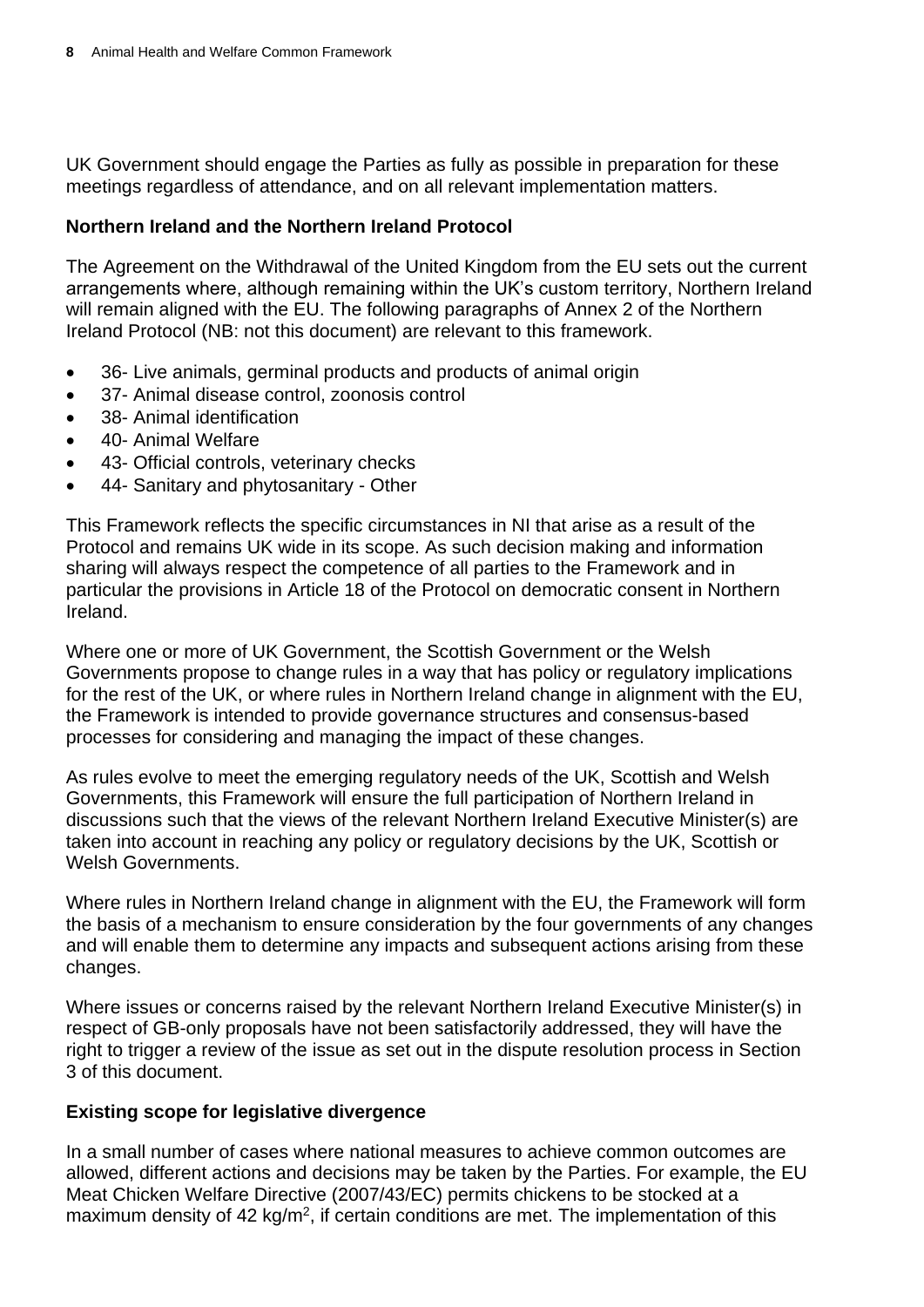Directive however reflects pre-existing policy differences within the UK. England, Scotland and Wales have set an absolute maximum stocking density of 39  $kg/m<sup>2</sup>$ , whereas Northern Ireland permits chickens to be stocked up to 42kg/m<sup>2</sup>.

Another example of pre-existing divergence within the UK is bovine Tuberculosis (TB) policy: each nation meets the minimum requirements of the EU Directive; however, domestic legislation and policy in each Government is different, reflecting the heterogeneous distribution of the disease and different policy approaches.

In addition to this, where the EU legislation is outcome-focused, thereby allowing more localized implementation of the Directive, differences can exist in interpretation. For example, in the absence of a definition in the Laying Hen Welfare Directive (1999/74/EC), England and Wales have interpreted the requirement to have perches in non-cage systems differently to Scotland and Northern Ireland. The latter require perches to be 'aerial', whereas England and Wales permit perches to be part of the elevated perforated or slated platform (i.e. so that they are above the litter area rather than any higher).

Another example of divergence relates to making certain diseases notifiable. Examples include Scrapie, which is notifiable in Scotland and Northern Ireland but not England and Wales, and Porcine Epidemic Diarrhoea, which is notifiable in England and Scotland but not Northern Ireland or Wales. Sheep Scab is also fully notifiable in Northern Ireland but only reportable in England, Scotland and Wales. Bovine Viral Diarrhoea is another example where divergence already exists.

EU legislation also enables Member States to develop their own enforcement and execution provisions, and the four parts of the UK therefore all have their own regulations for enforcement and execution of EU provisions. Similarly, under EU legislation the operational management of incidents allows Member States to determine their own rules for managing the practicalities of incident response, in line with the general requirements set out in EU legislation.

#### **Interdependencies/other linked frameworks policy areas**

Underpinning AHW, Food and Feed Safety and Hygiene (FFSH), Plant Health and Aquatic Animal Health (AAH) legislation is the Official Controls Regulation. It regulates how official controls are performed, and further links into various other pieces of legislation.

UK-wide AHW functions (some of which imply access to expertise, or coordination of UK wide efforts) are often treated as a common or shared resource and may be carried out by one Government/organisation on behalf of others, and there is potential for reconsidering where these responsibilities sit in the future. It is therefore possible that they could be undertaken by a central body that is independent from policy decision-making.

The UK Plant Health Working Group has developed a separate framework. The AHW Framework has been kept under review throughout 2021 (along with other Environment, Food and Rural Affairs (EFRA) portfolio frameworks) to ensure consistency and assist sharing of good practice and, where appropriate, review of areas where shared delivery mechanisms may exist, e.g. international assurance, the work of APHA and access to expertise.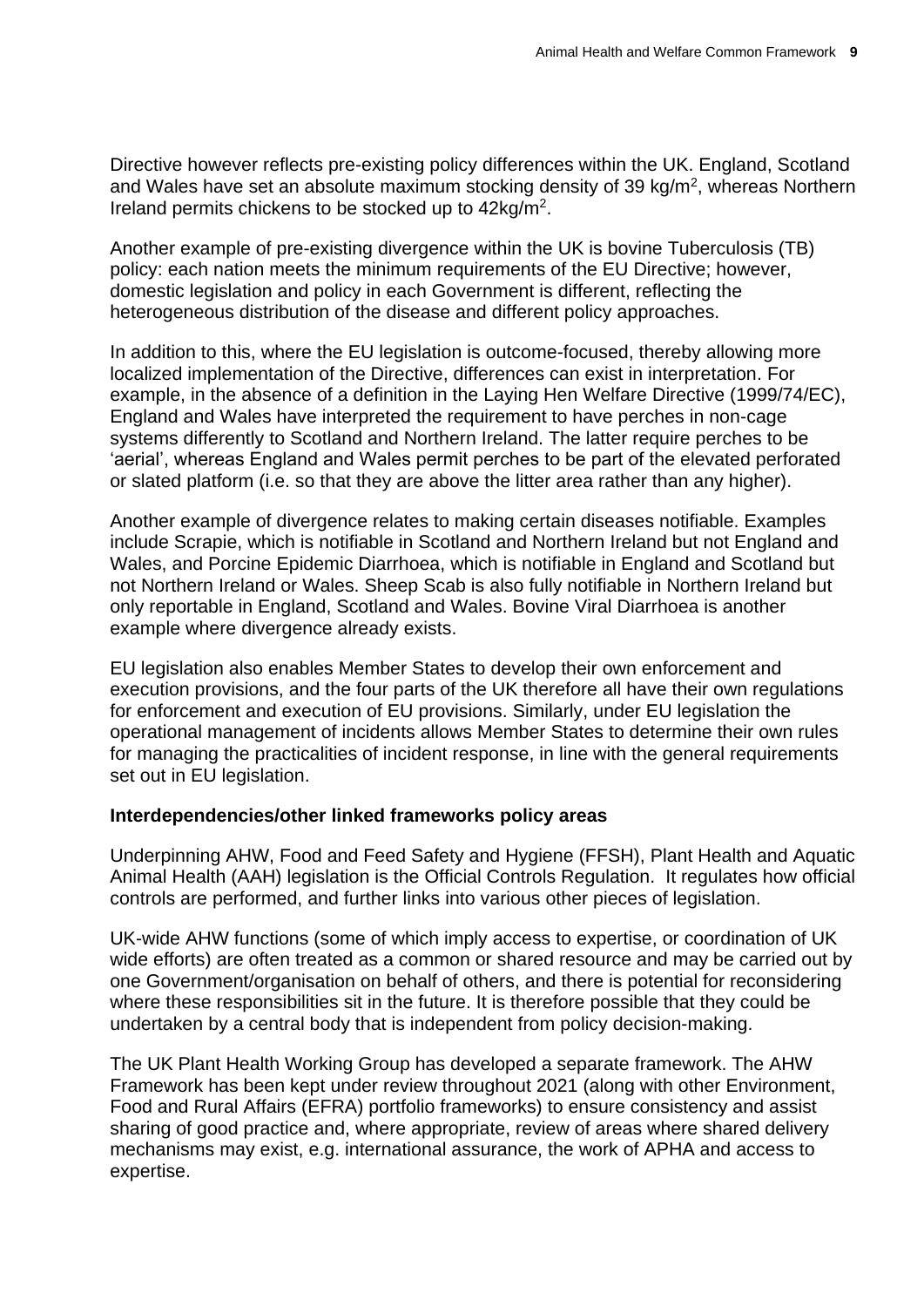FFSH law is covered under a separate Framework which is compatible with the AHW Framework similarly to plant health above (even more importantly, considering the closer link between AHW and FFSH). The FFSH Framework covers general food law and hygiene, food safety standards, official controls for food and feed and public health controls on imported feed.

The Common Frameworks Principles agreed at JMC (EN) state that frameworks will be established where necessary to ensure the UK can negotiate, enter into and implement new trade agreements and international treaties, and ensure compliance with international obligations. These principles were established in the context of an ambition for close working between the UK Government and the other Parties on reserved matters that significantly impact devolved responsibilities in common frameworks.

Common Frameworks will allow the parties, in a timely manner, to ascertain the impact of international trade on managing UK policy divergence. All parties to the framework will consider any impact in a way that meets the requirements of the JMC (EN) principles. Common Frameworks will afford an opportunity to consider any implications stemming from international trade which have a direct bearing on the operation of a Common Framework. The scope of this consideration will not extend beyond Common Frameworks.

International policy formulation will be developed in line with the current Devolution MoU and its accompanying International Relations Concordat. International obligations will be implemented in line with these agreements. In this respect, the parties will automatically use any updated IR Concordat, and the wider outcomes of the Joint IGR Review, as the basis for such international considerations.

#### **Geographic Scope**

The Framework applies in England, Wales, Northern Ireland and Scotland.

Officials for all the Parties have been involved closely in development of the AHW Framework.

Further consideration will need to be given to the Crown Dependencies and the extent to which they might have a connection to the Framework arrangements.

#### **Definitions**

This Framework has defined a number of important terms –

- **Animal Health and Welfare Common Framework –** The governance arrangements that will be put in place between Defra, Scottish Government, Welsh Government, DAERA (alongside relevant primary or secondary legislation) to meet the Common Framework Principles agreed at the Joint Ministerial Committee (JMC(EN)) in October 2017.
- **Baseline Standards--** In Great Britain these standards refer to all AHW standards in place at 11 PM on the 31<sup>st</sup> December 2020. In Northern Ireland, these standards are EU minimum standards in accordance with the Northern Ireland Protocol and the Withdrawal Agreement otherwise they will be domestic AHW law in place at 11 PM on the 31<sup>st</sup> December 2020.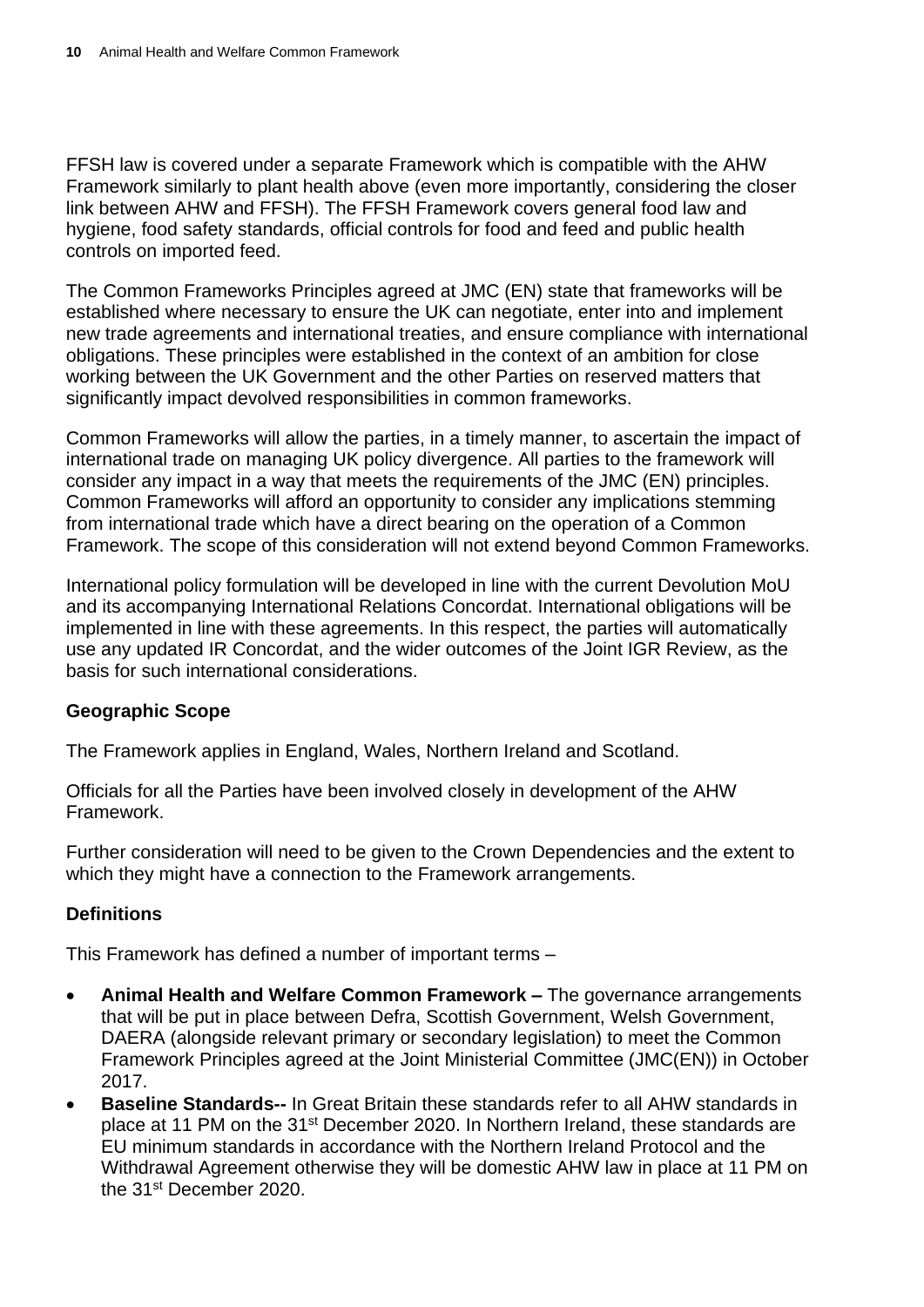• **Concordat –** This will be an agreement between the four competent authorities that sets out the principles, arrangements and processes that form the Framework.

# <span id="page-14-0"></span>Section 2: Breakdown of policy area and framework

#### **Analysis**

The AHW Framework proposals have been developed in accordance with the JMC(EN) Common Framework principles agreed in October 2017, in line with guidance on frameworks developed jointly by the Parties. These explain that the Framework may consist of common goals, baseline standards, harmonisation, limits on action, or mutual recognition, depending on the policy area and the objectives being pursued.

The explicit objectives of the Frameworks are to "respect the devolution settlements and the democratic accountability of the devolved legislatures, and will therefore:

- be based on established conventions and practices, including that the competence of the devolved institutions will not normally be adjusted without their consent;
- maintain, as a minimum, equivalent flexibility for tailoring policies to the specific needs of each territory as is afforded by current EU rules;
- lead to a significant increase in decision-making powers for the Devolved Governments".

Officials agreed that in considering the requirements of the AHW Framework, the following Common Frameworks principles agreed at JMC(EN) in October 2017 would be of key importance:

- enabling the functioning of the UK internal market, while acknowledging policy divergence
- ensuring the UK can negotiate, enter into and implement new trade agreements and international treaties and comply with international obligations
- respecting the devolution settlements and the democratic accountability of the devolved legislatures, and
- maintaining, as a minimum, equivalent flexibility for tailoring policies to the specific needs of each territory as is afforded by current EU rules and wider AHW rules.

#### **AHW Framework implementation**

Following the end of the Transition Period, there is a common body of AHW law in place across the UK. Much of this is retained EU law, with operability Statutory Instruments (SIs) made where necessary, and wider domestic law such as the Animal Health and Welfare Acts. The AHW Framework agreement itself will primarily be implemented through nonlegislative agreements.

The legislative and non-legislative arrangements will need to dovetail with each other, as well as with any overarching arrangements or agreements made between the Parties. The non-legislative elements of the Framework will include: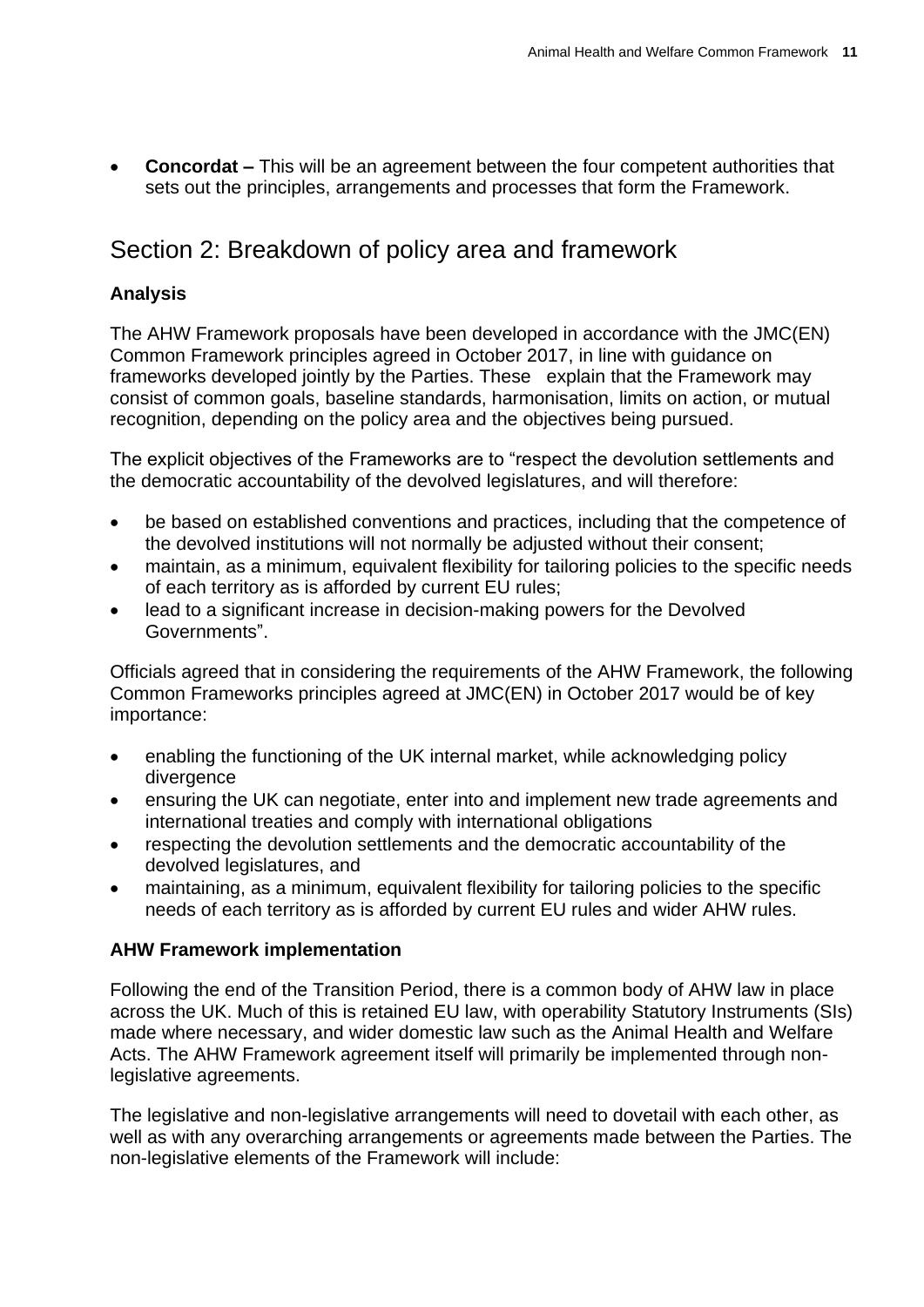- The scope of the Framework.
- High level principles for ways of working,
- Governance and principles for joint risk analysis, including management of divergence.
- Framework review and management arrangements, and
- Governance arrangements for dispute avoidance and resolution.

#### **Scope of the AHW Framework**

The AHW Framework applies to all Animal Health and Welfare legislation in the UK. A detailed breakdown of the legislation is set out in **Annex 1**.

Officials have agreed that the whole of AHW legislation will be within scope unless explicitly agreed otherwise by decision making bodies. Examples of areas explicitly within scope include:

- any AHW legislation and policy including veterinary medicines
- issues from other frameworks e.g. FFSH have an influence in AHW
- areas of diverging policy
- that the policy area is the responsibility of a single AHW body in all or some of the Parties and as a result a collaborative approach is required.
- that updating policy changes at different times across the UK would affect the Common Frameworks principles agreed at JMC(EN) in October 2017.

In terms of reserved matters which impact the Parties, the Devolution Memorandum of Understanding (2013) states that adequate consultation to a reasonable timescale by the UK Government will be undertaken with the other Parties. This will cover the methodology and detail of any proposed revisions to the reserved matters. Furthermore, decisions will be carried out in accordance with legislative requirements including but not limited to gaining consent.

Information sharing is the responsibility of all Parties. This will be important to ensure openness and transparency but also for the purpose of consistency and sharing best practice. Sharing information as early and openly as possible will also help to avoid disputes emerging at a later stage.

The AHW Framework does not cover Invasive Non-Native species or Zootechnics with a separate Zootechnics Framework having been developed. However, the Parties recognise there is an interplay between these areas and Animal Health and Welfare (and Plant Health).

Therefore, there are circumstances where the Framework will cover decisions, where the Parties will need to provide recommendations in these areas, which consider the views of all Parties. This, and the principle of working openly and collaboratively means that going forward there will need to be a close relationship between these three Frameworks on these issues.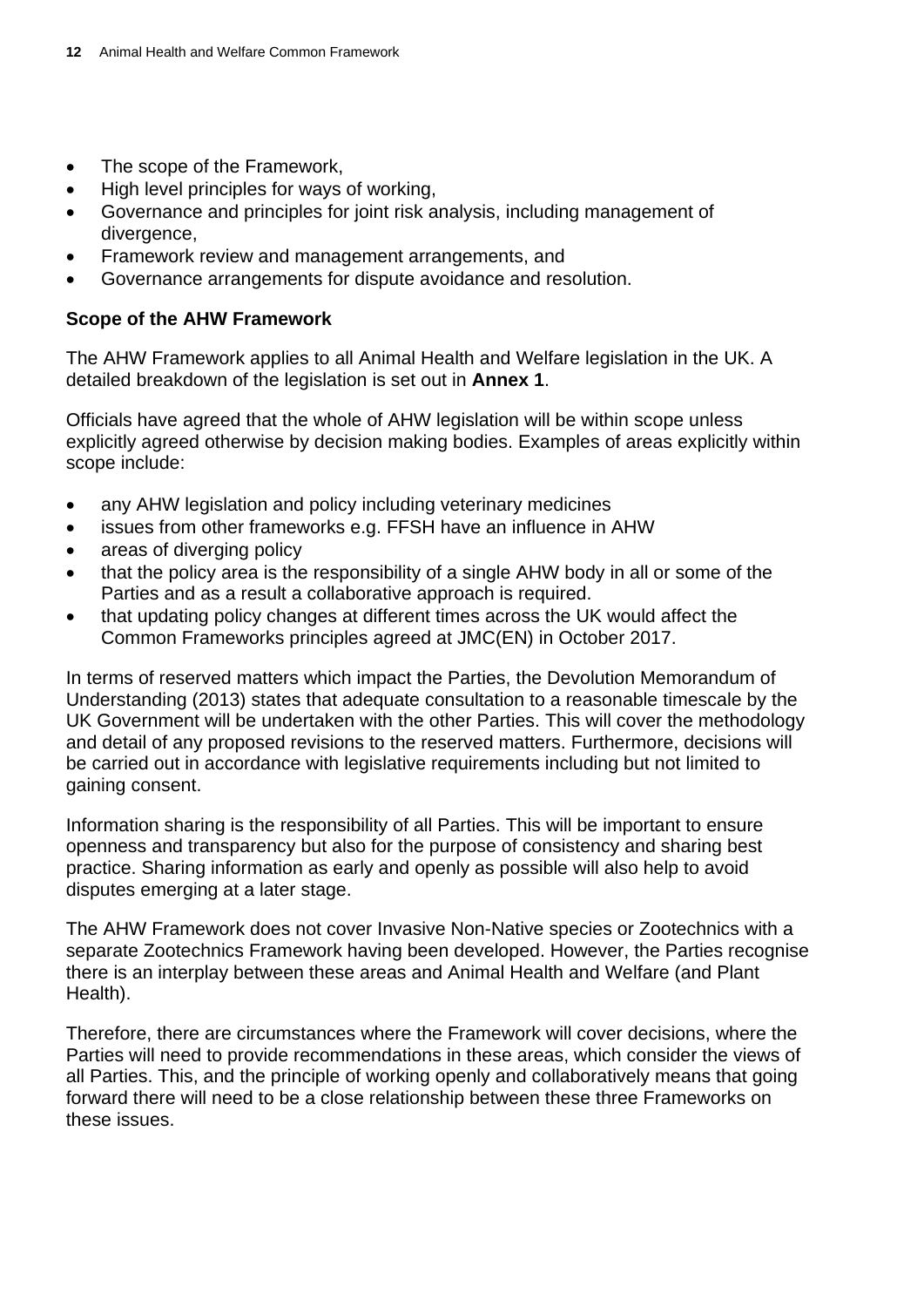#### **Status of Framework: legislative vs non-legislative**

A common body of AHW law was in place across the UK on the 31st December 2020. However, over time this law is likely to change and adapt to new policy imperatives or AHW threats, with the possibility of divergence across the UK.

For example, Northern Ireland is working to implement the new Animal Health Law. The AHW Framework will enable the Parties to manage that process of change and possible divergence in a way that respects the Common Framework principles. The Framework itself will primarily be implemented through non-legislative agreements through a Concordat between the Parties (signed by Ministers).

#### **Overview of Framework**

The AHW Framework puts in place shared ways of working between the Parties and their arm's length bodies to drive forward common approaches to AHW law and policy, where agreed by all Parties.

The intention is not to mandate harmonisation, but to recognise that businesses and consumers in all four nations of the UK (as well as international trading partners) often benefit from there being one consistent set of AHW legislation (where those rules are considered to be in their interests) and agreed approaches for changing AHW rules. In addition, the Framework should recognise the fact that diseases do not respect borders and this requires a coordinated approach for prevention and control.

Animal welfare standards have a bearing on the level playing field and, given the free movement of animals and animal products across Great Britain (and, to a large extent, the UK), effective implementation of these standards requires appropriate coordination between all Parties.

The Framework also allows for divergence, as there will be instances where it is appropriate for one or more of the Parties to take different approaches. The Framework will respect the unique position of Northern Ireland as a result of the Northern Ireland Protocol.

The Framework contains the notification process which each Party would need to follow should it wish to change its AHW standards and legislation. The Framework will allow for maximum flexibility to enable the Parties to diverge, while upholding the JMC principles, as well as protecting the UK's internal market and ability to negotiate international trade agreements or other international agreements.

The Framework includes:

- Policy development
- Baseline standards
- Managing divergence
- Ministerial decision making
- Dispute Avoidance and resolution
- Framework implementation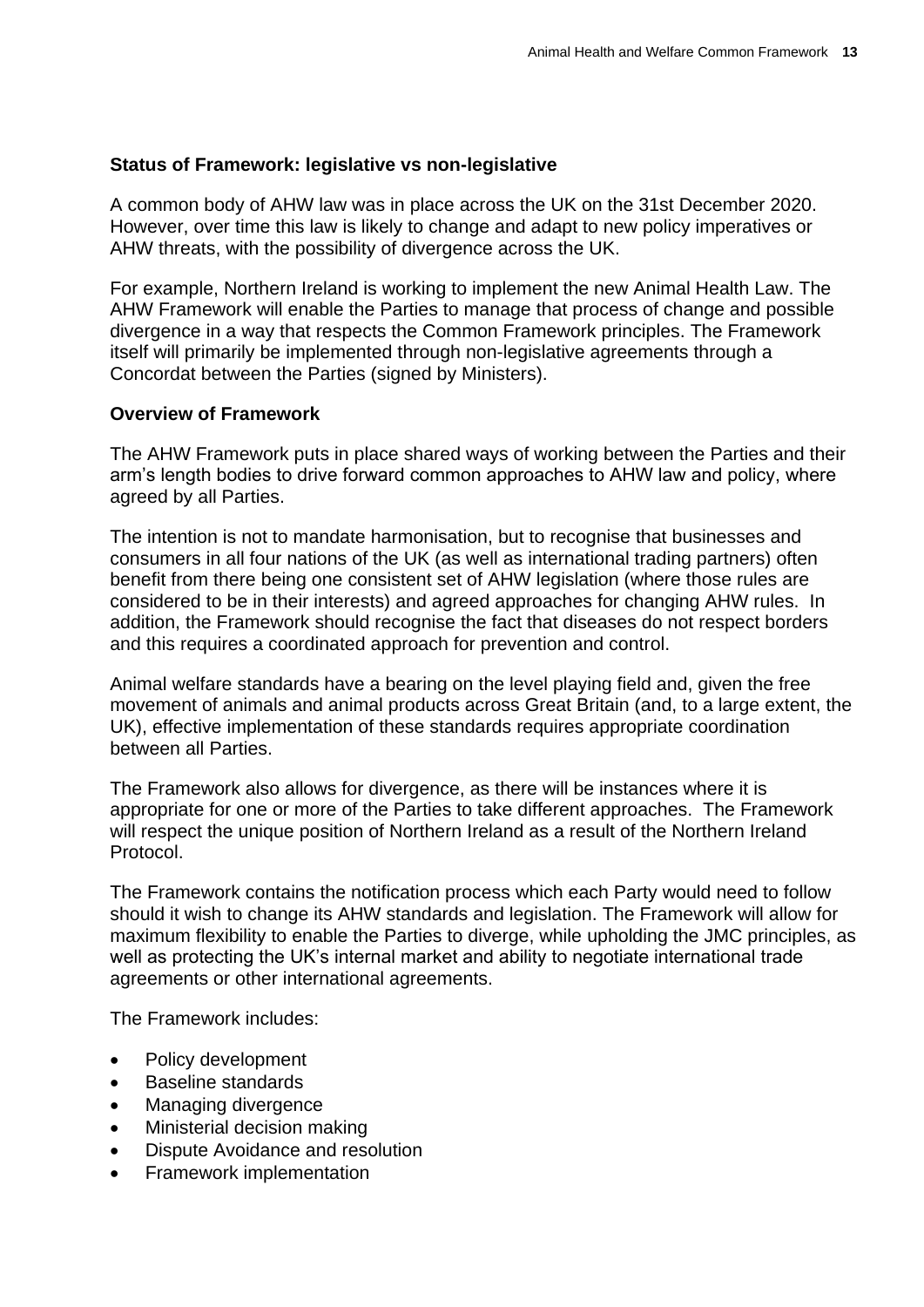#### **AHW policy development**

The AHW Framework Concordat sets out the commitment of the Parties to deliver joint ways of working. These new ways of working have been developed to manage the regulatory regime now that the UK has left the EU.

To ensure a meaningful all-Party approach and allow early and ongoing opportunities for each Government to input into the development of UK policy change, the Framework agreement includes commitments from all Parties:

- to engage one another at the earliest opportunity when considering any potential policy development or changes, and
- to share evidence for decision-making openly and transparently.

#### **Baseline Standards**

The Parties agree not to diverge from baseline standards in a manner harmful to biosecurity, welfare or the UK internal market across relevant policy areas.

Whether a change is deemed harmful will be determined by the CVOs and relevant heads of policy.

If Northern Ireland has to diverge in order to maintain parity with the EU the same review process will be followed and the same assessments are made as whether it would be in the best interests of GB to follow suit or to allow divergence.

This commitment means that each Government will agree not to diverge in a manner harmful to biosecurity, welfare or UK internal market or in a way that threatens the Common Framework Principles as determined by the CVOs and relevant heads of policy, whilst retaining its competence to legislate independently.

The ability for each Party to diverge above baseline standards (in simple terms, to raise or enhance in such a way that builds upon existing standards) will not be affected, but such decisions should also be notified to the other administrations, so that any risk of harmful divergence can be identified and addressed in line with the arrangements set out in the **Framework** 

#### **Managing divergence**

In making changes to AHW legislation, the Parties will aim to develop common policy approaches, where this is appropriate, through cross-cutting mechanisms.

Where it is considered that a common approach is not the most suitable approach for taking forward changes to AHW legislation or where one or more Parties wishes to diverge from a four-Party approach to AHW, or depart from their existing standards, even if they are already divergent to some extent (given existing flexibility) the following principles have been developed to manage divergence.

• Before divergence can happen, Parties must first see if they can agree a common approach that accommodates the desired outcomes of individual Parties in order to minimise divergence (which in itself can add complexity and costs for businesses etc).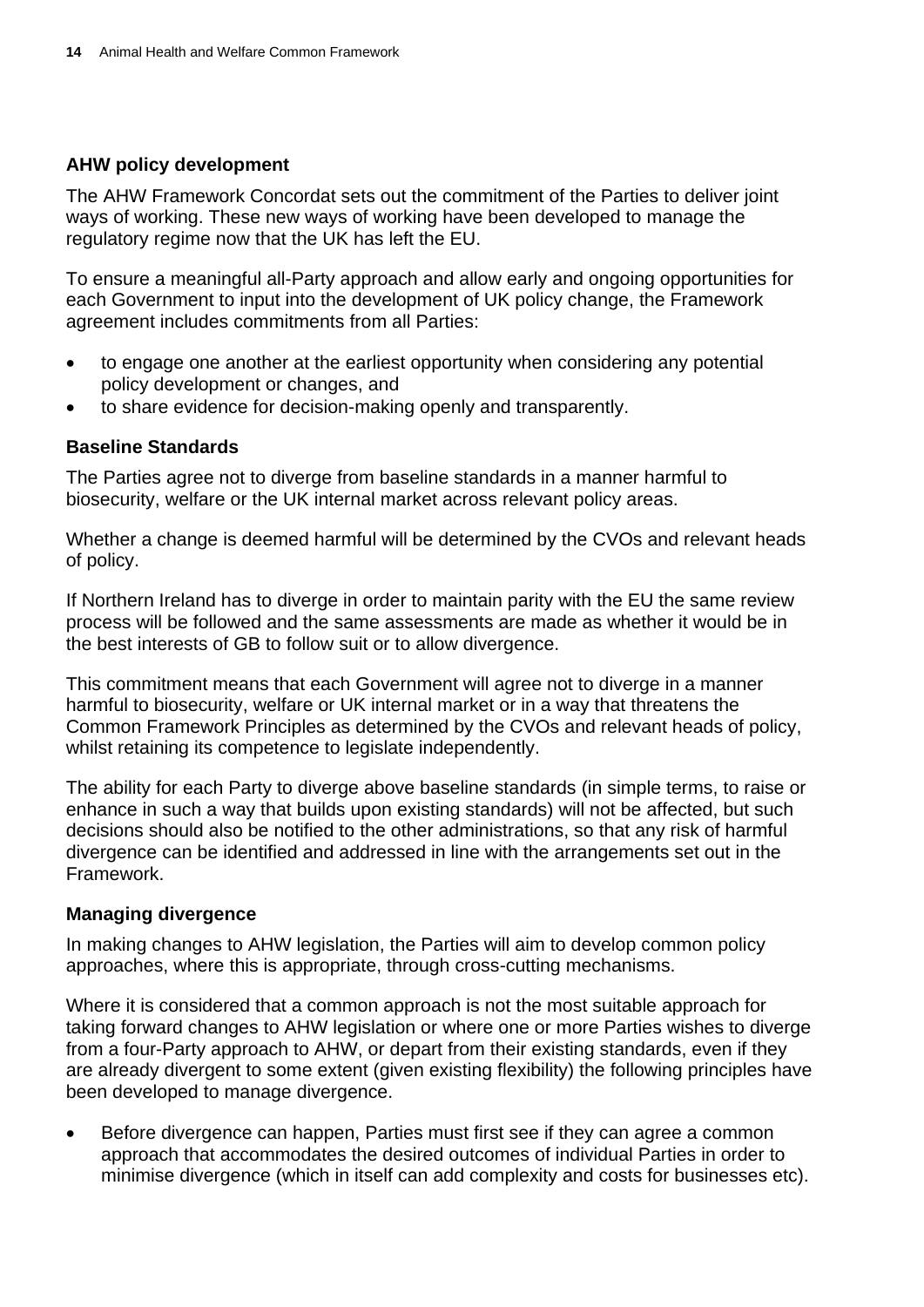- The Party wishing to pursue divergent policy should set out why this remains the most suitable course of action over any prospective common approaches proposed in in the previous bullet point.
- If divergent approaches are proposed, there should be an assessment of the impact on the functioning of the UK Internal Market, the ability of the UK to negotiate/ implement international trade agreements and other international obligations; and any divergent approaches must not change baseline standards in a manner harmful to biosecurity or welfare. The impact of any change and whether it is harmful will be determined by the CVOs and Senior Policy Officials
- Key to assessing potential impacts of Great Britain diverging on Northern Ireland Trade will be an indication from the EU-UK Joint and Specialised Committees under the Withdrawal Agreement, on their views of any material divergence. The Joint Committee oversees UK and EU implementation, application and interpretation of the Withdrawal Agreement. The Joint Committee will also seek to resolve any issues that may arise during implementation of the Northern Ireland Protocol. The Joint Committee will supervise the work of the Specialised Committees including Committee on Ireland/ Northern Ireland and take decisions on their recommendations.
- All Parties recognise the importance of sharing experience and expertise and of transparency in policy making. Each Party will therefore ensure, as far as possible, that the other Parties are notified of potential policy or implementation changes, at an early stage, and in good time to have any necessary cross-UK discussions about the implications, before final decisions are made. This is not least to ensure any changes do not materially impact on the UK's trading position.
- Where a common approach cannot be agreed through normal policy routes, and divergence is not considered acceptable by one or more Parties, the dispute resolution mechanism can be engaged.

#### **Ministerial decision-making**

Governance arrangements are needed for how the appropriate authorities (namely UK Government and Devolved Governments) take decisions based on joint recommendations from AHW bodies for example, APHA, CEFAS and Marine Scotland. While Ministers will ultimately reserve the right to take individual decisions within their own government, for areas within scope of the Framework each Party will commit via the Concordat to seeking a consensus and working with other Parties to resolve any disagreements or disputes where they arise.

#### **Dispute avoidance and resolution**

The process for resolving disputes at official level is expected to only be needed in a very small number of cases as the majority of the time AHW bodies are expected to agree on the recommendations to be made to Ministers. Within AHW policy there is a history of working together and recognition of the value of doing so.

Dispute resolution processes should only be used if resolution through amicable settlement and consensus building has not been possible. In some areas, commonality of approach will not be needed in order to meet the Framework principles, and in these cases divergent approaches could be recommended to Ministers with mitigation measures where appropriate. Where disputes do arise, they should be handled with adherence to the agreed principles and processes for resolution. The proposed operational detail of dispute resolution within the AHW Framework is set out in Section 3 of this document.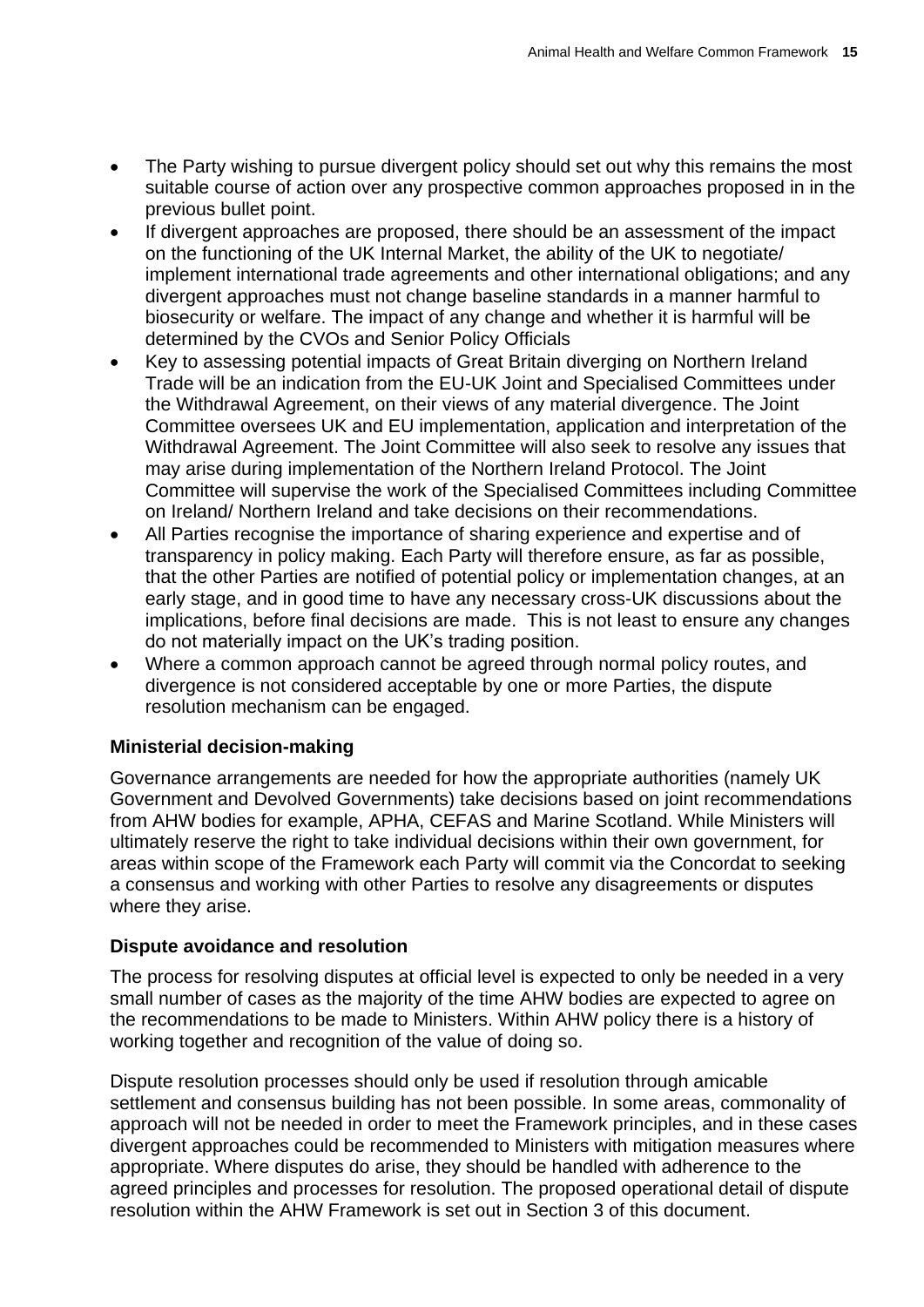#### **Framework implementation**

This Framework relies upon a Concordat to deliver the Framework's decision-making mechanisms and high-level principles. Currently under development, within the UK office for SPS trade assurance, are future assurance policy and processes including international inspections.

The Framework will work to respect the devolution settlements, protect the UK internal market and manage divergence where appropriate.

#### **Areas where no further action is thought to be needed**

There are areas within AHW policy where EU legislation previously offered flexibility for the law to be applied in different ways, with scope for national measures to achieve common outcomes permitted by the legislation. In these areas, different decisions may have been taken by each Party in the past, and different approaches may remain the norm and appropriate in future.

This Framework is not being used to force a harmonised policy position where current divergence is operating effectively. However, any future and further divergence is subject to the Framework and the principles agreed between parties.

# <span id="page-19-0"></span>Section 3: Operational Detail

### 3.1 Decision making

#### **Context**

Following the end of the Transition Period, the appropriate authorities (namely Defra, DAERA, the Scottish Government and the Welsh Government) need to take decisions on future changes to all areas of AHW law. This will include technical changes made through secondary legislation as well as any changes to new primary legislation that fall within the scope of the Framework. **Annex 1** provides a snapshot of the areas of AHW legislation where changes could occur within retained legislation, noting that Parties have agreed to consider all AHW and policy in scope of this Framework e.g. retained legislation as well as pre-existing (and future) domestic legislation.

It is agreed that the decision-making processes be kept as flexible as possible. This is due to the breadth of animal health and welfare legislation and the view that it should be for each individual legislative policy area to determine the additional bespoke arrangements they require if any, while observing the ways of working of this Framework and in all cases giving full regard to the MoU between the UK and the other Parties. Policy teams should agree the decision-making process most appropriate to their area with the other Parties.

#### **Decision-making fora**

Existing cross-government decision-making and discussion fora will continue, including the four Chief Veterinary Officers (4CVOs), Animal Disease Policy Group (ADPG), Animal Welfare Policy Group (AWPG), Aquatic Animal Health Policy Group (AAHPG), TB Liaison Group (TBLG), Veterinary Risk Group (VRG), Outbreak Readiness Board (ORB) and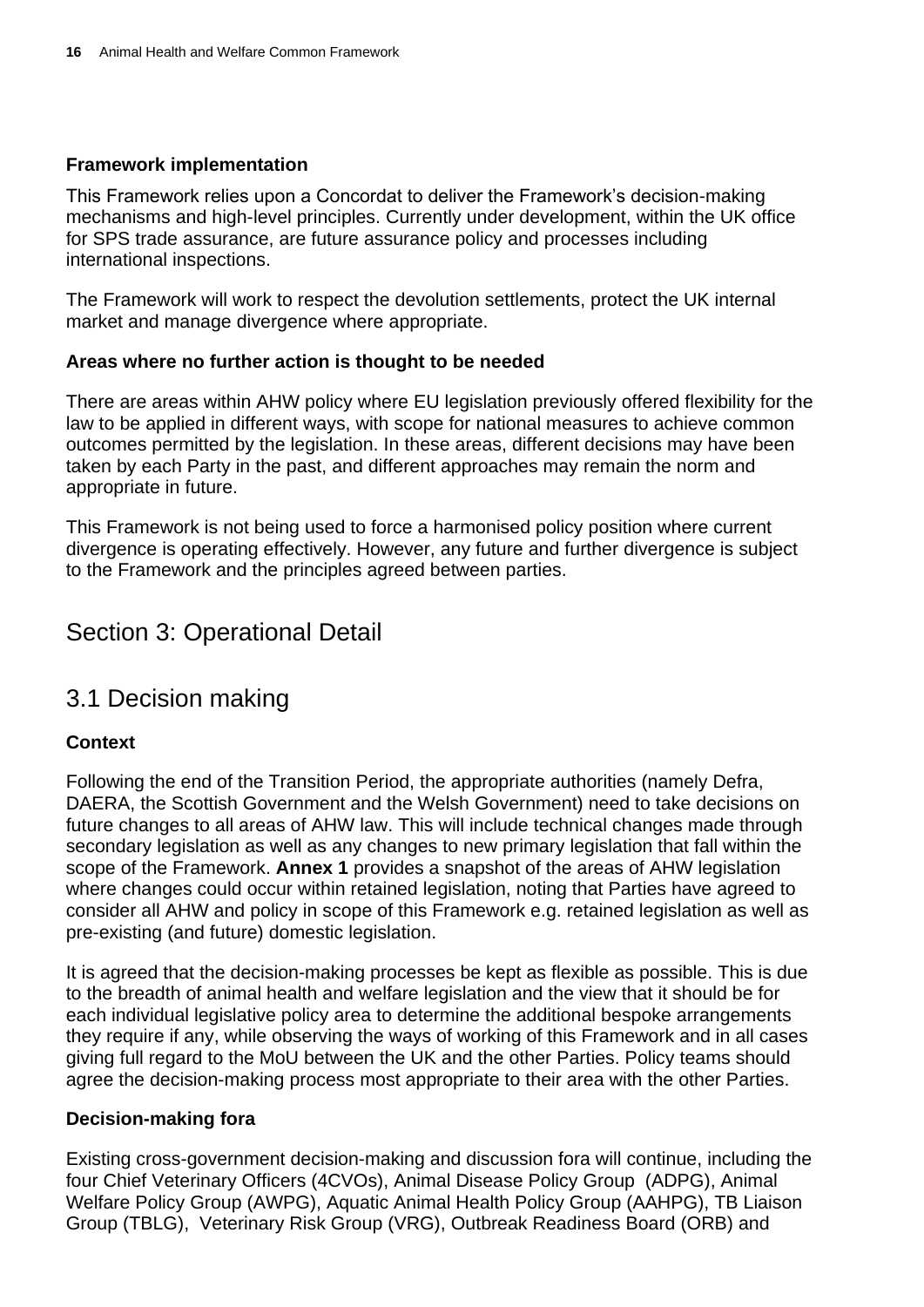Disease Emergency Response Committee (DERC) that routinely discuss, share information, coordinate and cooperate on policy of joint interest, handle disagreements and identify potential disputes for escalation. Engagement will continue between the Parties on the use of existing UK-level fora, groups and structures, including respective roles and responsibilities.

This is illustrated in **Annex 2**.

In many areas of Animal Health and Welfare policy, audit/challenge mechanisms are already in place or are being developed to facilitate decision making. These are set out in the Terms of Reference for ADPG, AWPG, AAHPG and TBLG.

These groups will continue, and it will be up to policy officials to establish the right arrangements for their area, although the future domestic assurance elements of the UK AHW Framework are still under development.

It should be noted that the Defra - DG Senior Officials Programme Board will not make scientific decisions and will be an evidence only based group with evidence collated in earlier stages and reviewed by CVOs for example through ADPG. Experts in fields such as veterinary will be brought into the Defra - DG Senior Officials Programme Board as required to provide further input.

Policy officials from each Party will cooperate to formulate advice to Ministers, with matters of mutual interest taken to the appropriate decision-making forum, on matters within the scope of the Framework.

While Ministers will ultimately reserve the right to take individual decisions for their Government, for areas within the scope of the Framework a consensus should first be sought on the approaches to take at official level, and efforts made to avoid and resolve any disagreements and disputes.

#### **Principles for decision-making**

Decision-making should follow the following principles:

- Where timelines are prescribed in law, decision-making processes should take full account of those timelines by ensuring sufficient time for discussions between the Parties.
- The processes should be transparent, with Parties notifying the other Governments of their thinking on potential policy, public consultation or implementation of changes at an early stage, and in good time to have any necessary pan-UK discussions about the implications, before final decisions are made.
- Evidence used to inform decisions should be shared in an open and transparent way with all Parties. Resources will potentially come from joint sources in the form of expert opinion and advice, data reports, or other sources.
- Risk assessments should be carried out through the normal processes within the Parties or as a common resource, depending on the situation. This information should be shared between the Parties to allow for open, transparent decision-making. There should be a separation between evidence-gathering and decision-making. Evidencegathering underpinning decisions is often a shared resource, e.g. expert advice or data collection by a body which performs these functions on behalf of all Parties. The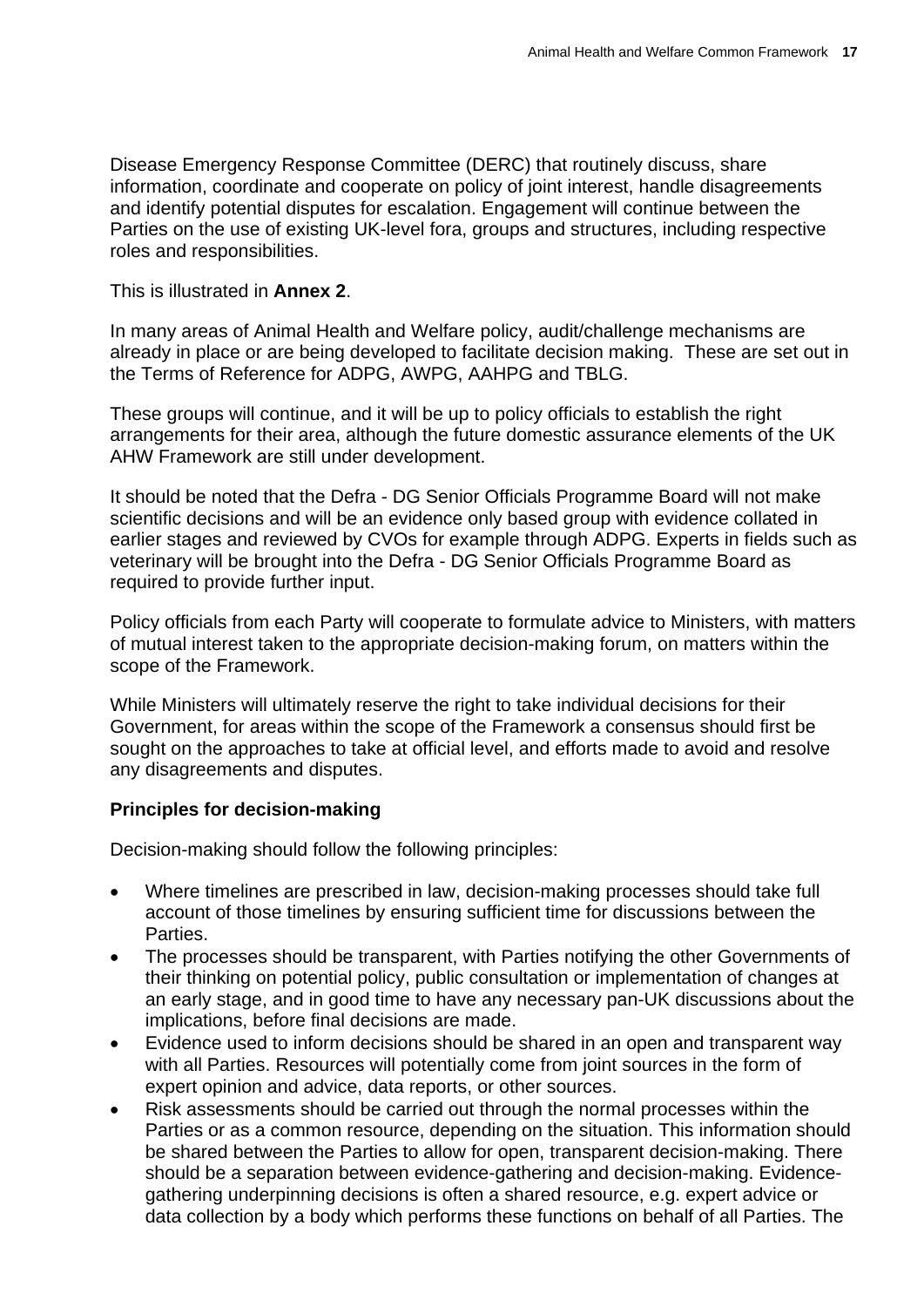separation from decision-making means there is governance, including challenge and transparency within the evidence-gathering processes.

- In some instances, the decision-making group may commission work to inform a decision. The scope and who is involved in that work should be decided at a joint decision-making group or between all four CVOs.
- Key to assessing potential impacts of policy decisions will be an indication from the Joint/Specialised Committees on their views regarding the Northern Ireland Protocol.
- Officials should be made aware when information goes to other Ministers to ensure their own Ministers are briefed in advance.
- Where officials cannot reach a shared position and "agree to disagree", advice to ministers should be balanced, and the reason for a difference of opinion noted. Areas where agreement has been reached, should also be presented.
- Where Ministers do not agree on the shared recommendation made by AHW bodies then usual Ministerial dispute mechanisms should be engaged.

#### **Recommendations to Ministers**

When recommendations are made to Ministers by policy officials, Ministers will be made aware of the recommendations being made in all Parties, whether for common or divergent approaches.

Officials then provide an explanation of the underpinning rationale for the recommendations, including an explanation as to why the specific approaches are considered to be appropriate.

Evidence supporting any recommendation (either for common or divergent approaches) would have been generated from shared evidence and any advisory bodies, for example by APHA and CEFAS.

#### **Third parties**

There are no areas in the scope of the Framework where decisions will need to be taken by third parties, or by the Parties without the issue having been considered by the Ministerial decision-making process.

# 3.2 Ways of working

The AHW Framework commits the Parties to participation in ways of working (in particular in the accompanying Concordat) to deliver the arrangements outlined within the Framework, which includes the formalisation of existing or new working arrangements.

# 3.3 Monitoring

ADPG will monitor the functioning of the Framework and assess any new needs of the Framework on an ad hoc basis convened when necessary.

The Group should agree what information is required and with what frequency to provide assurance the Framework is operating effectively.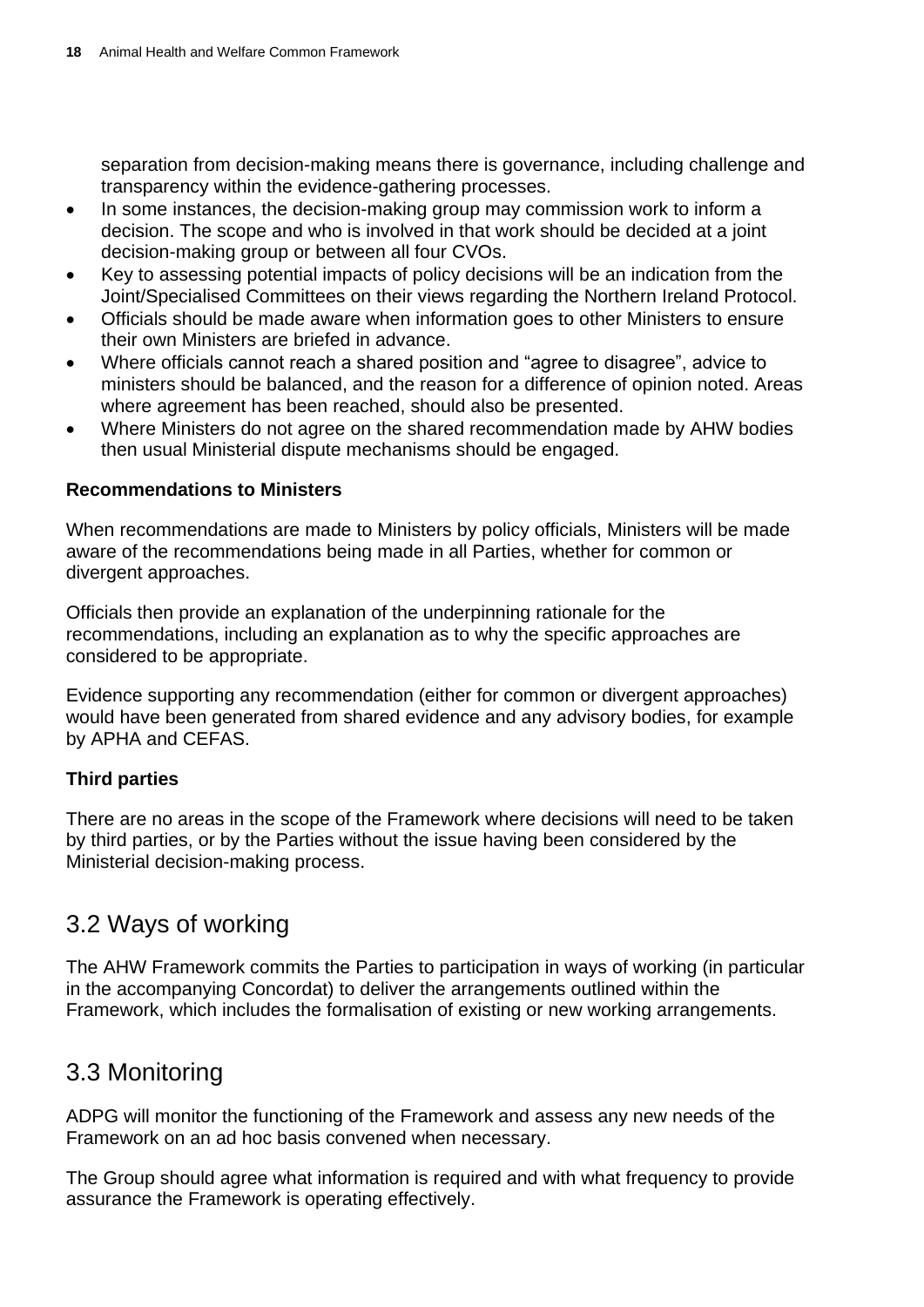# 3.4 Review and amendment

#### **Ongoing review**

This Framework will be kept under review. Parties agree that ADPG should initially hold and annual review of the delivery and operation of the Framework and assess any new needs of the Framework.

The first full post-implementation review should be carried out one year after the Framework is fully implemented; the Group will report on the review to those with assurance responsibilities for the Framework.

After that, the frequency of reviews should be proposed by ADPG to the relevant decisionmakers (taking account of departmental and wider Framework Governance requirements).

#### **Amendment**

Requests to amend any element of the Framework should be raised to the ADPG.

#### **Independent review panel**

There is an option for an independent review panel to be brought in to review the Framework if one or more Parties wishes to trigger a review. This group may be independent of government or just the Framework.

ADPG would collectively agree a body and the impartiality level to undertake this review e.g. outside government or just outside the Framework.

The review would include questionnaires and interviews to establish whether the Framework is being effective in meeting its aim and provide recommendations for improvement.

# 3.5 Handling disagreement and disputes

#### **Seeking consensus**

The Framework governance provides mechanisms for good communication and cooperation, which should reduce the likelihood of disagreement and disputes arising.

The disagreement/dispute avoidance and resolution processes should only be engaged once all routine avenues to try and resolve the disagreement have been exhausted.

Where disagreement/disputes do occur, consensus should be sought on the approach to take, the degree of urgency in reaching a resolution and the efforts made to resolve the disagreement/dispute.

Actions under disagreement/dispute should normally, unless agreed otherwise by consensus or as a result of circumstances or obligations, be paused pending resolution through the disagreement/dispute resolution mechanism.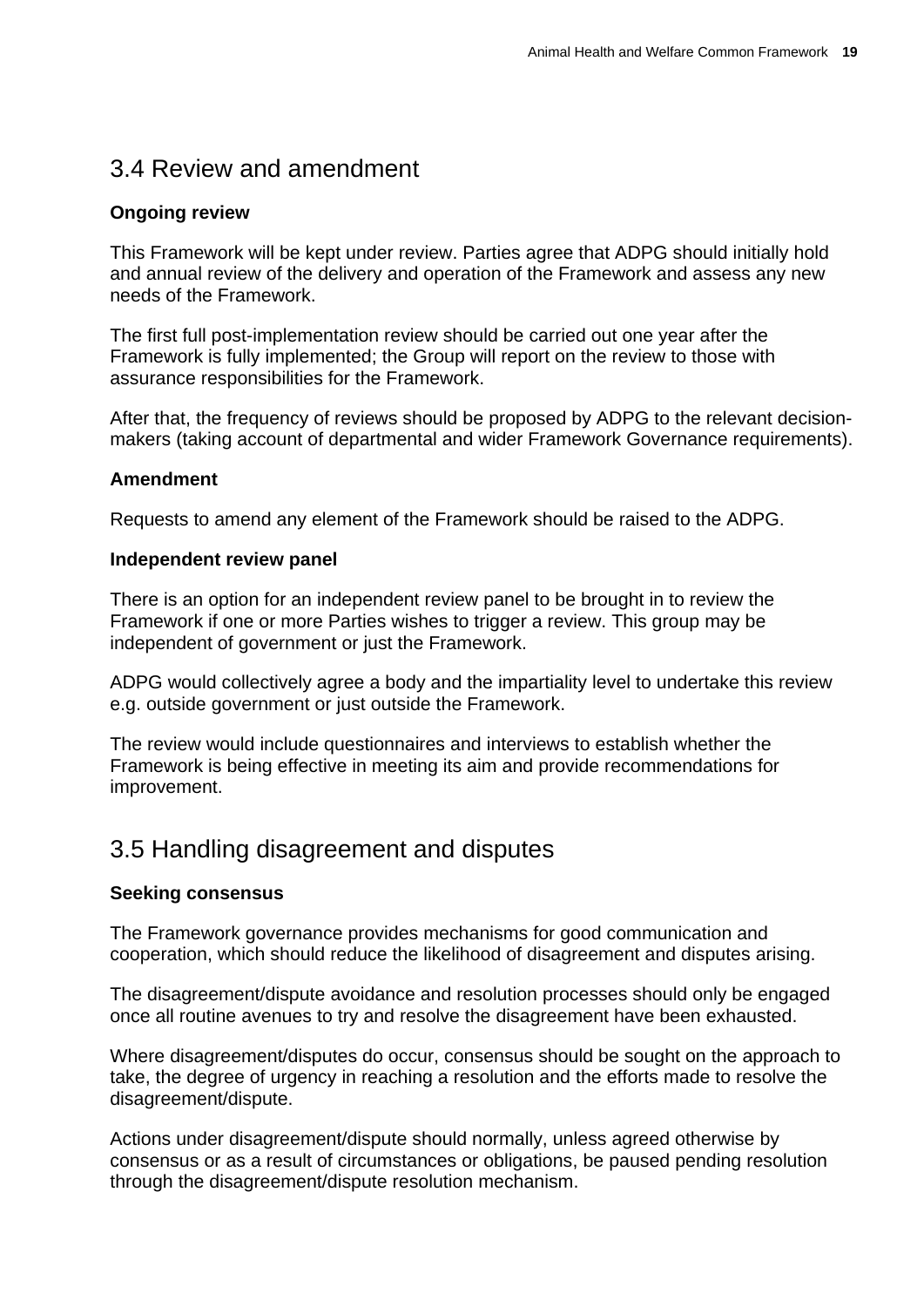Disagreements are only formally considered disputes if no agreement can be found at Level 1 of the disagreement/dispute processes shown in Figure 2.

Parties recognise that disagreement/disputes could potentially arise at official level or at Ministerial level. Where disagreement/disputes arising at official level cannot be resolved through the officials' disagreement/dispute avoidance and resolution process, they should be escalated to Ministerial level.

#### **Difference vs dispute**

There is a distinction between a 'difference' and 'dispute'.

Differences may arise at any level, even Ministerial, and the intention will always be to resolve the difference without its being elevated to the level of 'dispute', thus avoiding the formal resolution process.

For example, a clarification provided by an exchange of emails or letters between senior officials or even Ministers may resolve a concern or potential issue.

It should be noted that commonality of approach will not necessarily be needed to meet the Framework principles and therefore an "agreement to disagree", perhaps with mitigations, may be appropriate on some issues.

If a difference cannot be resolved it will progress as a dispute to ministerial level. It will then be for Ministers to determine whether they raise the disagreement/dispute with their counterparts.

#### **Principles Parties agree to follow**

Where disagreement/disputes do arise, they should be managed with adherence to the following principles:

- commitment to evidence-based approaches to resolving disputes,
- transparency and accountability (sharing of information auditable, open to scrutiny unless legal requirements for non-disclosure),
- timely resolution (meeting deadlines for actions/stages, agreement to accelerated timescale in emergencies), and
- compliance (with process and outcome).

#### **Grounds for disputes**

At official level, disagreement /disputes could either arise:

- over disagreement on the approach to a policy issue or the evidence base, where officials cannot reach agreement or a consensus (either to recommending common approaches, or to recommending that divergence is appropriate); or
- over disagreement on the functioning of the Framework, where there is a complaint from one or more Parties that another Party (or Parties) has failed to comply with an aspect of the agreed Framework.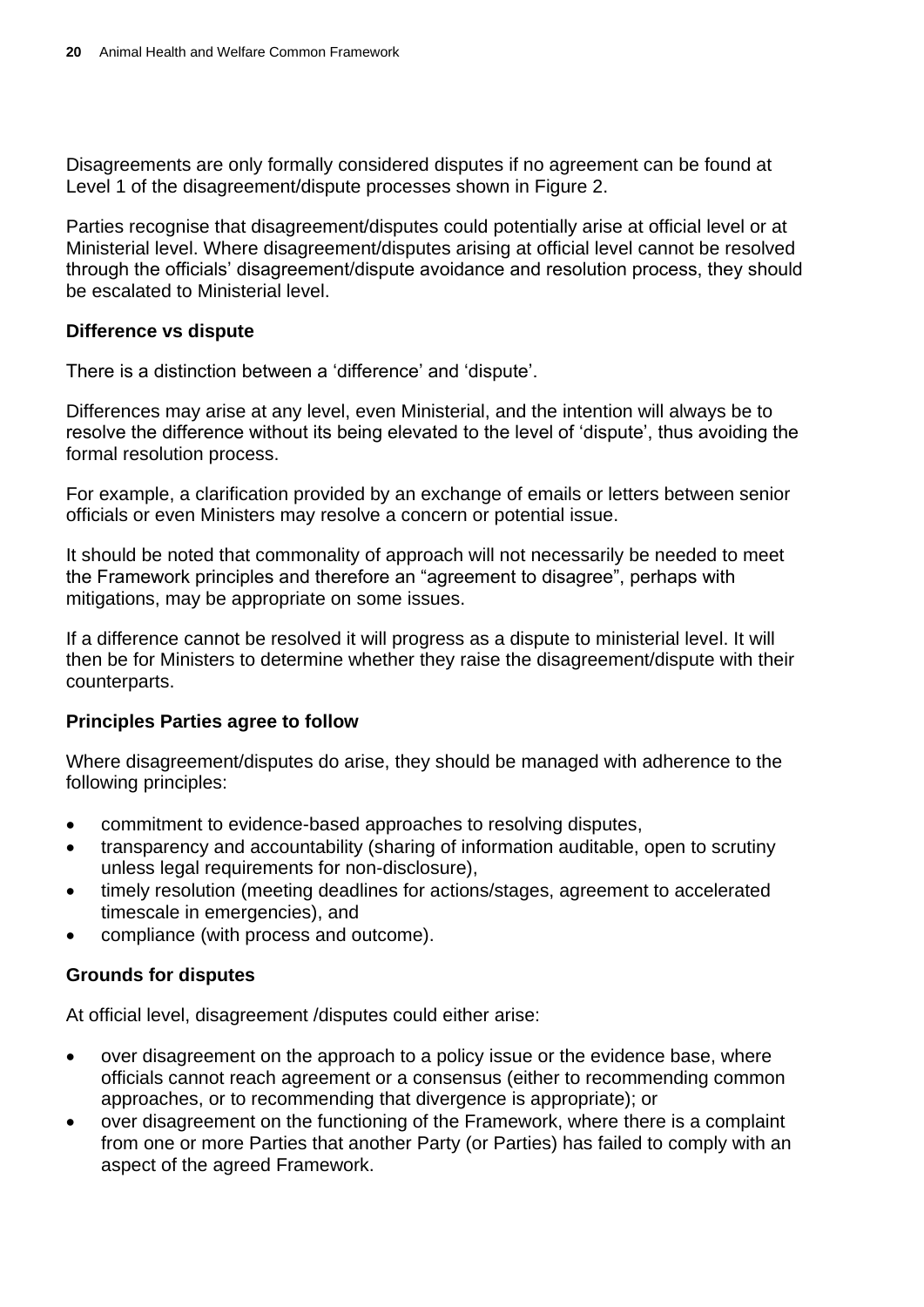#### **Process for handling disputes**

The issue should first pass through the officials' disagreement /dispute avoidance and resolution processes. In the rare instances where officials cannot avoid or resolve a disagreement/ dispute, it is escalated to Ministers. This Framework will cover the process for resolution of disagreement /disputes at official level and the process by which disputes are escalated to ministers, but not the process for resolution at Ministerial level.

Different 'levels' of disagreement/ dispute may arise, as illustrated below. This takes the form of a pyramid, with the number of cases decreasing as each stage progresses.

The intention is to resolve the vast majority of issues at the earliest opportunity through policy groups or senior officials' groups, moving through the processes only if official level agreement cannot be reached and portfolio ministers are not content for divergence to take place. At the top of the pyramid will be the Inter-Ministerial Group (IMG) EFRA and ministerial dispute processes.



Levels explained:

Level 1: If policy officials cannot resolve a disagreement, it is put in writing with facts and grounds presented at the ADPG for disease outbreak and Framework Review,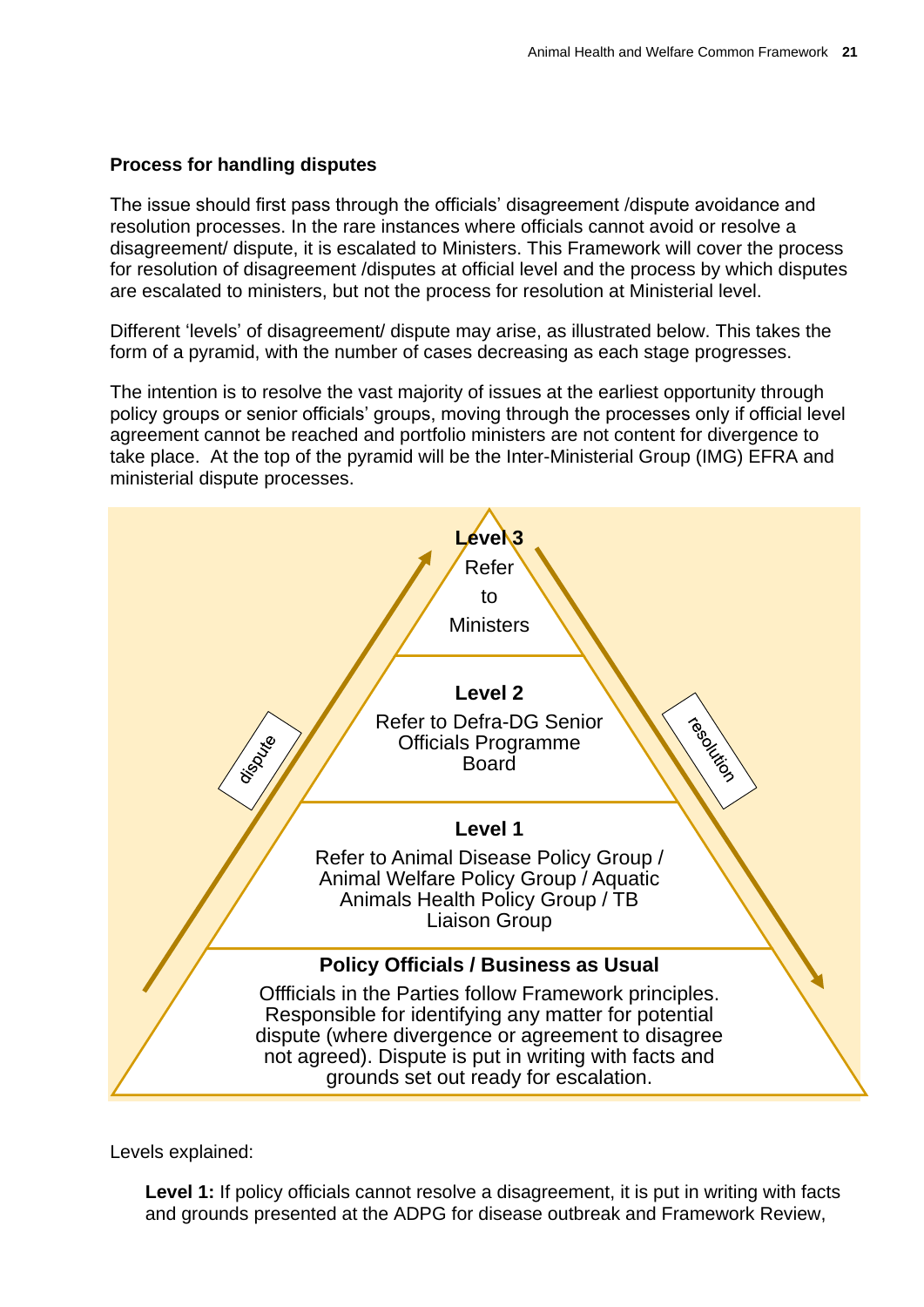AWPG for welfare, TB Liaison Group and AAHPG for Aquatics as appropriate to the subject, to look for a solution. Terms of Reference are included in **Annexes 3 to 7**. When no agreement can be reached at Level 1, the disagreement turns into a formal dispute.

**Level 2:** If no agreement can be made at level 1 the dispute is passed to the Defra - DG Senior Officials Programme Board. The Defra - DG Senior Officials Programme Board Terms of Reference (ToR) can be found in **Annex 3**. It should be noted the Defra- DG Senior Officials Programme Board will not make scientific decisions and will be evidence based only. Experts in fields such as veterinary will be brought in as required with CVOs already having inputted at previous stages. The level of input required to brief this group will be agreed by CVOs and policy officials when the dispute is formally created.

Level 3: If a dispute escalated to level 2 cannot be resolved then it is referred to the ministerial dispute resolution process.

In some instances, the Joint/Specialised Committees may need to present their views in order to highlight the impact on Northern Ireland and GB interactions as a result of a policy change and will be called upon when relevant.

If agreement is reached at any stage of the process above, the disagreement/dispute is considered closed, with no further progression taking place. All Parties are informed of the agreed outcome and any changes proposed can proceed.

Disagreement/disputes could also arise at Ministerial level in cases where one or more Minister was not content to proceed with the recommendation from officials. In these cases, the issue would come back to officials in all Parties to carry out a review of the evidence (including the impacts of decision(s) taken) and provide further advice to Ministers. If the divergence was not considered to be acceptable, a disagreement/dispute could be raised, following the same stages of escalation.

The UK Office for SPS Trade Assurance (part of Defra's Food, Farming and Biosecurity System) will not have a substantial role in the Framework or disagreement/dispute avoidance or resolution, but its co-ordination and Secretariat functions will ensure that the Parties work effectively together to meet our international obligations.

# <span id="page-25-0"></span>Section 4: Next steps

This Framework will be reviewed by the Parties in accordance with the approach Parties have agreed. Review will include:

- Functionality of this Framework
- How the Crown Dependencies might be affected in the Framework
- Lessons learnt from this and other EFRA Frameworks.

Further detail about the approach to review is included in the Concordat that accompanies this Framework Outline Agreement.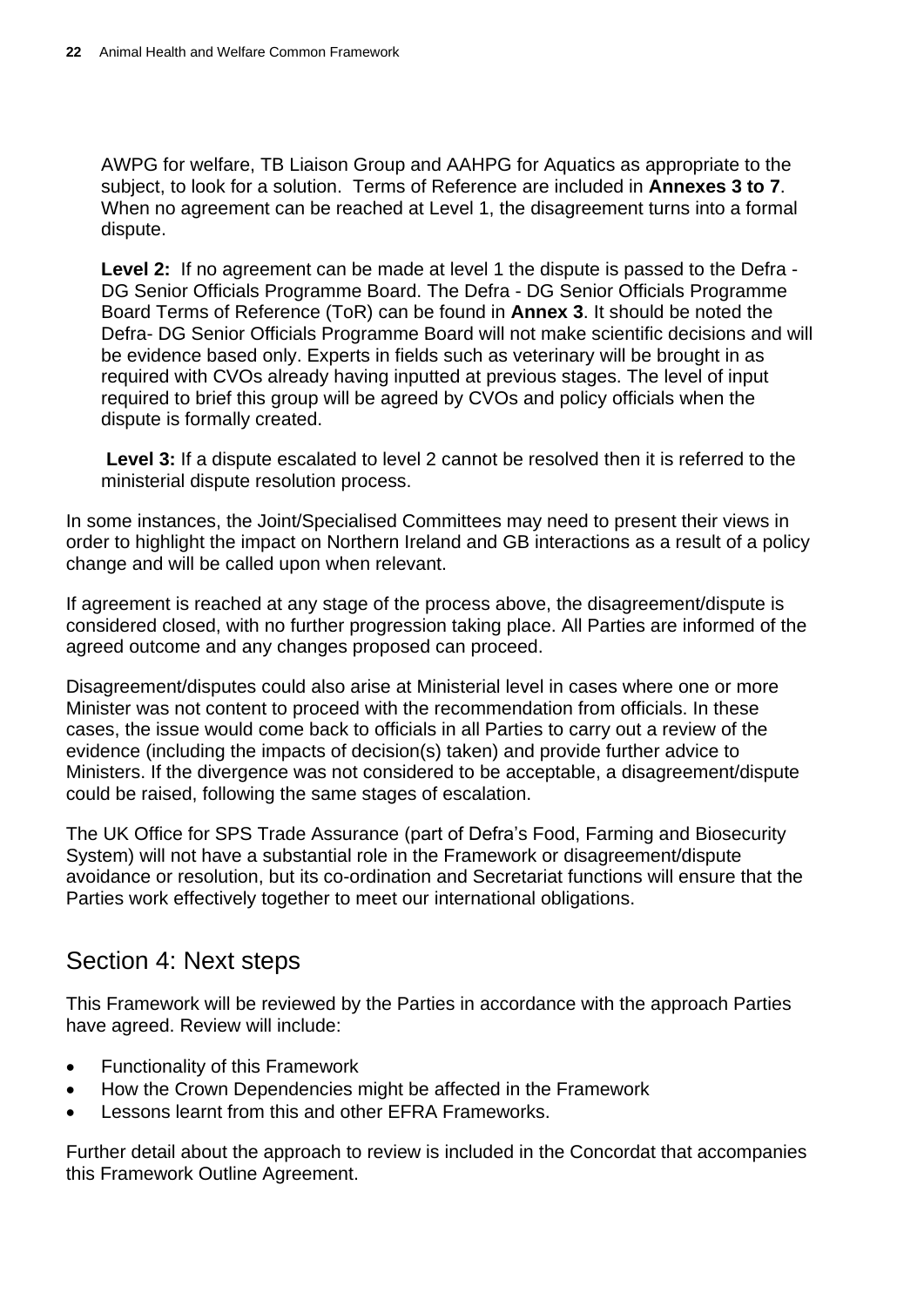# <span id="page-26-0"></span>Concordat

## <span id="page-26-1"></span>**Introduction**

- 1. The purpose of this Concordat is to provide a Framework for UK collaboration, coordination and cooperation on Animal Health and Welfare.
- 2. This Concordat has been drafted following the UK's departure from the European Union on 31 January 2020.
- 3. This Concordat has been developed collaboratively between officials from the UK Government, Scottish Government, Welsh Government and Northern Ireland Executive, hereafter referred to as the 'Parties'.
- 4. Animal Health and Welfare (AHW) is a devolved policy area under the devolution settlements of Scotland, Wales and Northern Ireland.
- 5. Each Government can design and implement Animal Health and Welfare policies for their own nations, subject to - for example - adherence to World Organisation for Animal Health (OIE) standards, the Northern Ireland Protocol and any other international obligations. Parties shall take account of any potential impact on the other Parties.
- 6. The Agreement on the Withdrawal of the United Kingdom from the EU sets out the current arrangements where, although remaining within the UK's custom territory, Northern Ireland will remain aligned with the EU.
- 7. The AHW Framework Outline Agreement that sits alongside this concordat reflects the specific circumstances in NI that arise as a result of the Protocol and remains UK wide in its scope. As such decision making and information sharing will always respect the competence of all parties to the Framework and in particular the provisions in Article 18 of the Protocol on democratic consent in Northern Ireland.
- 8. On the International stage, the UK trades as a whole on Animal Health and Welfare and is considered a single entity.
- 9. Negotiations on trade are led by the UK Government with discussions taking place through intergovernmental processes. Scottish Government, Welsh Government and Northern Ireland Executive views will be sought, where practicable, in a timely manner on trade negotiations, regarding Animal Health and Welfare, through trade-specific engagement fora.
- 10. The Concordat builds upon commitments and good working relationships already developed between the Parties to work together at a UK level. This includes the Common Frameworks Principles agreed at the Joint Ministerial Committee for EU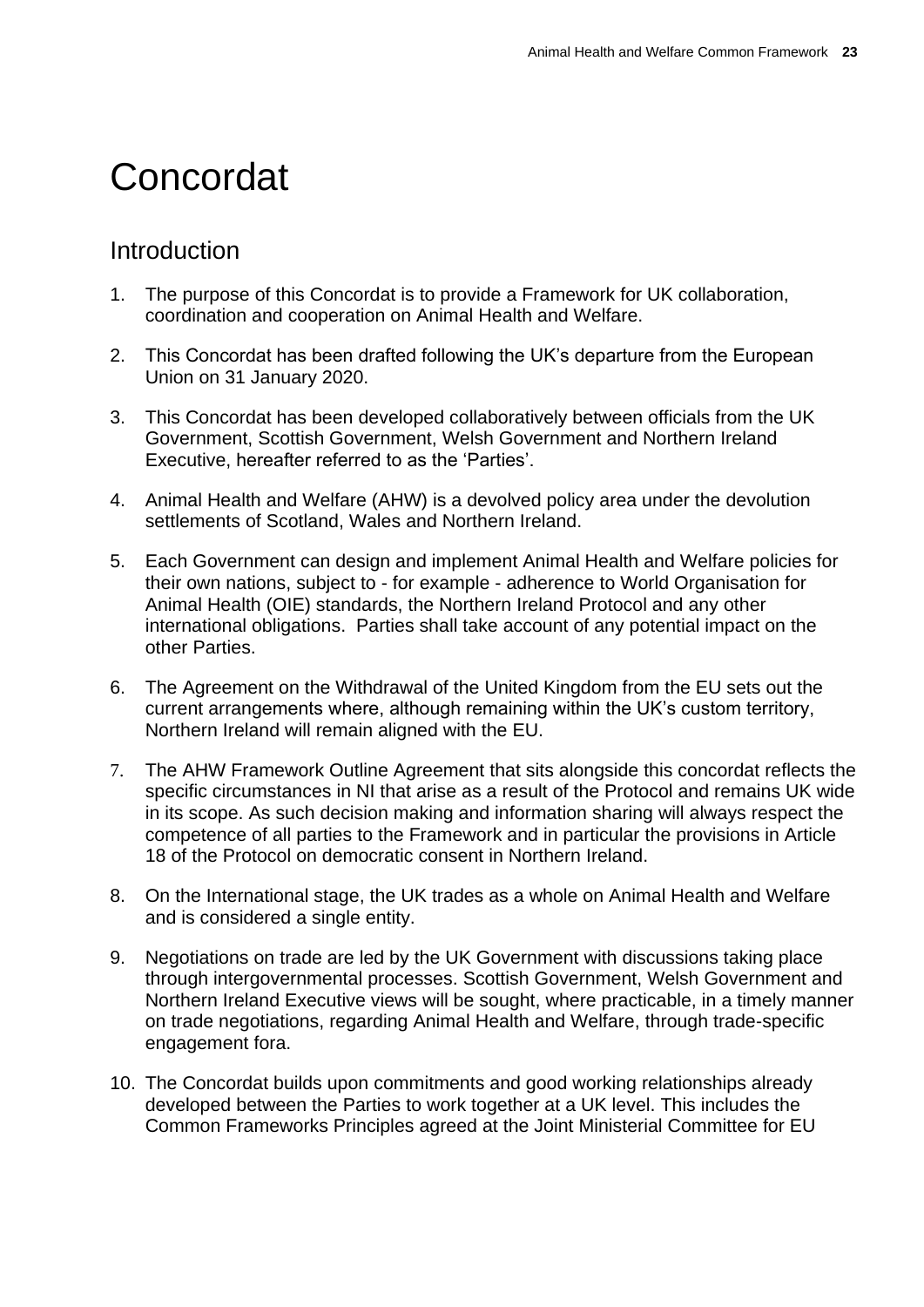Negotiations (JMC(EN))<sup>1</sup>F and the Devolution Memorandum of Understanding (MoU)  $(2012)^2$ .

## <span id="page-27-0"></span>Agreement

- 11. This Concordat on Animal Health and Welfare is an agreement between the Parties of the UK and establishes an agreed Framework between the Parties on working arrangements for Animal Health and Welfare now that the UK has left the EU.
- 12. This Concordat is not intended to constitute a legally enforceable contract or to create any rights or obligations which are legally enforceable. It is a statement of the principles that will guide relations between the Parties. It is not intended to amend or modify the operation of any statutory duty or discretion of any of the Parties.
- 13. This Concordat has been developed in line with the JMC(EN) principles so this AHW Common Framework can:
	- Enable the functioning of the UK internal market, while acknowledging policy divergence;
	- Ensure compliance with international obligations;
	- Ensure the UK can negotiate, enter into and implement new trade agreements and international treaties;
	- Enable the management of common resources;
	- Administer and provide access to justice in cases with a cross-border element: and
	- Safeguard the security of the UK, recognising that England, Wales and Scotland have common epidemiological and economic links and that Northern Ireland shares a land border with the EU and has unique political, epidemiological, social and economic linkages with Ireland. Under the Northern Ireland Protocol, Northern Ireland is considered part of the EU SPS zone.
- 14. This Concordat:
	- Became effective at the end of the transition period, at 11 PM on the  $31<sup>st</sup>$ December 2020;
	- Will work in line with applicable Memorandums of Understanding between the Parties;
	- Will reflect commitments to transparency agreed in paragraph C2 of the Devolution Memorandum of Understanding (2012); and
	- Is intended to allow the continuation of agreements entered by the Scottish Government, Welsh Government and the Northern Ireland Executive with UK Government agencies and other administrative bodies.
- 15. The scope of this Concordat is confined to Animal Health and Welfare policy, as described in the Framework Outline Agreement.

<sup>1</sup> [Joint Ministerial Committee \(EU Negotiations\) Communique -](https://assets.publishing.service.gov.uk/government/uploads/system/uploads/attachment_data/file/652285/Joint_Ministerial_Committee_communique.pdf) October 2017

<sup>2</sup> [Devolution Memorandum of Understanding and Supplementary Agreements –](https://assets.publishing.service.gov.uk/government/uploads/system/uploads/attachment_data/file/316157/MoU_between_the_UK_and_the_Devolved_Administrations.pdf) September 2012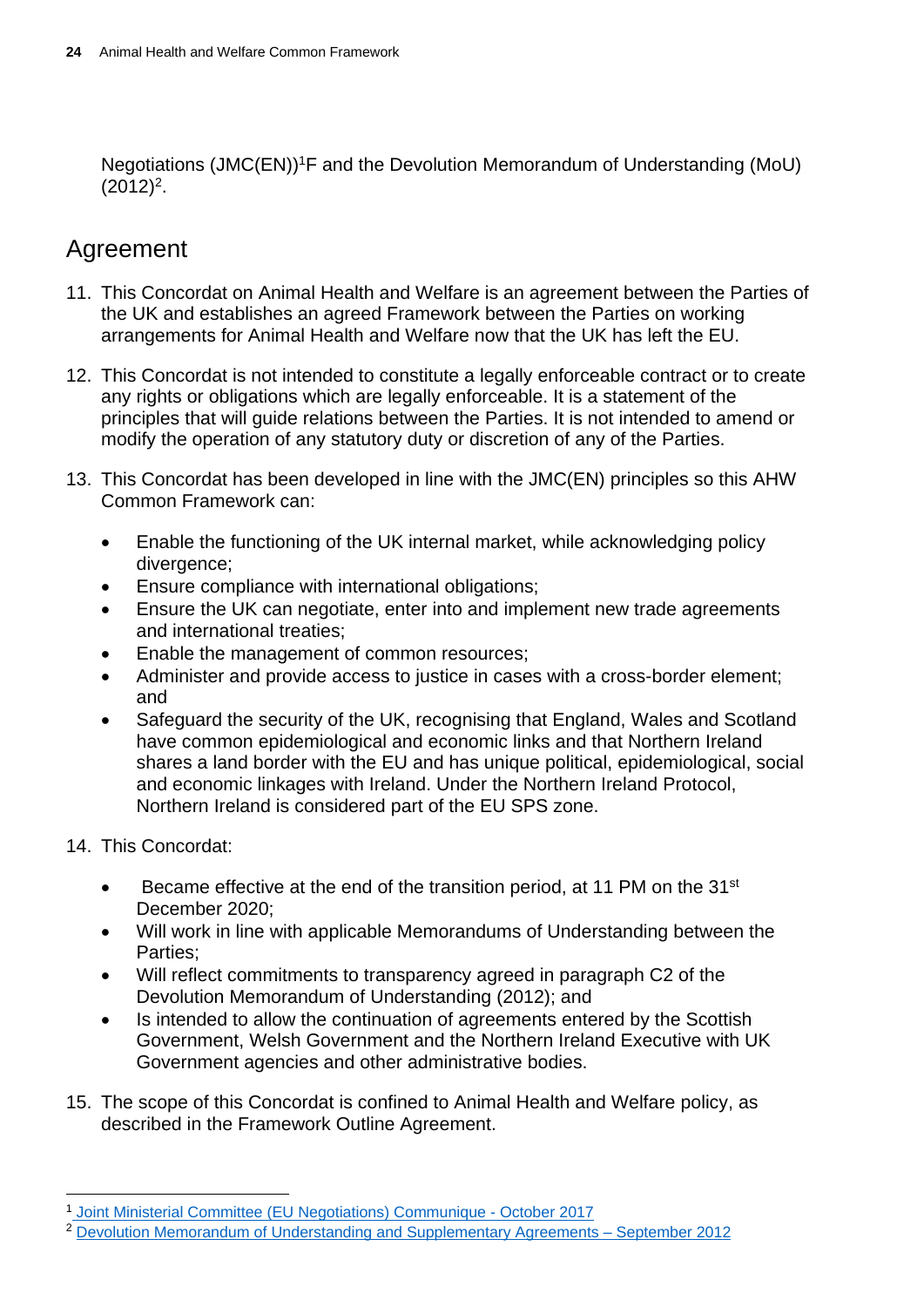- 16. The UK Office for SPS Trade Assurance will play a key role within the AHW Framework governance arrangements. The Office is primarily tasked with new market access to the UK on behalf of the four Governments.
- 17. The UK Office for SPS Trade Assurance will not have a formal role in dispute avoidance processes with the exception of disputes/disagreements arising from its functions which may be dealt with by its senior board in the first instance. The role of the UK Office for SPS Trade Assurance is open to review.
- 18. The Framework will work to enhance the devolution settlements, protect the internal market and facilitate divergence where appropriate.

## <span id="page-28-0"></span>Agreed principles

- 19. Good working relationships between the Parties are vital to the effective delivery of the AHW Framework. The Parties will co-operate to the fullest possible extent to achieve this aim, in particular by recognising and taking into account their respective responsibilities and interests, working based on transparency, trust and consensus, minimising the risk of disputes.
- 20. All Parties should follow the terms of this concordat with respect being paid to the devolution settlements of all Parties and to the democratic accountability of the devolved governments.
- 21. The Parties agree to meet the following objectives and principles:

#### **Timing**

• Where timelines are prescribed in law, decision-making processes should take full account of those timelines by ensuring enough time for discussions between Parties.

#### **Consultation**

The Parties will inform each other of any matters - including the forming of policy, proposals for legislation, and the timing of public announcements as soon as they are being considered. This should also include good coordination of emergency response e.g. when dealing with animal health and welfare and public health matters that require very quick decisions.

#### **Impacts of decisions**

• In coming to decisions or developing policies or legislation which may have an impact financially or otherwise on other Parties, or which may constrain others' policy development, each Party will seek the views of those potentially affected at the earliest reasonable opportunity and be mindful of those views in taking any decisions. Noting that if there are opposing views then this can go through the decision making and dispute avoidance process.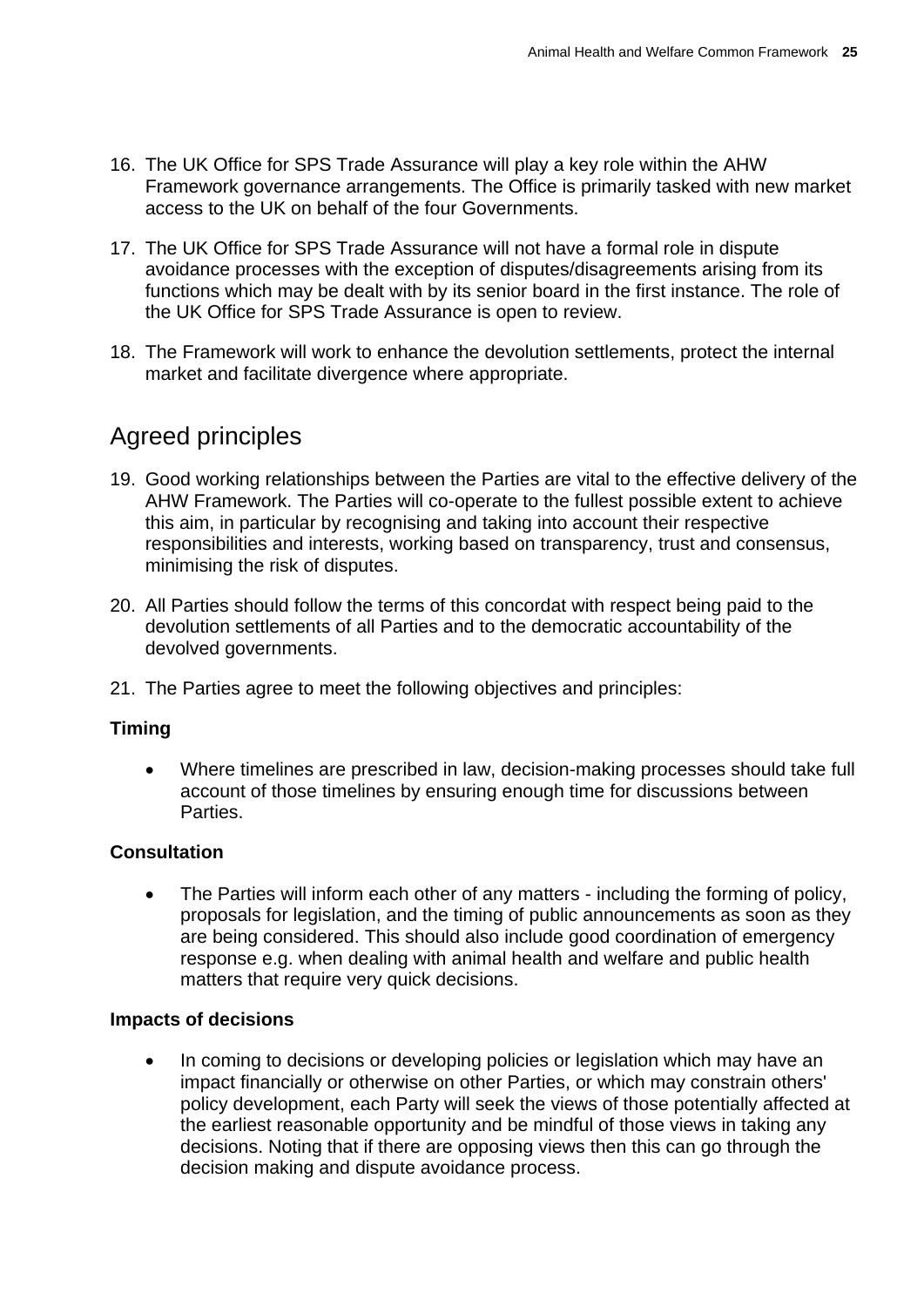#### **Transparency**

- The decision-making processes should be transparent. **Annex 2** shows how the decision-making process will work under the Framework with further information in the AHW Framework Outline.
- Parties should notify other Parties of their thinking on potential policy, public consultation or implementation of changes at an early stage, and in good time to have any necessary pan-UK discussions about the implications, before final decisions are made.
- Officials should be made aware when information goes to other Ministers to ensure their own Ministers are briefed as necessary.
- Parties agree to a wider requirement for transparency, aside from the sharing of data and information, the Parties agree to share policy, communication and general information that would prove useful to the other Parties where security is not deemed to be at risk.

#### **Evidence**

- Evidence used to inform decisions should be shared in an open and transparent way with all Parties.
- For good governance, there should be a separation between the gathering of evidence and the provision of expert advice which forms the evidence base, from decision making. The evidence base should be fully available to all Parties, and independently sourced where possible, in order to enable decision makers to consider the same evidence base and mitigate the risk of disputes regarding the evidence.
- Resources will potentially come from joint sources in the form of expert opinion, analysis and advice, data reports, or other sources.
- In some instances, the decision-making fora may commission work to inform a decision. The scope and who is involved in that work should be decided at a joint decision-making forum including all four Chief Veterinary Officers (CVOs).

#### **Risk assessment**

- Risk assessments should be carried out by all Parties through the normal processes within Parties or as a common resource, depending on the situation.
- This information should be shared between the Parties to allow for open, transparent decision-making.
- Evidence-gathering underpinning decisions is often a shared resource, e.g. expert advice or data collection by a body which performs these functions on behalf of all Parties.

### <span id="page-29-0"></span>Baseline standards

22. Notwithstanding the rights of each Party to this Concordat to legislate independently in Animal Health and Welfare matters, the Parties to this Concordat agree to adhere to baseline standards. In England, Scotland and Wales, these standards refer to all Animal Health and Welfare standards in place at 11 PM on the 31<sup>st</sup> December 2020. In Northern Ireland, these standards are EU minimum standards in accordance with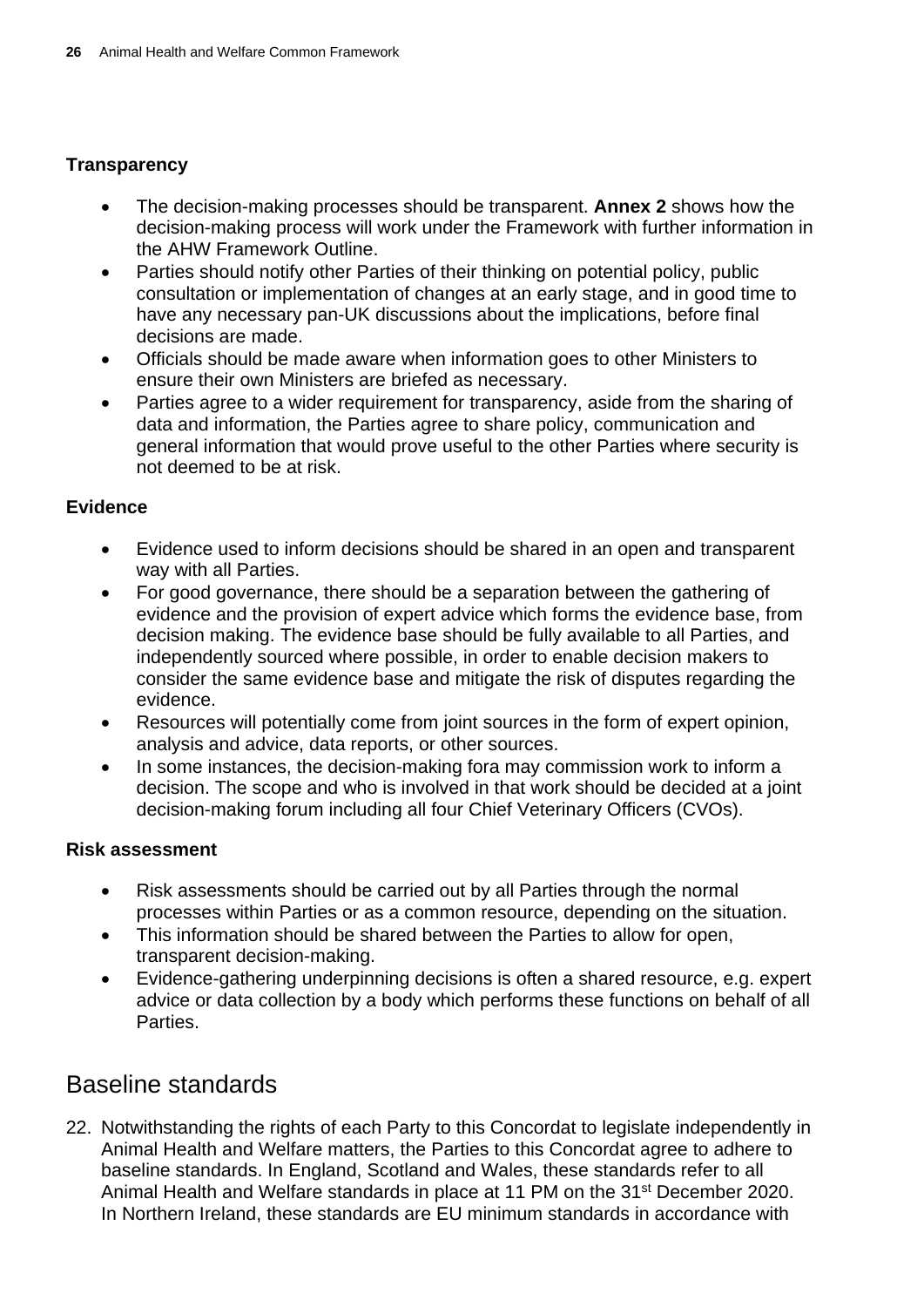the Northern Ireland Protocol and the Withdrawal Agreement and otherwise it will be domestic Animal Health and Welfare law in place at 11 PM on the 31st December 2020 across the policy areas covered by this Concordat.

- 23. The Parties are free to implement and adhere to higher baseline standards than those in place at the time of UK's exit from the EU but are required to provide notification of their intent to do so to the other Parties to this Concordat.
- 24. Should a Party consider these higher standards adversely affect the UK's trading position with third countries or the internal market, the Parties may make use of the dispute resolution mechanism detailed in this Concordat to raise an objection to the actions of the relevant Party.
- 25. Whether a change is deemed harmful will be determined by the Chief Veterinary Officers (CVOs) and relevant heads of policy, making sure that appropriate and proportionate risk management is undertaken in relation to a Government's relevant animal population and animal management (which pertains to their geography).

### <span id="page-30-0"></span>Dispute avoidance and resolution

- 26. Any policy divergence in the Animal Health and Welfare area on the part of any of the Parties should be based upon a common/shared scientific evidence and risk assessment approach.
- 27. Parties have joint access to shared scientific and technical resources, and they also have individual capabilities.
- 28. In the spirit of the Framework such evidence and opinion should be open and transparent, and all Parties should have access to shared outputs except where legal privilege applies.
- 29. Ensuring decision making is based on the same evidence and advice, to reduce the likelihood of divergences in policy approaches which can distort the UK Internal Market or undermine any future trade agreements.
- 30. At each stage policy teams and policy fora are expected to obtain and use expert opinion and advice, data reports and other sources to inform the handling of a difference, disagreement and – where identified – a dispute.
- 31. The Parties commit to maintain the distinction between:
	- A difference of view (which has no impact on decisions taken by another Party);
	- A disagreement (which requires some resolution, ideally at official level);
	- A dispute (which must be escalated); and
	- An 'agreement to disagree' (where common ground is not found but the consequences can be managed by affected Parties)
- 32. The above distinctions should be used to inform appropriate handling and escalation of differences between Parties.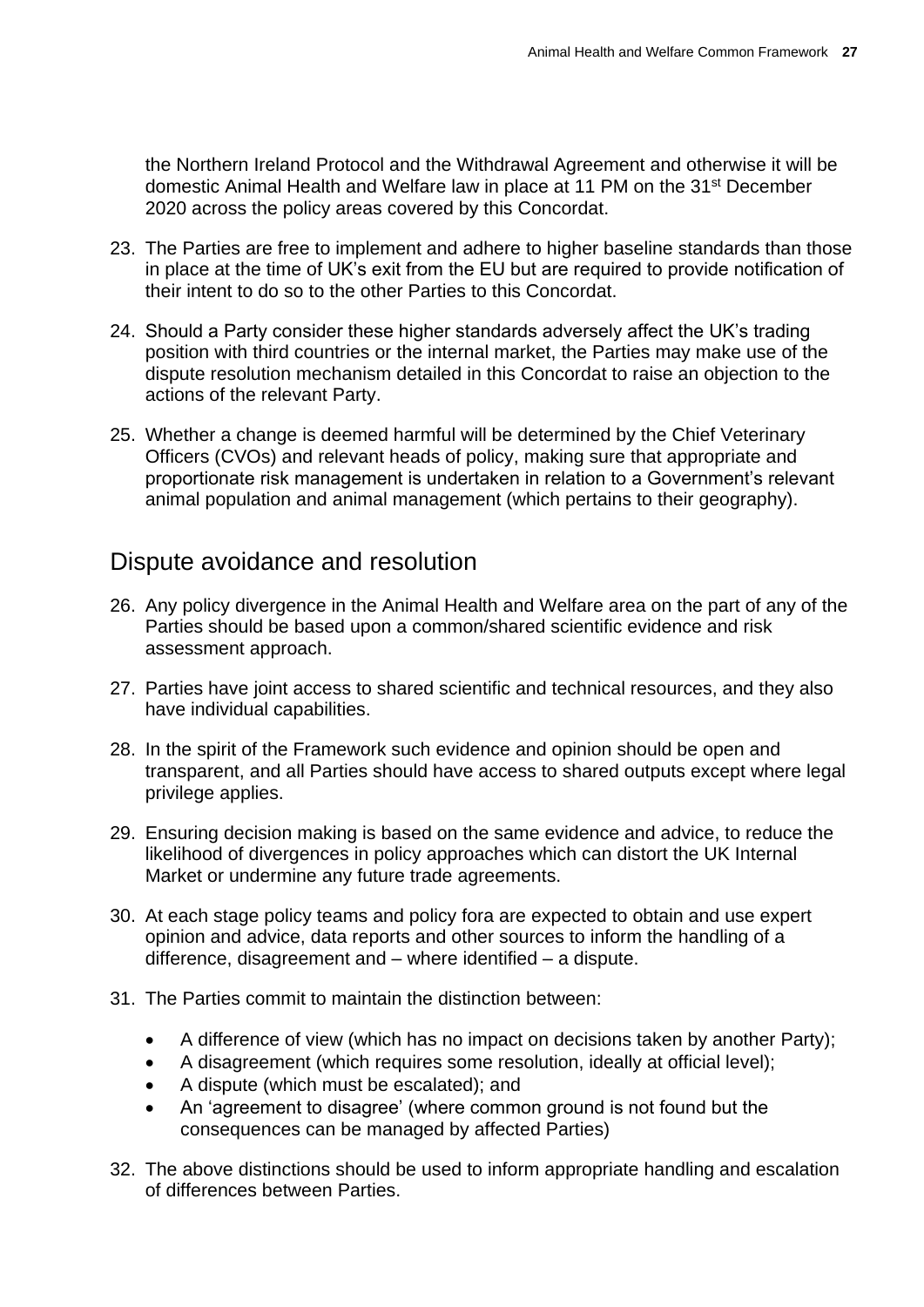- 33. Cross-government decision-making and discussion policy fora are expected to use these distinctions.
- 34. Existing discussion and decision-making fora such as meetings of the four Chief Veterinary Officers (CVOs), Aquatic Animal Health Policy Group (AAH PG), Animal Disease Policy Group (ADPG), Animal Welfare Policy Group (AWPG) and TB Liaison Group will continue.
- 35. Non-decision-making or advisory policy Groups such as Veterinary Risk Group (VRG), Outbreak Readiness Board (ORB) and Disease Emergency Response Committee (DERC) are also expected to continue to sit underneath these groups.
- 36. In the first instance and where practical, a difference or disagreement should be handled between policy teams in each Government.
- 37. A difference or disagreement may be escalated to, or arise within, the decision-making policy fora laid out in paragraph 34 with their Terms of reference located in **Annex 4 to 7** of this publication.
- 38. A difference or disagreement may be escalated to portfolio ministers at the discretion of individual policy teams and the above policy fora.
- 39. Generally, if a difference or disagreement cannot be resolved by the above, then ADPG's (or equivalent group's) membership may agree that the matter becomes a formal dispute. A formal dispute requires following the dispute resolution procedures (found in section 3.4 of the accompanying Framework Outline Agreement). The escalation may be submitted to the Environment, Food and Rural Affairs (EFRA) Senior Officials Programme Board (SOPB) for further consideration with appropriate representation invited to give opinion - such as the four UK CVOs. The SOPB Terms of Reference (ToR) can be found in **Annex 3**. Alternatively, and if agreed by ADPG a disputed matter may be escalated to Ministers if the situation requires. The core principle is to try and reach agreement at ADPG (or equivalent group) on which mechanism to follow to avoid asymmetrical approaches between the Parties, and to allow discussion ahead of escalation.
- 40. The previous paragraph represents the generally preferred approach. Notwithstanding, any Party may escalate to its Ministers and/or raise a matter it has identified for dispute using the procedures at section 3.4 of the Framework Outline Agreement, e.g. to promote the matter to 'level 2' on the scale of escalation in section 3.5 of the Framework Outline Agreement document.
- 41. ADPG or equivalent fora may agree to redefine a difference or disagreement as a dispute when escalating to the SOPB.
- 42. If SOPB are not content with the escalation, then the issue would come back to officials in all four Governments to carry out further discussions to seek a resolution.
- 43. SOPB will not be making substantive decisions on scientific, policy or technical matters that should most appropriately be made elsewhere but will be able to test and challenge any advice submitted to it with a view to escalating an issue to Inter-Ministerial Group (IMG) or remitting an issue back to the relevant policy or technical groups, for example for further clarification or consideration. The SOPB may also be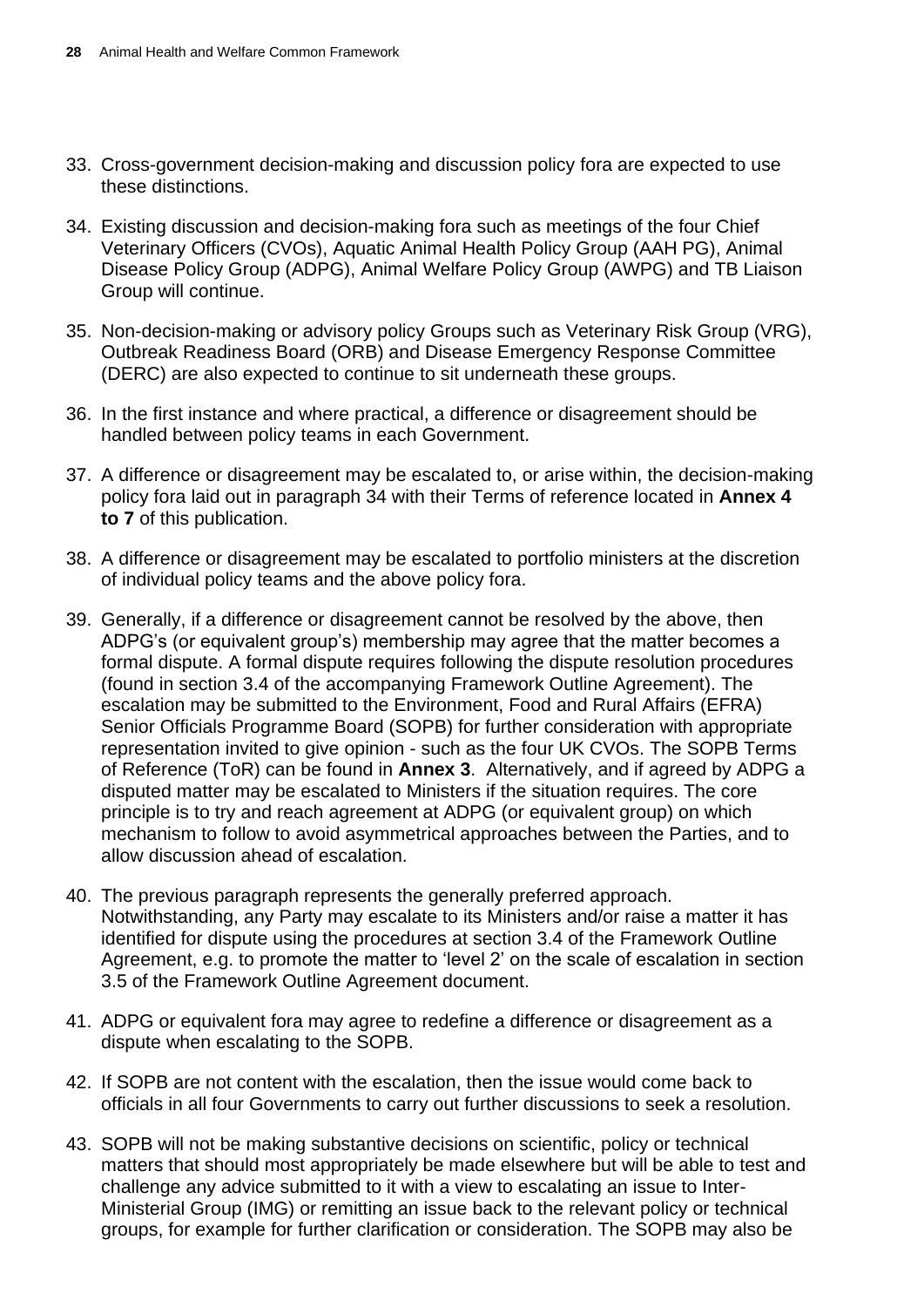able to flag or consider wider issues that may be of relevance, such as wider constitutional or ministerial handling considerations.

- 44. SOPB is expected to draw upon and consider expert advice and opinion from all relevant Parties including all four UK CVOs.
- 45. CVOs might agree to individually put advice to their separate ministers however it should be noted that anything going to IMG must first go through SOPB. After which SOPB may agree to further escalate to the IMG (EFRA).
- 46. At any stage the Parties may 'agree to disagree' and close the difference, disagreement or dispute.
- 47. Where Parties decide to provide advice to ministers be it on an individual basis or as a common approach by all Parties – it should be in line with the civil service code, meaning advice should be honest, sound, impartial and objectively balanced, and the reason for a difference of opinion should also be noted if present. Areas where agreement has been reached, should also be presented.

## <span id="page-32-0"></span>International obligations

- 48. The aim of the Framework is for joined up working although it will be for all four Parties to consider how to implement an international commitment which relates to AHW policy. A collective solution is generally preferable. Where the commitment is to be implemented separately, consultation and agreement of their implementation proposals with other Parties should be undertaken to ensure that any differences of approach are compatible with the need for consistency of effect and of timing where that is appropriate.
- 49. Where the commitment is to be implemented by UK legislation, the UK Government will consult and agree their implementation proposals with the Scottish Government, Welsh Government and Northern Ireland Executive where these may impact on devolved matters. The Scottish Government, Welsh Government and Northern Ireland Executive will ensure that when necessary, UK legislation making provision about devolved matters is laid before their respective Legislatures.

### <span id="page-32-1"></span>Review

- 50. In compliance with the terms of this Concordat, all Parties are committing to abide by the decision-making processes set out within it, and to the preservation of the JMC(EN) principles. This is an ongoing commitment, subject to amendment and review as set out below.
- 51. The AHW Framework will need to be reviewed regularly.
- 52. The Parties agree that this should be through existing governance i.e. ADPG or a new body operating on very similar terms and structures with detailed discussions taking place. There will also be the option to appoint an alternative reviewer as warranted. The aim will be to bring together senior officials with oversight of the functioning of the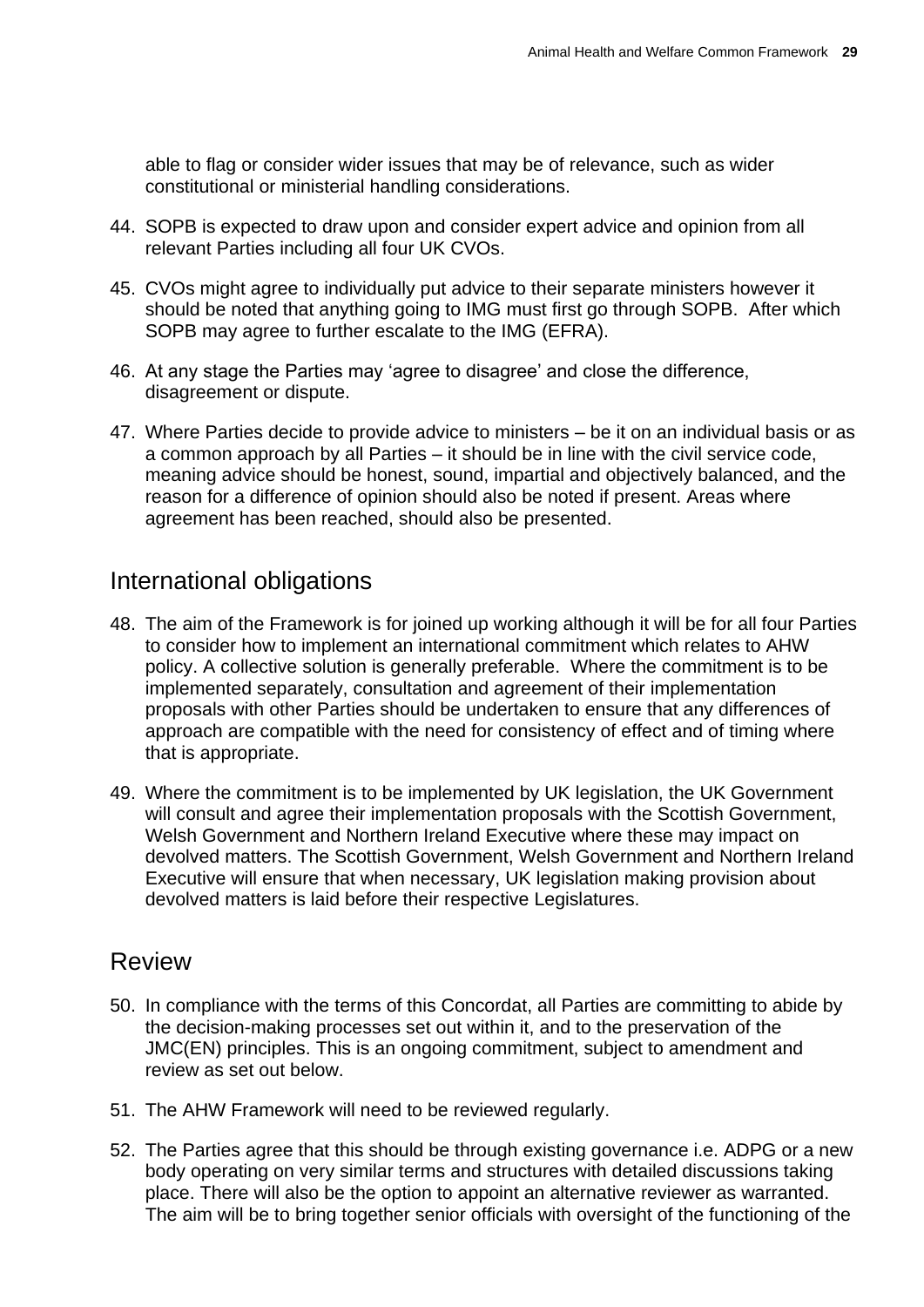Common Framework for Animal Health and Welfare. The group will consider amendments to the Framework, undertake Framework reviews in line with agreed protocols and report on the Framework on an ad hoc basis when necessary.

- 53. Any changes to the Concordat or to amend any element of the Framework should be raised to the aforementioned appointed reviewer in the first instance. It will be assessed on a case-by-case basis, relying on a consensus between all signatory Parties. This review should consider, as a minimum:
	- Evidence regarding the operation of the Framework over a period of time.
	- Changes in international legislation pertaining to AHW in particular with the UK current or prospective trading partners;
	- Changes in domestic AHW legislation and decision-making structures;
	- Significant changes, cases/disputes at World Trade Organisation (WTO) level;
	- Changes in the structure of domestic policy making and operational delivery of AHW across all four Governments;
	- OIE/EU Animal Health Law lists of 'official' diseases;
	- Changes to OIE Terrestrial Manual.
- 54. The first full post implementation review should be carried out one year after the Framework is fully implemented; the group will report on the review to those with assurance responsibilities for the Framework.
- 55. After that initial review, the frequency of reviews should be proposed by the appointed reviewer to the relevant decision-makers (taking account of departmental and wider Framework Governance requirements).
- 56. Requests to amend any element of the Framework should be raised to the appointed reviewer.
- 57. There is an option for an independent review panel to be brought in to review the Framework if one or more Parties wishes to trigger a review.
- 58. The appointed reviewer would collectively agree a body to undertake this review.
- 59. The review would seek to follow Magenta Book<sup>3</sup> procedures (and any other best practise guidance in use in government) and include questionnaires and interviews to establish whether the Framework is being effective in meeting its aim and provide recommendations for improvement.

<sup>3</sup> https://www.gov.uk/government/publications/the-magenta-book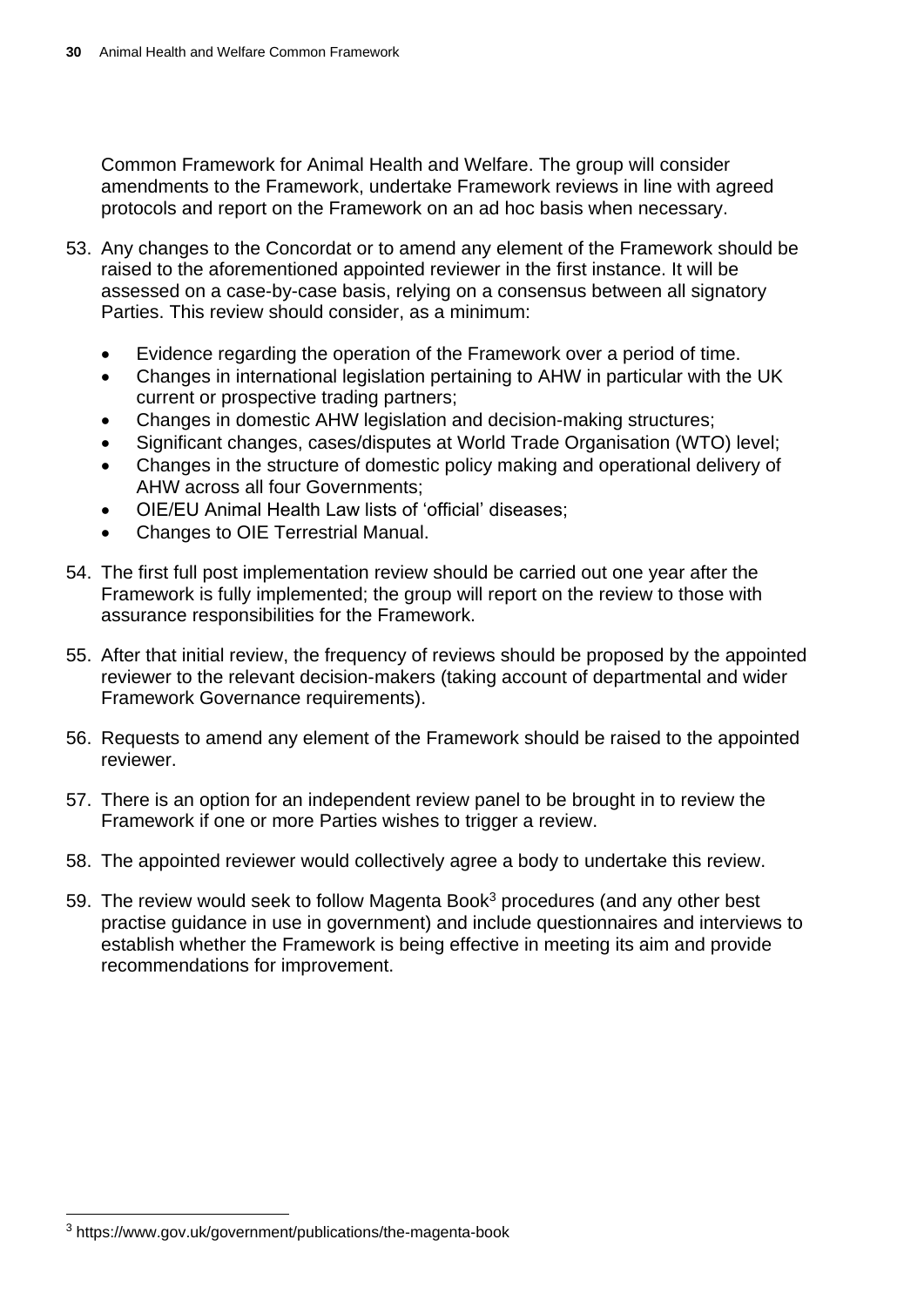# <span id="page-34-0"></span>Annexes

### <span id="page-34-1"></span>Introduction to the annexes

The annexes that follow are common to both the Framework Outline Agreement and the Concordat.

All annexes are included to aide understanding of the Framework Outline Agreement and Concordat. Terms of reference included within these annexes will be updated from time to time by each individual fora and are included here for reference only. They should be considered accurate at the time of publication.

Some minor editorial (only) changes have been made to some the annexes from their original versions for the purposes of publication, for example the deletion of individual staff names.

The following annexes are included –

- 1. Animal Health and Welfare legislation and breakdown
- 2. Decision making fora and dispute resolution processes
- 3. Defra-DG Senior Officials Programme Board (SOPB) Terms of Reference
- 4. Animal Disease Policy Group (ADPG) Terms of Reference
- 5. Animal Welfare Policy Group (AWPG) Terms of Reference
- 6. Tuberculosis Liaison Group (TBLG) Terms of Reference
- 7. Aquatic Animal Health Policy Group (AAH PG) Terms of Reference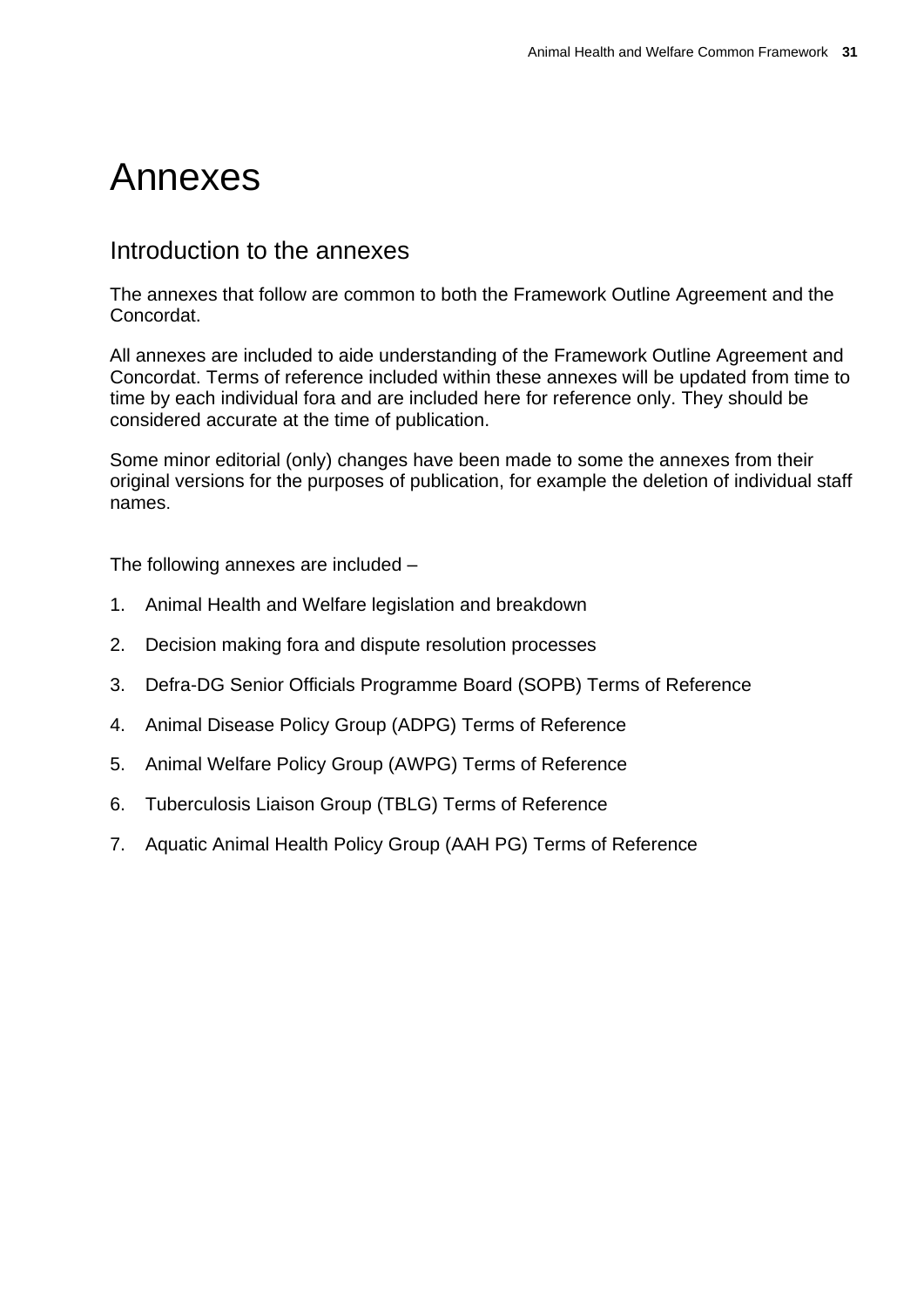# <span id="page-35-0"></span>Annex 1: Animal Health and Welfare legislation and breakdown

# **Background**

The below list includes retained EU Animal Health and Welfare legislation within the scope of the Framework. The list is not exhaustive and does not include domestic legislation, although the principles of the Framework apply equally to domestic and retained EU legislation. Legislation is subject to change over time, with the lists below serving as a snapshot in time when the Framework approach was adopted. This legislation covers key areas of the Framework including:

- Trade in animals and related products.
- Exotic disease
- Endemic disease
- Emerging disease
- Animal Welfare
- Animal Breeding Controls
- Animal ID and Traceability
- Registration and licensing of holdings
- Protection of the Food Chain
- Transmissible Spongiform Encephalopathies and Animal By-products
- Aquatic animal health
- Veterinary Professional Regulation
- Professional Qualifications
- Veterinary Medicines

Note: Directives are not listed as these are transposed by domestic regulations already and which are amended as listed below.

# Policy area: Trade in animals and related products

#### **UK wide**

Published SI: Import of and Trade in Animals and Animal Products (Amendment etc) (EU Exit) Regulations 2019

EU Legislation amended, functions transferred and revoked by particular SI: Commission Decision 93/352/EEC, Commission Decision 93/352/EEC, Commission Decision 1997/152/EC, Commission Decision 1997/794/EC, Commission Decision 2000/571/EC, Commission Decision 2000/572/EC, Commission Decision 2001/812/EC, Commission Decision 2003/459/EC, Commission Decision 2003/459/EC, Commission Decision 2003/779/EC, Commission Regulation (EC) No 136/2004, Commission Regulation (EC) No 282/2004, Commission Regulation (EC) No 1739/2005/EC, Commission Decision 2006/168/EC, Commission Decision 2007/25/EC, Commission Decision 2007/240/EC, Commission Decision 2007/275/EC, Commission Decision 2007/777/EC, Commission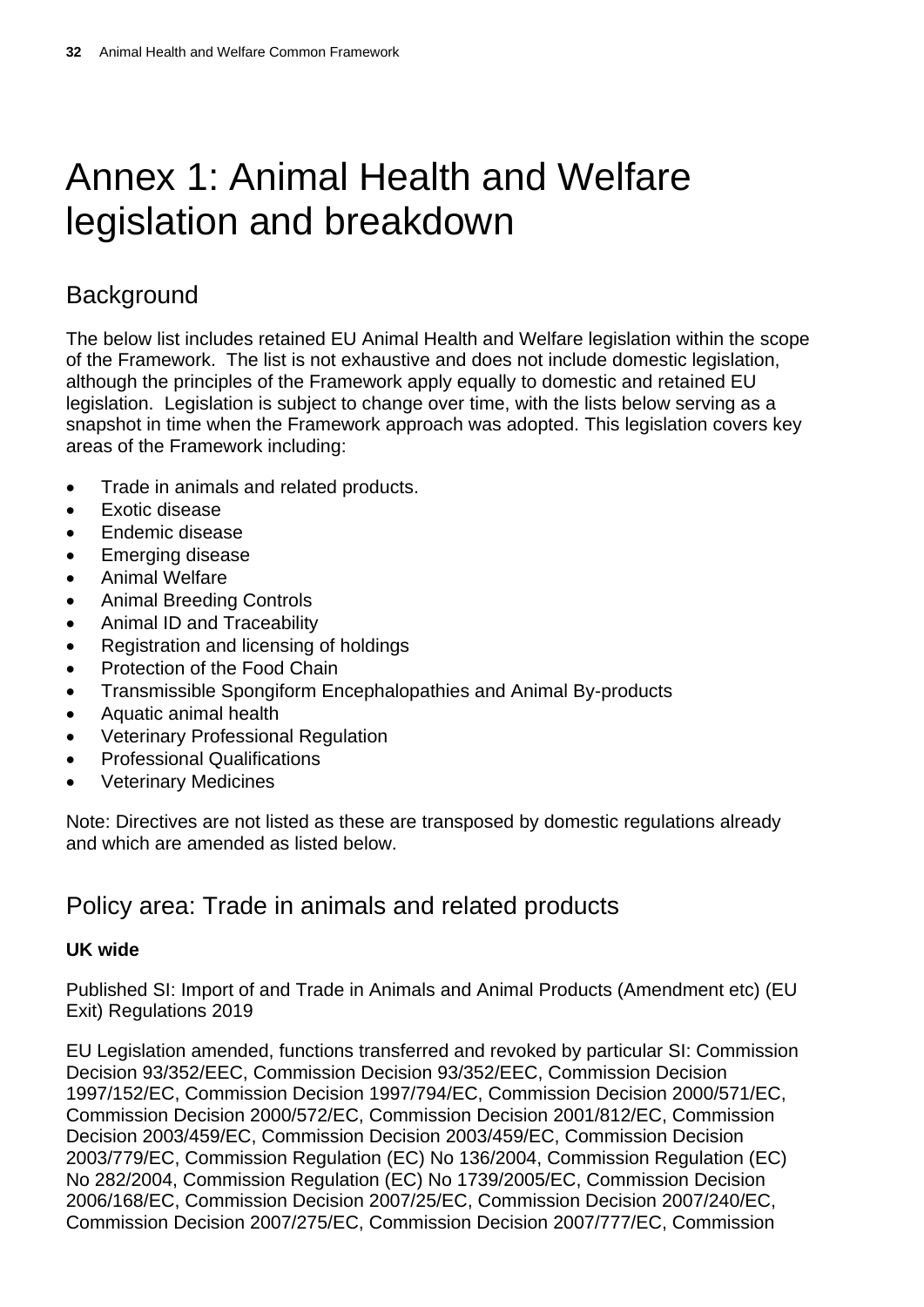Decision 2008/185/EC, Commission Decision 2008/636/EC, Commission Regulation (EC) No 798/2008, Commission Regulation (EC) No 1251/2008, Commission Regulation (EC) No 119/2009, Commission Regulation (EC) No 206/2009, Commission Decision 2009/712/EC, Commission Decision 2009/821/EC, Commission Regulation (EU) No 206/2010, Commission Decision 2010/470/EC, Commission Decision 2010/472/EC, Commission Regulation (EU) No 605/2010, Commission Decision 2011/163/EC, Commission Implementing Decision 2011/215/EU, Commission Implementing Decision 2011/630/EU, Commission Regulation (EU) No 28/2012, Commission Implementing Decision 2012/137/EU, Commission Implementing Regulation (EU) 139/2013, Commission Implementing Decision 2013/519, Regulation (EU) No 576/2013, Commission Implementing Regulation (EU) No 577/2013, Commission Implementing Regulation EU No 743/2013, Commission Implementing Decision 2013/764/EU, Commission Implementing Regulation (EU) No 636/2014, Commission Implementing Decision (EU) 2015/1901, Commission Implementing Decision (EU) 2018/320, Commission Implementing Regulation (EU) 2018/659, Commission Delegated Regulation (EU) 2018/772. FUNCTIONS TRANSFERRED FOR: Council Directive 88/407/EEC, Council Directive 89/556/EEC, Council Directive 90/429/EEC, Council Directive 92/65/EEC, Council Directive 2002/99/EC, Council Directive 2004/68/EC, Regulation (EC) No 854/2004, Council Directive 2009/156/EC, Council Directive 2009/158/EC. REVOKED: Commission Decision 93/444/EC, Commission Decision 1995/410/EC, Commission Decision 2004/292/EC, Commission Decision 2006/146/EC, Commission Decision 2006/65/EC, Commission Implementing Decision 2013/503/EU, Commission Implementing Regulation (EU) 2018/878.

Domestic legislation amended by this SI: Trade in Animals and Related Products Regulations 2011, Amendment to the Trade in Animals and Related Products Regulations (Northern Ireland) 2011.

## **England, Wales and Scotland depending on Part.**

Published SI: Trade in Animals and Related Products (Amendment) (EU Exit) Regulations 2019

EU Legislation amended, functions transferred and revoked by particular SI: N/A

Domestic legislation amended by this SI: The Rabies (Importation of Dogs, Cats and Other Mammals) Order 1974, The Artificial Insemination of Pigs (EEC) Regulations 1992, The Animals (Post-Import Control) Order 1995, The Bovine Embryo (Collection, Production and Transfer) Regulations 1995, The Non-Commercial Movement of Pet Animals Order 2011, The Bovine Semen (England) Regulations 2007, The Trade in Animals and Related Products Regulations 2011.

## **Wales only**

Published SI: Trade in Animals and Related Products (Miscellaneous Amendments) (Wales) (EU Exit) Regulations 2019

EU Legislation amended, functions transferred and revoked by particular SI: N/A

Domestic legislation amended by this SI: The Bovine Semen (Wales) Regulations 2008, The Trade in Animals and Related Products (Wales) Regulations 2011,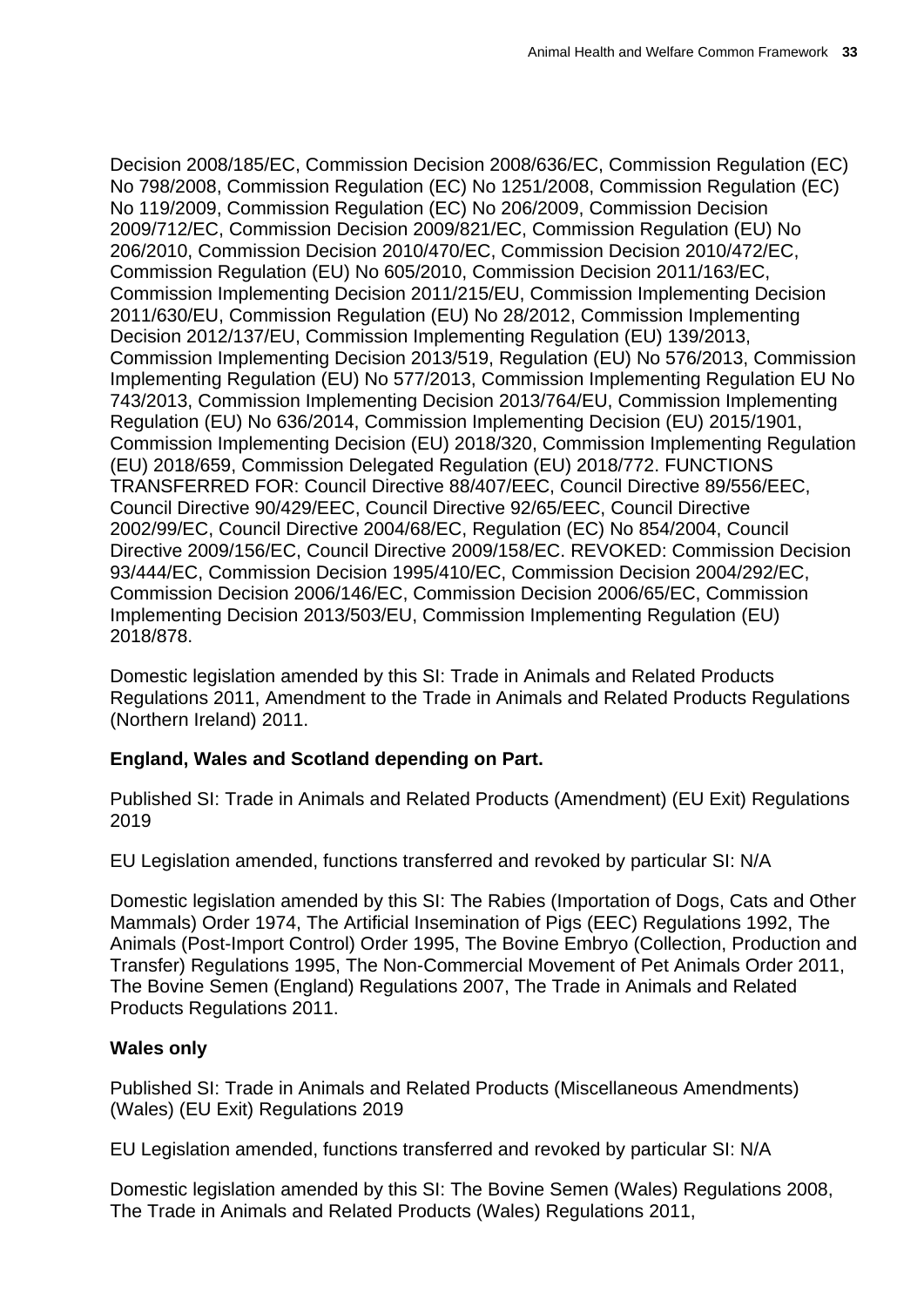## **Northern Ireland only**

Published SI: The Trade in Animals and Related Products (Amendment) (Northern Ireland) (EU Exit) Regulations 2019

EU Legislation amended, functions transferred and revoked by particular SI: N/A

Domestic legislation amended by this SI: Amendment to the Destructive Imported Animals Act (Northern Ireland) 1933, Amendment to the Sales, Markets and Lairs Order (Northern Ireland) 1975, Amendment to the Rabies (Importation of Dogs, Cats and Other Mammals) Order (Northern Ireland) 1977, Amendment to the Artificial Insemination of Cattle Regulations (Northern Ireland) 1988, Amendment to the Artificial Insemination of Pigs (EEC) Regulations (Northern Ireland) 1993, Amendment to the Animals (Post-Import Control) Order (Northern Ireland) 1993, Amendment to the Artificial Breeding of Sheep and Goats (EEC) Regulations (Northern Ireland) 1994, Amendment to the Bovine Embryo Collection, Production and Transplantation Regulations (Northern Ireland) 1996, Amendment to the Bee Diseases and Pests Control Order (Northern Ireland) 2007, Amendment to the Northern Ireland Poultry Health Assurance Scheme Order (Northern Ireland) 2011, Amendment to the Trade in Animals and Related Products Regulations (Northern Ireland) 2011, Amendment to the Non-Commercial Movement of Pet Animals Order (Northern Ireland) 2011, Revocation of the Destructive Imported Animals Regulations (Northern Ireland) 1993.

## **Scotland only**

Published SI: The Animal Health (EU Exit) (Scotland) (Amendment) Regulations 2019

EU Legislation amended, functions transferred and revoked by particular SI: N/A

Domestic legislation amended by this SI: The Foot-and-Mouth Disease (Scotland) Order 2006, The Foot-and-Mouth Disease (Slaughter and Vaccination) (Scotland) Regulations 2006, The Avian Influenza and Influenza of Avian Origin in Mammals (Scotland) Order 2006, The Avian Influenza (Slaughter and Vaccination) (Scotland) Regulations 2006, The Avian Influenza (H5N1 in Wild Birds) (Scotland) Order 2007, The Avian Influenza (H5N1 in Poultry) (Scotland) Order 2007, The Cattle Identification (Scotland) Regulations 2007, The Products of Animal Origin (Disease Control) (Scotland) Order 2008, The Sheep and Goats (Records, Identification and Movement) (Scotland) Order 2009, The Sheep Scab (Scotland) Order 2010, The Trade in Animals and Related Products (Scotland) Regulations 2012, The Animal By-Products (Enforcement) (Scotland) Regulations 2013, The Tuberculosis (Scotland) Order 2007, The Bovine Semen (Scotland) Regulations 2007, The Zoonoses (Monitoring) (Scotland) Regulations 2007, The Poultry Compartments (Scotland) Order 2010, The Transmissible Spongiform Encephalopathies (Scotland) Regulations 2010, The Pigs (Records, Identification and Movement) (Scotland) Order 2011, The African Horse Sickness (Scotland) Order 2012, The Bluetongue (Scotland) Order 2012, The Equine Animal (Identification) (Scotland) Regulations 2019.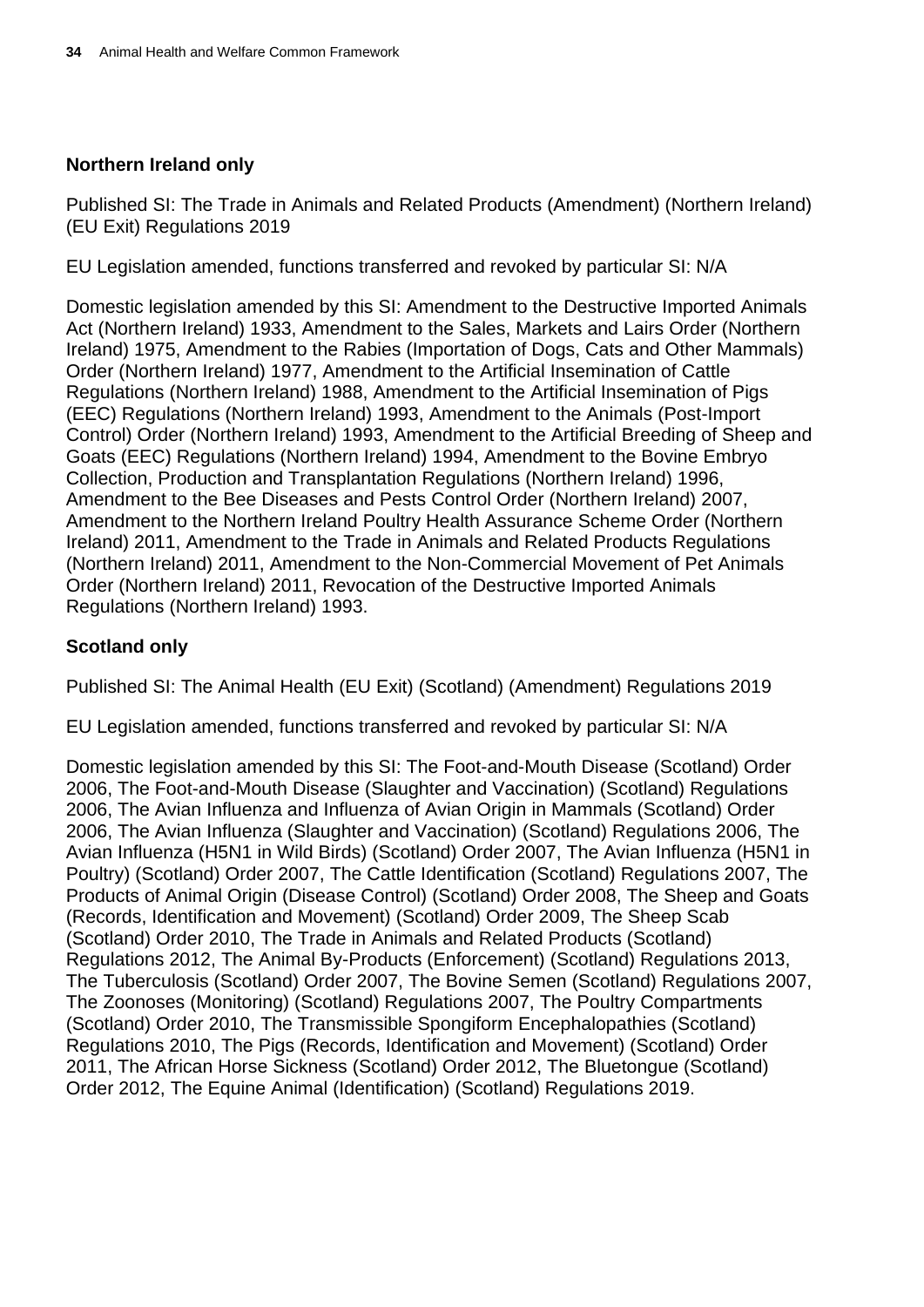## Policy area: Exotic Disease

## **UK wide**

Published SI: Exotic Disease (Amendment etc) (EU Exit) Regulations 2018

EU Legislation amended, functions transferred and revoked by particular SI: Commission Decision 88/397/EEC, Commission Decision 93/52/EEC, Commission Decision 1993/152/EEC, Council Decision 2000/258/EC, Commission Decision 2000/428/EC, Commission Decision 2002/106/EC, Commission Decision 2003/422/EC, Commission Decision 2006/415/EC, Commission Decision 2006/437/EC, Commission Decision 2006/563/EC, Commission Decision 2007/118/EC, Commission Decision 2007/598/EC, Commission Regulation (EC) No 1266/2007, Commission Regulation (EC) No 616/2009, Commission Decision 2010/367/EC, Commission Regulation (EC) No 415/2013, Regulation (EU) No 652/2014, Commission Implementing Decision 2018/1136, The EEA Agreement.

Domestic legislation amended by this SI: The Diseases of Swine Regulations 2014.

## **England only**

Published SI: The Exotic Disease (Amendment) (England) (EU Exit) Regulations 2018

EU Legislation amended, functions transferred and revoked by particular SI: N/A

Domestic legislation amended by this SI: The Foot-and-Mouth Disease (England) Order 2006, The Foot-and-Mouth Disease (Control of Vaccination) (England) Regulations 2006, The Avian Influenza (Preventive Measures) (England) Regulations 2006, The Avian Influenza and Influenza of Avian Origin in Mammals (England) (No 2) Order 2006, The Avian Influenza (Vaccination) (England) Regulations 2006, The Avian Influenza (H5N1 in Poultry) (England) Order 2006, The Products of Animal Origin (Disease Control) (England) Regulations 2008, The Bluetongue Regulations 2008, The Poultry Compartments (England) Order 2010, The African Horse Sickness (England) Regulations 2012.

#### **Northern Ireland only**

Published SI: Exotic Disease (Amendment) (Northern Ireland) (EU Exit) Regulations 2019

EU Legislation amended, functions transferred and revoked by particular SI: N/A

Domestic legislation amended by this SI: The Classical Swine Fever Order (Northern Ireland) 2003, The African Swine Fever Order (Northern Ireland) 2003, The Foot-and-Mouth Disease Regulations (Northern Ireland) 2006, The Foot-and-Mouth Disease (Control of Vaccination) Regulations (Northern Ireland) 2006, The Avian Influenza and Influenza of Avian Origin in Mammals Regulations (Northern Ireland) 2007, The Avian Influenza (Vaccination) Regulations (Northern Ireland) 2007, The Avian Influenza (Preventive Measures) Regulations (Northern Ireland) 2007, The Avian Influenza (H5N1 in Poultry) Regulations (Northern Ireland) 2007, The Avian Influenza (H5N1 in Wild Birds) Regulations (Northern Ireland) 2007, The Bluetongue Regulations (Northern Ireland) 2008, The Products of Animal Origin (Disease Control) Regulations (Northern Ireland) 2008, The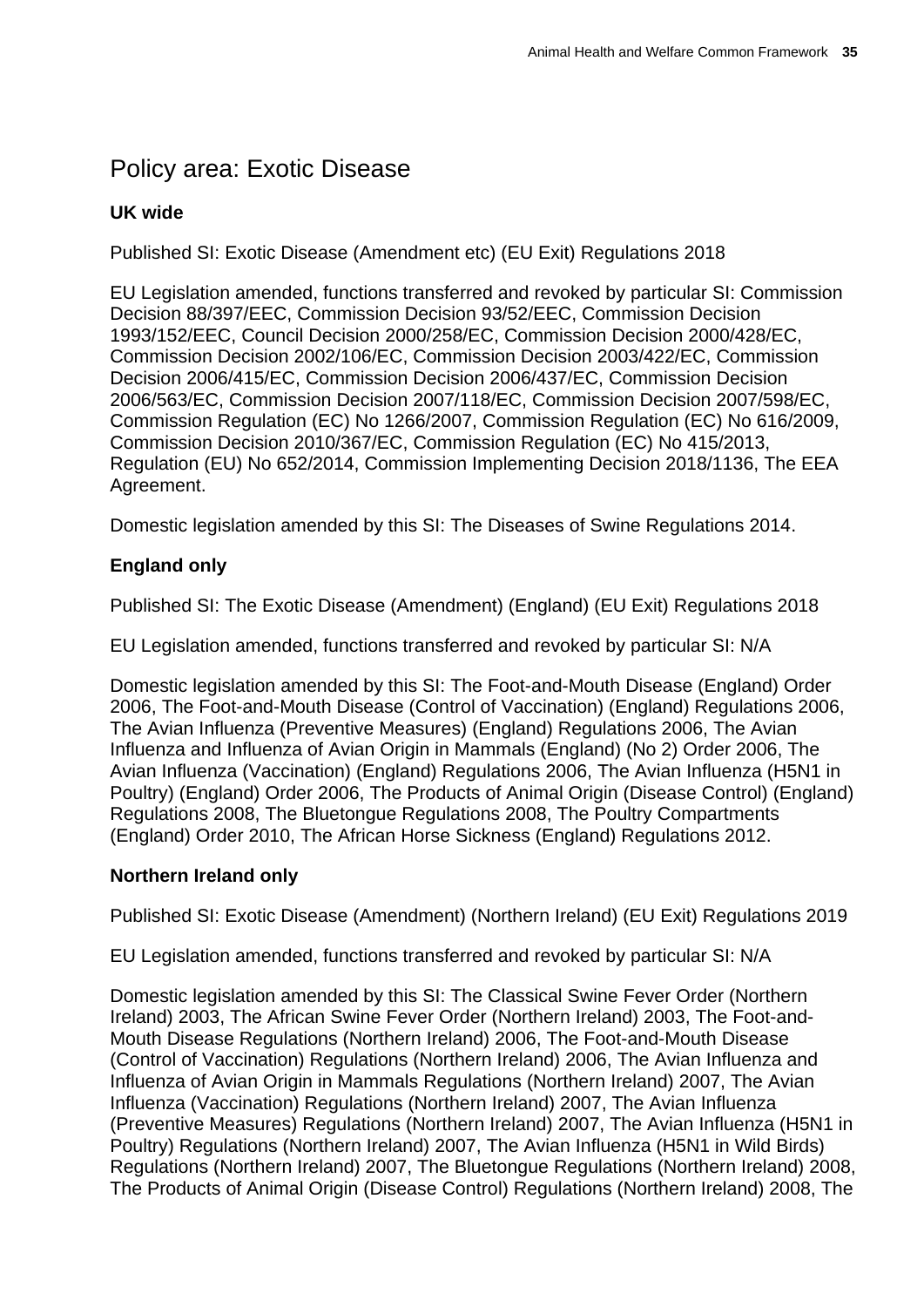Swine Vesicular Disease Regulations (Northern Ireland) 2009, The African Horse Sickness Regulations (Northern Ireland) 2013.

## **Wales only**

Published SI: The Exotic Diseases in animals (Amendment etc) (Wales) (EU Exit) Regulations 2018

EU Legislation amended, functions transferred and revoked by particular SI: N/A

Domestic legislation amended by this SI: The Foot and Mouth Disease (Wales) Order 2006, The Foot-and-Mouth Disease (Control of Vaccination) (Wales) Regulations 2006, The Avian Influenza (Preventive Measures) (Wales)Regulations 2006, The Avian Influenza and Influenza of Avian Origin in Mammals (Wales) (No 2) Order 2006, The Avian Influenza (Vaccination) (Wales) (No.2) Regulations 2006, The Avian Influenza (H5N1 in Poultry) (Wales) Order 2006, The Bluetongue (Wales) Regulations 2008, The Products of Animal Origin (Disease Control) (Wales) Regulations 2008, The Poultry Compartments (Wales) Order 2010, The African Horse Sickness (Wales) Regulations 2013.

## **Scotland only**

Published SI: The Animal Health (EU Exit) (Scotland) (Amendment) Regulations 2019

EU Legislation amended, functions transferred and revoked by particular SI: N/A

Domestic legislation amended by this SI: The Foot-and-Mouth Disease (Scotland) Order 2006, The Foot-and-Mouth Disease (Slaughter and Vaccination) (Scotland) Regulations 2006, The Avian Influenza and Influenza of Avian Origin in Mammals (Scotland) Order 2006, The Avian Influenza (Slaughter and Vaccination) (Scotland) Regulations 2006, The Avian Influenza (H5N1 in Wild Birds) (Scotland) Order 2007, The Avian Influenza (H5N1 in Poultry) (Scotland) Order 2007, The Cattle Identification (Scotland) Regulations 2007, The Products of Animal Origin (Disease Control) (Scotland) Order 2008, The Sheep and Goats (Records, Identification and Movement) (Scotland) Order 2009, The Sheep Scab (Scotland) Order 2010, The Trade in Animals and Related Products (Scotland) Regulations 2012, The Animal By-Products (Enforcement) (Scotland) Regulations 2013, The Tuberculosis (Scotland) Order 2007, The Bovine Semen (Scotland) Regulations 2007, The Zoonoses (Monitoring) (Scotland) Regulations 2007, The Poultry Compartments (Scotland) Order 2010, The Transmissible Spongiform Encephalopathies (Scotland) Regulations 2010, The Pigs (Records, Identification and Movement) (Scotland) Order 2011, The African Horse Sickness (Scotland) Order 2012, The Bluetongue (Scotland) Order 2012, The Equine Animal (Identification) (Scotland) Regulations 2019.

## Policy area: Animal Welfare

## **UK wide**

Published SI: Animal Welfare (Amendment) (EU Exit) Regulations 2018

EU Legislation amended, functions transferred and revoked by particular SI: Council Regulation (EC) No 1255/97, Council Regulation (EC) No 1/2005,Council Regulation (EC) No 1099/2009.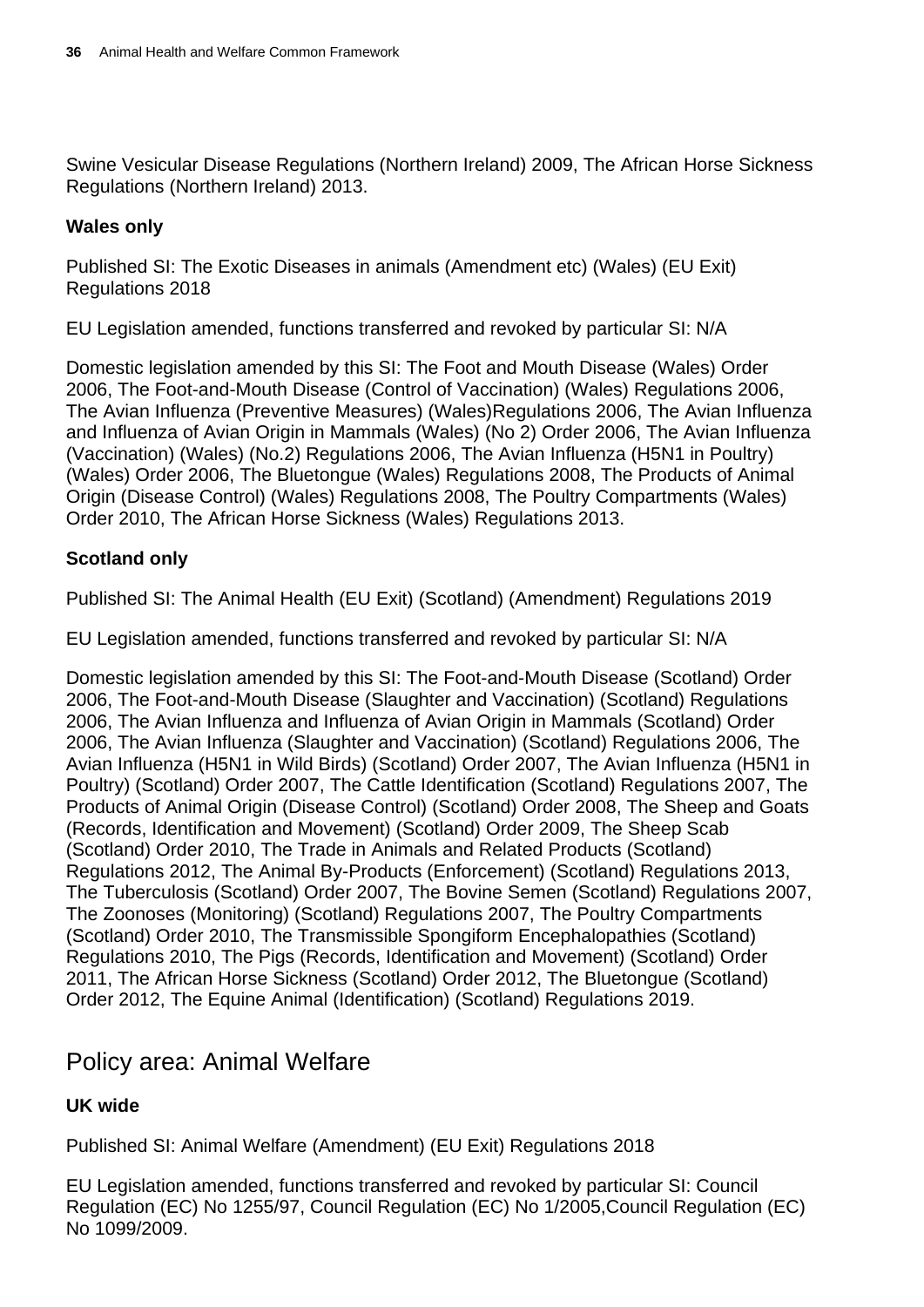Domestic legislation amended by this SI: N/A.

#### **England only**

Published SI: The Animal Health and Welfare (Miscellaneous Amendments) (England) (EU Exit) Regulations 2018

EU Legislation amended, functions transferred and revoked by particular SI: N/A

Domestic legislation amended by this SI: The Welfare of Animals (Transport) (England) Order 2006, The Welfare of Farmed Animals (England) Regulations 2007,The Welfare of Animals at the Time of Killing (England) Regulations 2015, The Registration of Establishments (Laying Hens) (England) Regulations 2003.

#### **Northern Ireland only**

Published SI: Animal Health and Welfare (Amendment) (Northern Ireland) (EU Exit) Regulations 2019

EU Legislation amended, functions transferred and revoked by particular SI: N/A

Domestic legislation amended by this SI: The Diseases of Animals (Northern Ireland) Order 1981,The Welfare of Animals Act (Northern Ireland) 2011, Registration of Establishments (Laying Hens) Regulations (Northern Ireland) 2003, The Welfare of Animals (Transport) Regulations (Northern Ireland) 2006,The Welfare of Farmed Animals Regulations (Northern Ireland) 2012,The Welfare of Animals at the Time of Killing Regulations (Northern Ireland) 2014.

## **Wales only**

Published SI: Animal Health and Welfare (Miscellaneous Amendments) (Wales) (EU Exit) Regulations 2019

EU Legislation amended, functions transferred and revoked by particular SI: N/A

Domestic legislation amended by this SI: The Registration of Establishments (Laying Hens)(Wales) Regulations 2004, The Welfare of Animals (Transport) (Wales) Order 2007 , The Welfare of Farmed Animals (Wales) Regulations 2007, The Welfare of Animals at the Time of Killing (Wales) Regulations 2014.

## **Scotland only**

Published SI: The Animal Welfare (Scotland) (EU Exit) (Miscellaneous Amendments) Regulations 2019 Draft

EU Legislation amended, functions transferred and revoked by particular SI: N/A

Domestic legislation amended by this SI: Animal Health and Welfare (Scotland) Act 2006, Welfare of Animals (Slaughter or Killing) Regulations 1995, Welfare of Animals (Transport) (Scotland) Regulations 2006, Welfare of Farmed Animals (Scotland) Regulations 2010, Welfare of Animals at the Time of Killing (Scotland) Regulations 2012, The Registration of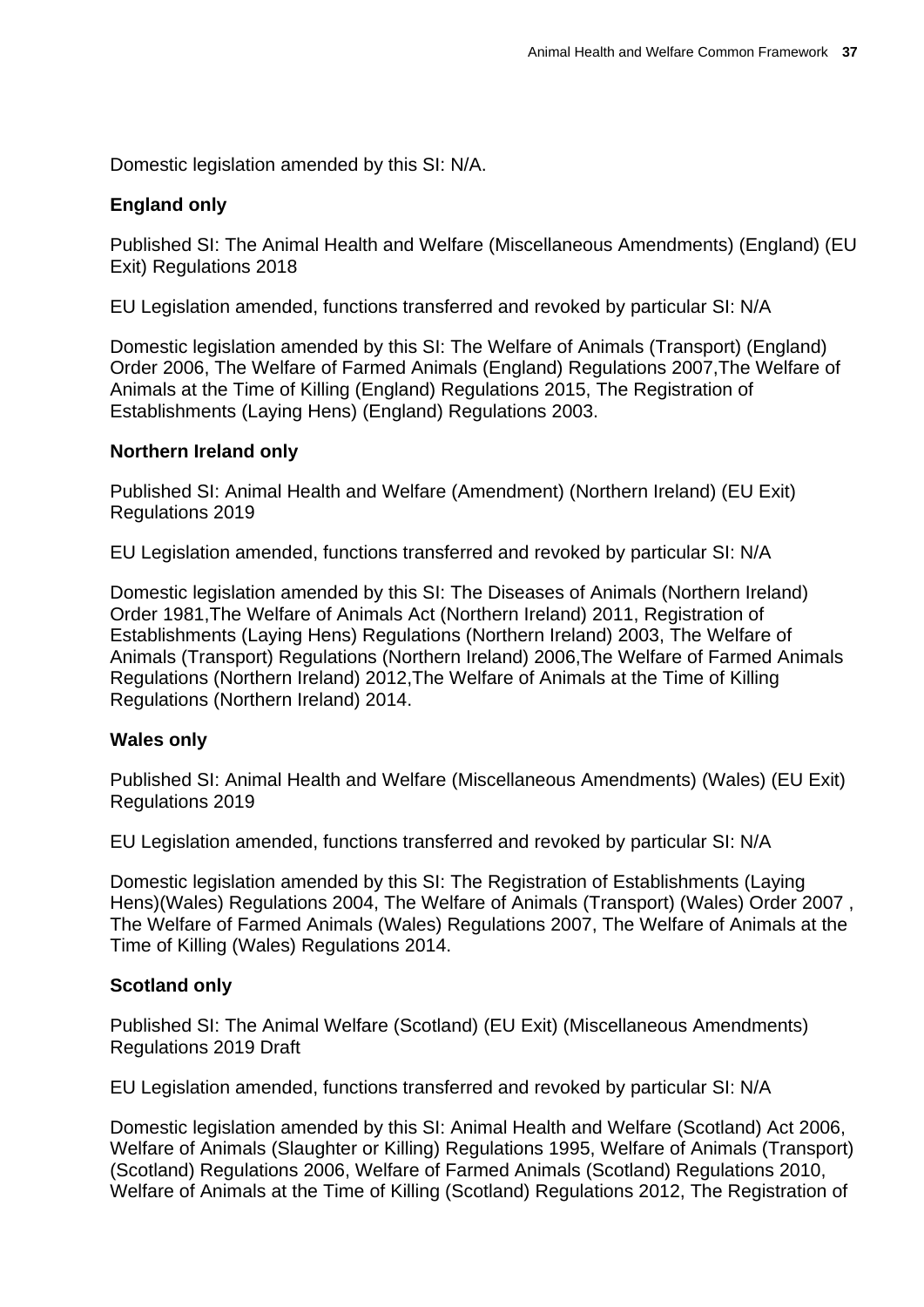Establishments Keeping Laying Hens (Scotland) Amendment Regulations 2004, The Prohibited Procedures on Protected Animals (Exemptions) (Scotland) Regulations 2010.

## **Scotland only**

Published SI: The Animal Health (EU Exit) (Scotland) (Amendment) Regulations 2019

EU Legislation amended, functions transferred and revoked by particular SI: N/A

Domestic legislation amended by this SI: The Foot-and-Mouth Disease (Scotland) Order 2006, The Foot-and-Mouth Disease (Slaughter and Vaccination) (Scotland) Regulations 2006, The Avian Influenza and Influenza of Avian Origin in Mammals (Scotland) Order 2006, The Avian Influenza (Slaughter and Vaccination) (Scotland) Regulations 2006, The Avian Influenza (H5N1 in Wild Birds) (Scotland) Order 2007, The Avian Influenza (H5N1 in Poultry) (Scotland) Order 2007, The Cattle Identification (Scotland) Regulations 2007, The Products of Animal Origin (Disease Control) (Scotland) Order 2008, The Sheep and Goats (Records, Identification and Movement) (Scotland) Order 2009, The Sheep Scab (Scotland) Order 2010, The Trade in Animals and Related Products (Scotland) Regulations 2012, The Animal By-Products (Enforcement) (Scotland) Regulations 2013, The Tuberculosis (Scotland) Order 2007, The Bovine Semen (Scotland) Regulations 2007, The Zoonoses (Monitoring) (Scotland) Regulations 2007, The Poultry Compartments (Scotland) Order 2010, The Transmissible Spongiform Encephalopathies (Scotland) Regulations 2010, The Pigs (Records, Identification and Movement) (Scotland) Order 2011, The African Horse Sickness (Scotland) Order 2012, The Bluetongue (Scotland) Order 2012, The Equine Animal (Identification) (Scotland) Regulations 2019.

## **UK wide**

Published SI: The Seal Products (Amendments) (EU Exit) Regulations 2018

EU Legislation amended, functions transferred and revoked by particular SI: Regulation (EC) No 1007/2009, Commission Implementing Regulation (EU) No 2015/1850.

Domestic legislation amended by this SI: The Seal Products Regulations 2010.

## Policy area: Livestock ID

## **UK wide**

Published SI: Livestock (Records, Identification and Movement) (Amendment) (EU Exit) Regulations 2019

EU Legislation amended, functions transferred and revoked by particular SI: Commission Regulation (EC) No 494/98 , Commission Regulation (EC) No 509/1999, Regulation (EC) No 1760/2000 of the European Parliament and of the Council, Commission Regulation (EC) No 1082/2003, Commission Regulation (EC) No 911/2004 , Commission Regulation (EC) No 644/2005, Commission Decision (EC) No 2006/28, Commission Implementing Regulation (EU) No 2017/949, Council Regulation (EC) No 21/2004, Commission Regulation (EC) No 1505/2006, Commission Decision (EC) No 2006/96, The EEA agreement.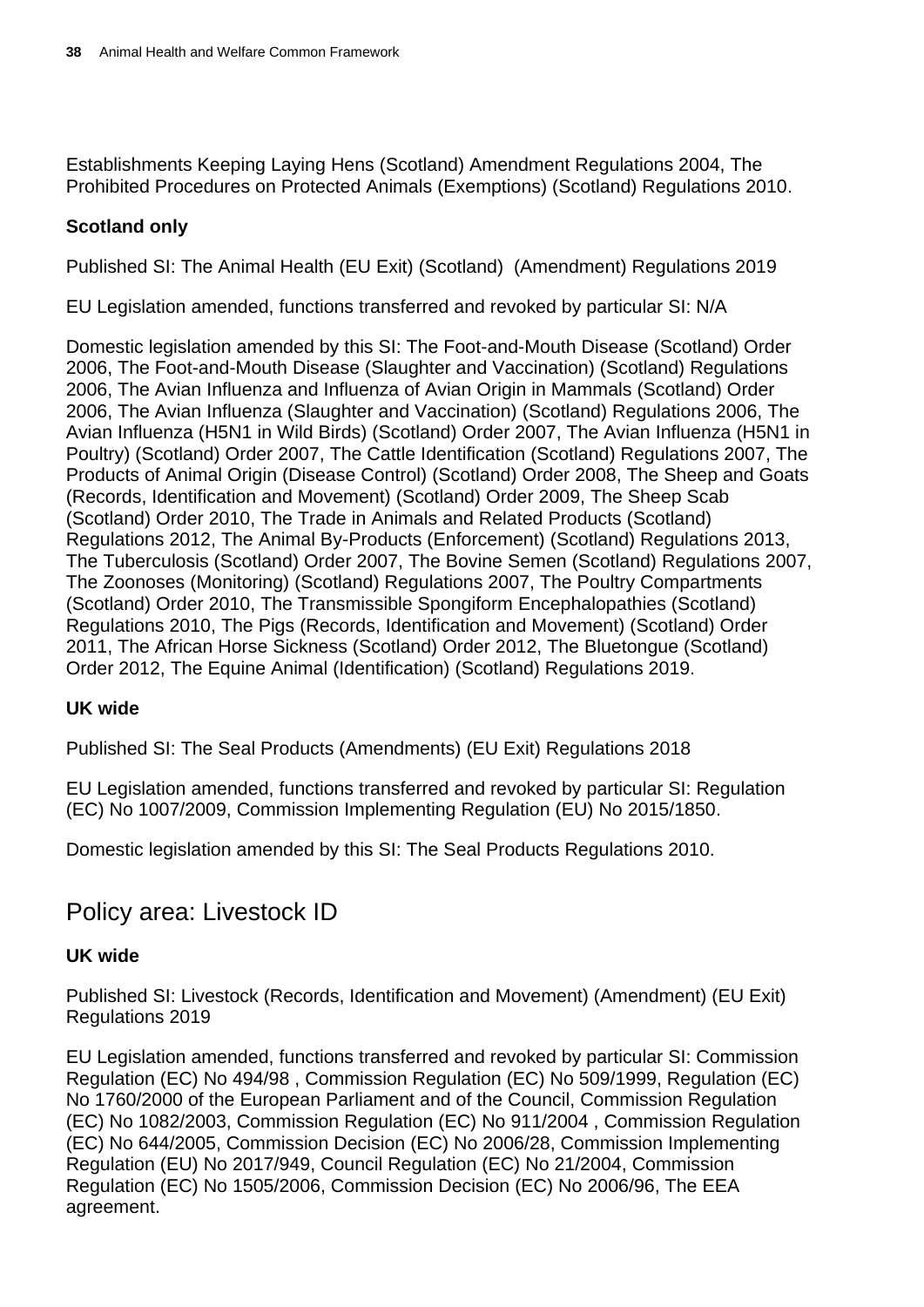Domestic legislation amended by this SI: N/A.

#### **England and Wales only**

Published SI: Livestock (Records, Identification and Movement) (England) (Amendment) (EU Exit) Regulations 2018

EU Legislation amended, functions transferred and revoked by particular SI: N/A

Domestic legislation amended by this SI: The Cattle Identification Regulations 2007, The Sheep and Goats (Records, Identification and Movement) (England) Order 2009, The Pigs (Records, Identification and Movement) Order 2011.

#### **Wales only**

Published SI: The Livestock (Records, Identification and Movement) (Miscellaneous Amendments) (Wales) (EU Exit) Regulations 2019

EU Legislation amended, functions transferred and revoked by particular SI: N/A

Domestic legislation amended by this SI: The Cattle Identification (Wales) Regulations 2007, The Pigs (Records, Identification and Movement) (Wales) Order 2011 , The Sheep and Goats (Records, Identification and Movement) (Wales) Order 2015.

#### **Northern Ireland only**

Published SI: Livestock (Records, Identification and Movement) (Amendment) (Northern Ireland) (EU Exit) Regulations 2019

EU Legislation amended, functions transferred and revoked by particular SI: N/A

Domestic legislation amended by this SI: "The Cattle Identification (Enforcement) Regulations (Northern Ireland) 1998, The Cattle Identification (No.2) Regulations (Northern Ireland) 1998, The Cattle Identification (Notification of Births, Deaths and Movements) Regulations (Northern Ireland) 1999, The Cattle Passport Regulations (Northern Ireland) 1999, The Sheep and Goats (Records, Identification and Movement) Order (Northern Ireland) 2009, The Pigs (Records, Identification and Movement) Order (Northern Ireland) 2012.

#### **Scotland only**

Published SI: The Animal Health (EU Exit) (Scotland) (Amendment) Regulations 2019

EU Legislation amended, functions transferred and revoked by particular SI: N/A

Domestic legislation amended by this SI: The Foot-and-Mouth Disease (Scotland) Order 2006, The Foot-and-Mouth Disease (Slaughter and Vaccination) (Scotland) Regulations 2006, The Avian Influenza and Influenza of Avian Origin in Mammals (Scotland) Order 2006, The Avian Influenza (Slaughter and Vaccination) (Scotland) Regulations 2006, The Avian Influenza (H5N1 in Wild Birds) (Scotland) Order 2007, The Avian Influenza (H5N1 in Poultry) (Scotland) Order 2007, The Cattle Identification (Scotland) Regulations 2007, The Products of Animal Origin (Disease Control) (Scotland) Order 2008, The Sheep and Goats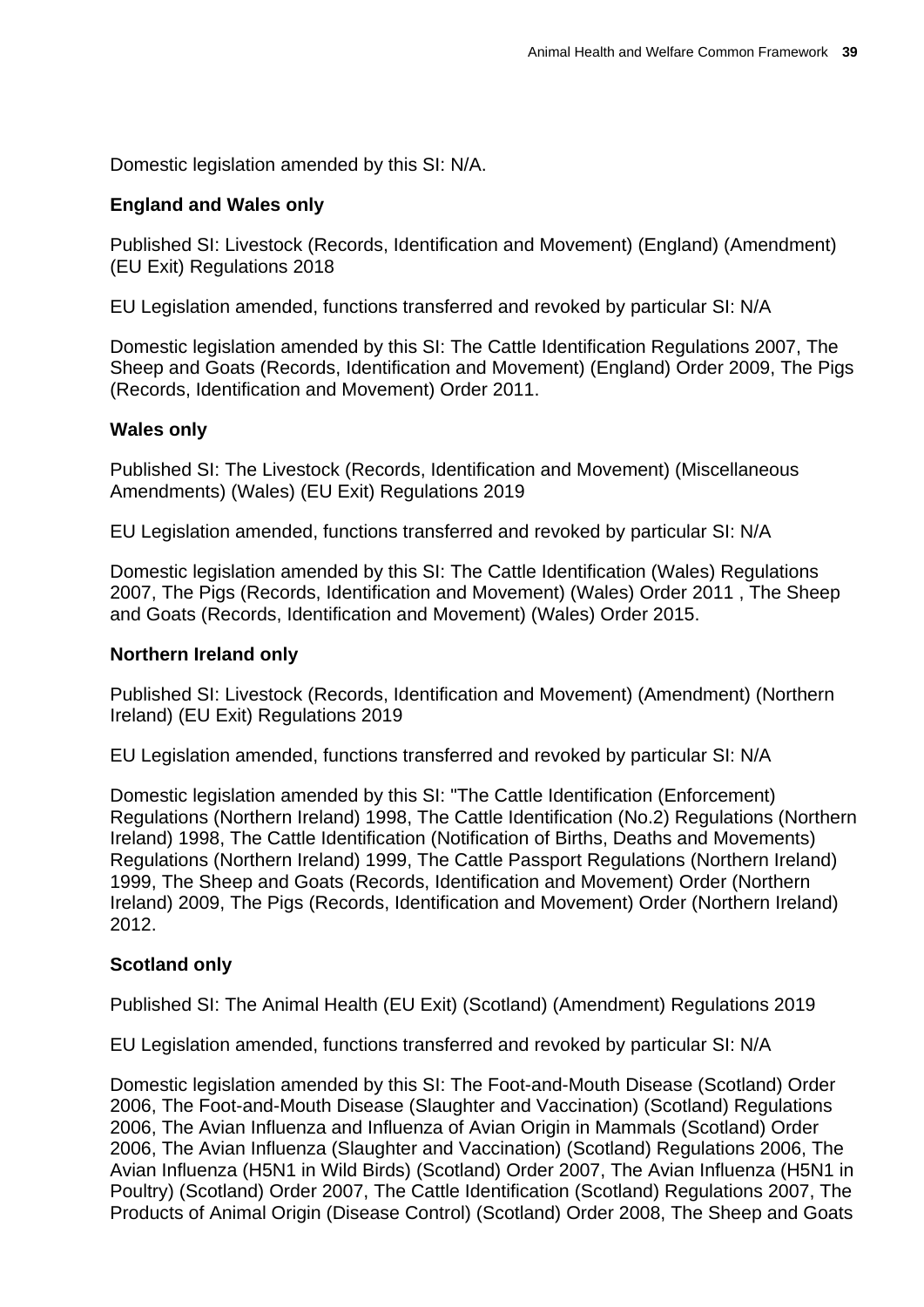(Records, Identification and Movement) (Scotland) Order 2009, The Sheep Scab (Scotland) Order 2010, The Trade in Animals and Related Products (Scotland) Regulations 2012, The Animal By-Products (Enforcement) (Scotland) Regulations 2013, The Foot-and-Mouth Disease (Scotland) Order 2006, The Foot-and-Mouth Disease (Slaughter and Vaccination) (Scotland) Regulations 2006, The Avian Influenza and Influenza of Avian Origin in Mammals (Scotland) Order 2006, The Avian Influenza (Slaughter and Vaccination) (Scotland) Regulations 2006, The Avian Influenza (H5N1 in Wild Birds) (Scotland) Order 2007, The Avian Influenza (H5N1 in Poultry) (Scotland) Order 2007, The Tuberculosis (Scotland) Order 2007, The Cattle Identification (Scotland) Regulations 2007, The Bovine Semen (Scotland) Regulations 2007, The Poultry Compartments (Scotland) Order 2010, The Transmissible Spongiform Encephalopathies (Scotland) Regulations 2010, The Pigs (Records, Identification and Movement) (Scotland) Order 2011, The Trade in Animals and Related Products (Scotland) Regulations 2012, The African Horse Sickness (Scotland) Order 2012, The Bluetongue (Scotland) Order 2012, The Animal By-Products (Enforcement) (Scotland) Regulations 2013, The Equine Animal (Identification) (Scotland) Regulations 2019.

## Policy area: Transmissible Spongiform Encephalopathies and Animal By-products

#### **UK wide**

Published SI: Transmissible Spongiform Encephalopathies and Animal By-products (Amendment etc) (EU Exit) Regulations 2019

EU Legislation amended, functions transferred and revoked by particular SI: Regulation (EC) No 999/2001, Commission Decision 2007/453/EC, Commission Decision 2009/719/EC, Regulation (EC) No 1069/2009, Commission Regulation (EU) No 142/2011, Amendments to the EEA agreement.

Domestic legislation amended by this SI: N/A

## **England only**

Published SI: Animal By-products and Transmissible Spongiform Encephalopathies (Amendment) (England) (EU Exit) Regulations 2018

EU Legislation amended, functions transferred and revoked by particular SI: N/A

Domestic legislation amended by this SI: Amendment to the Animal By-Products (Enforcement) (England) Regulations 2013, Amendment to the Transmissible Spongiform Encephalopathies (England) Regulations 2018.

## **Northern Ireland only**

Published SI: Animal By-products and Transmissible Spongiform Encephalopathies (Amendment) (Northern Ireland) (EU Exit) Regulations 2019

EU Legislation amended, functions transferred and revoked by particular SI: N/A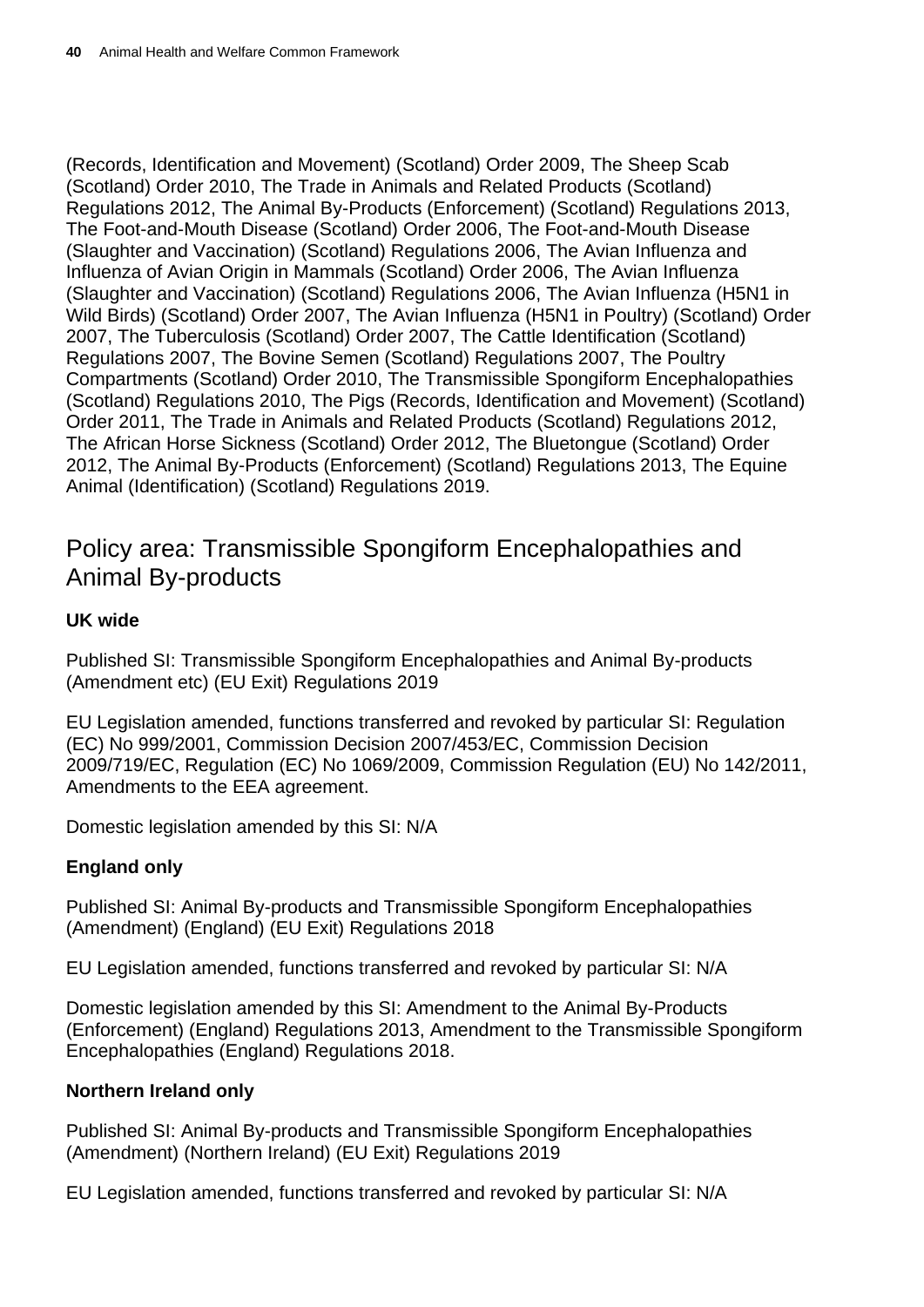Domestic legislation amended by this SI: Amendment to the Mechanically Recovered Meat (Export Prohibition) Order (Northern Ireland) 1995, Amendment to the Animal By-Products (Enforcement) Regulations (Northern Ireland) 2015, Amendment to the Transmissible Spongiform Encephalopathies Regulations (Northern Ireland) 2018.

#### **Wales only**

Published SI: Animal By-Products and Control and Eradication of Transmissible Spongiform Encephalopathies (Miscellaneous Amendments) (Wales) (EU Exit) Regulations 2019

EU Legislation amended, functions transferred and revoked by particular SI: N/A

Domestic legislation amended by this SI: The Animal By-Products (Enforcement) (Wales) Regulations 2014, The Transmissible Spongiform Encephalopathies (Wales) Regulations 2018.

## **Scotland only**

Published SI: The Animal Health (EU Exit) (Scotland) (Amendment) Regulations 2019

EU Legislation amended, functions transferred and revoked by particular SI: N/A

Domestic legislation amended by this SI: The Foot-and-Mouth Disease (Scotland) Order 2006, The Foot-and-Mouth Disease (Slaughter and Vaccination) (Scotland) Regulations 2006, The Avian Influenza and Influenza of Avian Origin in Mammals (Scotland) Order 2006, The Avian Influenza (Slaughter and Vaccination) (Scotland) Regulations 2006, The Avian Influenza (H5N1 in Wild Birds) (Scotland) Order 2007, The Avian Influenza (H5N1 in Poultry) (Scotland) Order 2007, The Cattle Identification (Scotland) Regulations 2007, The Products of Animal Origin (Disease Control) (Scotland) Order 2008, The Sheep and Goats (Records, Identification and Movement) (Scotland) Order 2009, The Sheep Scab (Scotland) Order 2010, The Trade in Animals and Related Products (Scotland) Regulations 2012, The Animal By-Products (Enforcement) (Scotland) Regulations 2013, The Tuberculosis (Scotland) Order 2007, The Bovine Semen (Scotland) Regulations 2007, The Zoonoses (Monitoring) (Scotland) Regulations 2007, The Poultry Compartments (Scotland) Order 2010, The Transmissible Spongiform Encephalopathies (Scotland) Regulations 2010, The Pigs (Records, Identification and Movement) (Scotland) Order 2011, The African Horse Sickness (Scotland) Order 2012, The Bluetongue (Scotland) Order 2012, The Equine Animal (Identification) (Scotland) Regulations 2019.

## Policy area: Equine Records

## **UK wide**

Published SI: Equine (Records, Identification and Movement) (Amendment) (EU Exit) Regulations 2019

EU Legislation amended, functions transferred and revoked by particular SI: Commission Implementing Regulation (EU) No 2015/262, Commission Decision 92/216/EEC, Commission Decision 92/353/EEC, Commission Decision 92/354/EEC, Amendments to the Annex to the EEA Agreement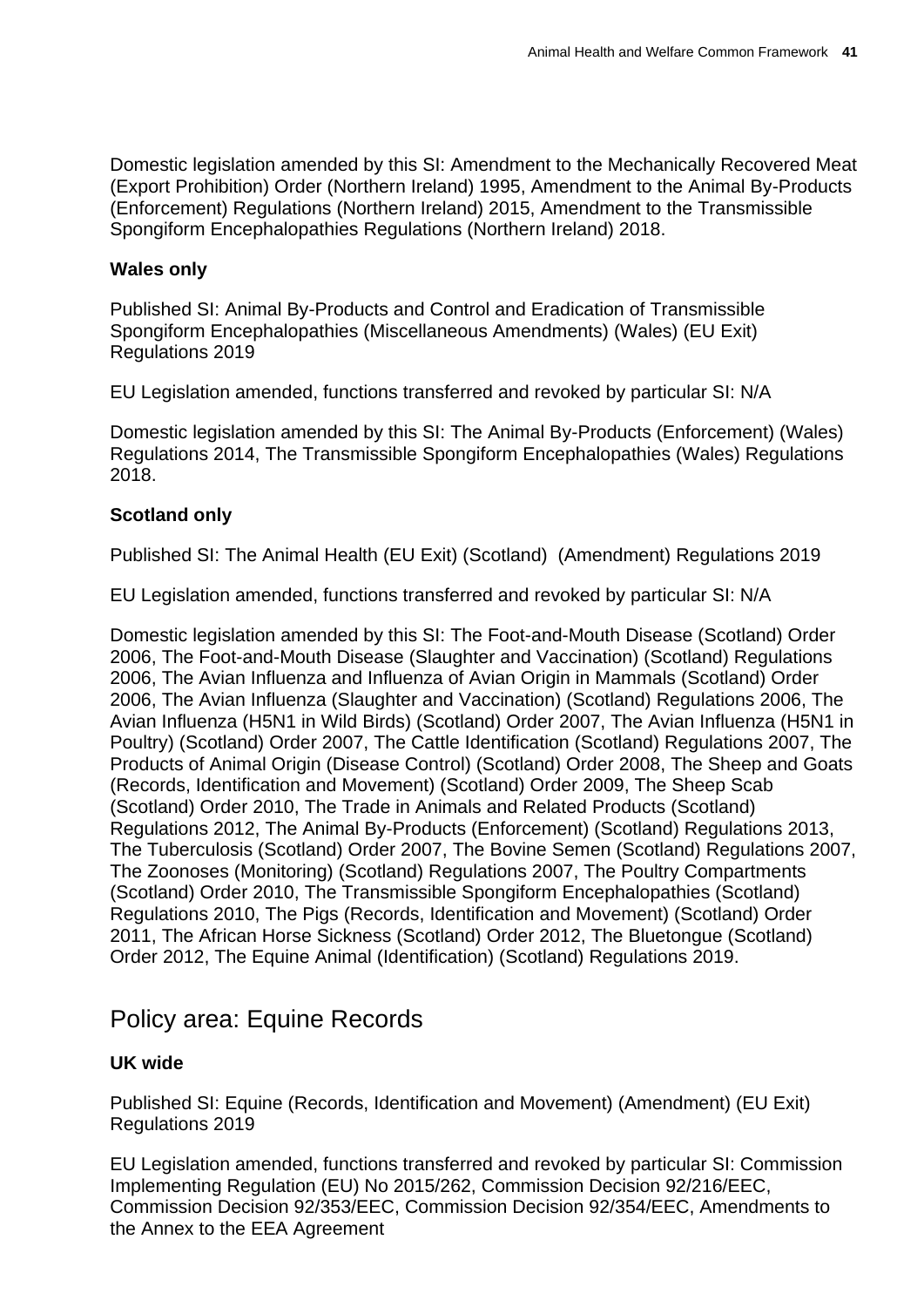Domestic legislation amended by this SI: N/A

## **England only**

Published SI: Equine Identification (England) (Amendment) (EU Exit) Regulations 2018

EU Legislation amended, functions transferred and revoked by particular SI: N/A

Domestic legislation amended by this SI: Amendments to the Equine Identification (England) Regulations 2018 not relating to EU exit, Amendments to the Equine Identification (England) Regulations 2018 relating to EU Exit.

## **Wales only**

Published SI: Equine (Records, Identification and Movement) (Miscellaneous Amendments) Wales) (EU Exit) Regulations 2019

EU Legislation amended, functions transferred and revoked by particular SI: N/A

Domestic legislation amended by this SI: The Equine Identification (Wales) Regulations 2019

## **Scotland only**

Published SI: The Animal Health (EU Exit) (Scotland) (Amendment) Regulations 2019

EU Legislation amended, functions transferred and revoked by particular SI: N/A

Domestic legislation amended by this SI: The Foot-and-Mouth Disease (Scotland) Order 2006, The Foot-and-Mouth Disease (Slaughter and Vaccination) (Scotland) Regulations 2006, The Avian Influenza and Influenza of Avian Origin in Mammals (Scotland) Order 2006, The Avian Influenza (Slaughter and Vaccination) (Scotland) Regulations 2006, The Avian Influenza (H5N1 in Wild Birds) (Scotland) Order 2007, The Avian Influenza (H5N1 in Poultry) (Scotland) Order 2007, The Cattle Identification (Scotland) Regulations 2007, The Products of Animal Origin (Disease Control) (Scotland) Order 2008, The Sheep and Goats (Records, Identification and Movement) (Scotland) Order 2009, The Sheep Scab (Scotland) Order 2010, The Trade in Animals and Related Products (Scotland) Regulations 2012, The Animal By-Products (Enforcement) (Scotland) Regulations 2013, The Tuberculosis (Scotland) Order 2007, The Bovine Semen (Scotland) Regulations 2007, The Zoonoses (Monitoring) (Scotland) Regulations 2007, The Poultry Compartments (Scotland) Order 2010, The Transmissible Spongiform Encephalopathies (Scotland) Regulations 2010, The Pigs (Records, Identification and Movement) (Scotland) Order 2011, The African Horse Sickness (Scotland) Order 2012, The Bluetongue (Scotland) Order 2012, The Equine Animal (Identification) (Scotland) Regulations 2019.

## **Northern Ireland only**

Published SI: The Equine Identification Regulations (Northern Ireland) 2019

EU Legislation amended, functions transferred and revoked by particular SI: N/A

Domestic legislation amended by this SI: N/A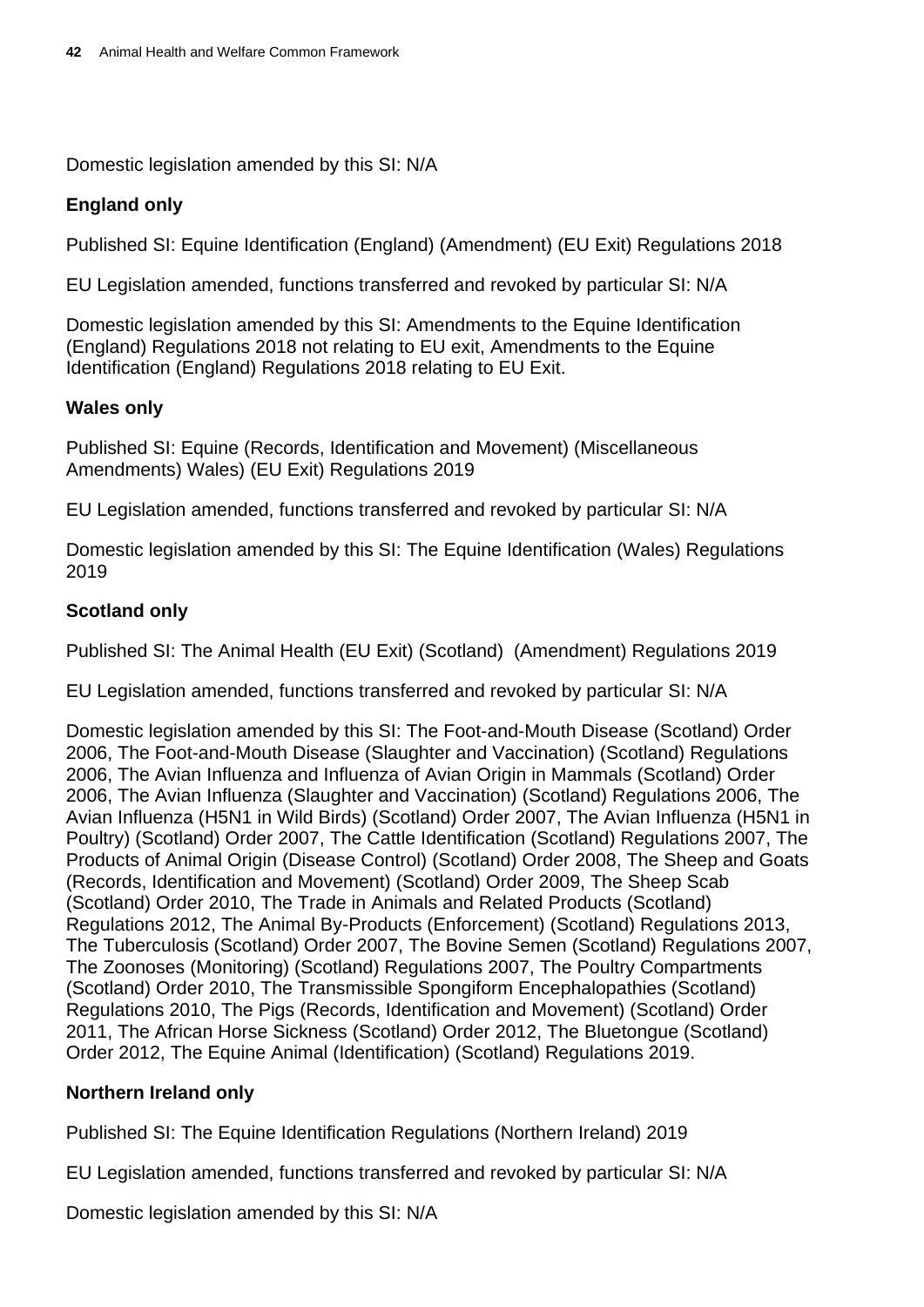## Policy area: Veterinary Surgeons and Animal Welfare

## **UK wide**

Published SI: Veterinary Surgeons and Animal Welfare (Amendment) (EU Exit) Regulations 2019

EU Legislation amended, functions transferred and revoked by particular SI: N/A

Domestic legislation amended by this SI: Veterinary Surgeons Act 1966, Applications under the European Union (Recognition of Professional Qualifications) Regulations 2015: transitional provision, Amendment of the Animal Welfare Act 2006.

## Policy area: Farriers and Animal Health

## **UK wide**

Published SI: The Farriers and Animal Health (Amendment) (EU Exit) Regulations 2019

EU Legislation amended, functions transferred and revoked by particular SI: N/A

Domestic legislation amended by this SI: Farriers (Registration) Act 1975, Animal Health Act 1981, Veterinary Surgery (Rectal Ultrasound Scanning of Bovines) Order 2010, Veterinary Surgery (Epidural Anaesthesia of Bovines) Order 2010, Veterinary Surgery (Artificial Insemination) Order 2010.s

## Policy area: Veterinary Medicines

## **UK wide**

Published SI: Veterinary Medicines and Animals and Animal Products (Examination of Residues and Maximum Residue Limits) (Amendments etc) (EU Exit) Regulations 2018

EU Legislation amended, functions transferred and revoked by particular SI: Regulation (EC) No 726/2004, Regulation (EC) 470/2009, Commission Implementing Regulation (EU) 2017/12, Commission Regulation (EU) 2017/880, Commission Regulation (EU) 2018/782. REVOKED: Commission Regulation (EU) No 37/2010.

Domestic legislation amended by this SI: The Veterinary Medicines Regulations 2013, The Veterinary Medicines Regulations 2013, The Animals and Animal Products (Examination for Residues and Maximum Residue Limits) (England and Scotland) Regulations 2015.

## **UK wide**

Published SI: The food, drink, veterinary medicines and residues (amendments etc) (EU Exit) Regulations 2019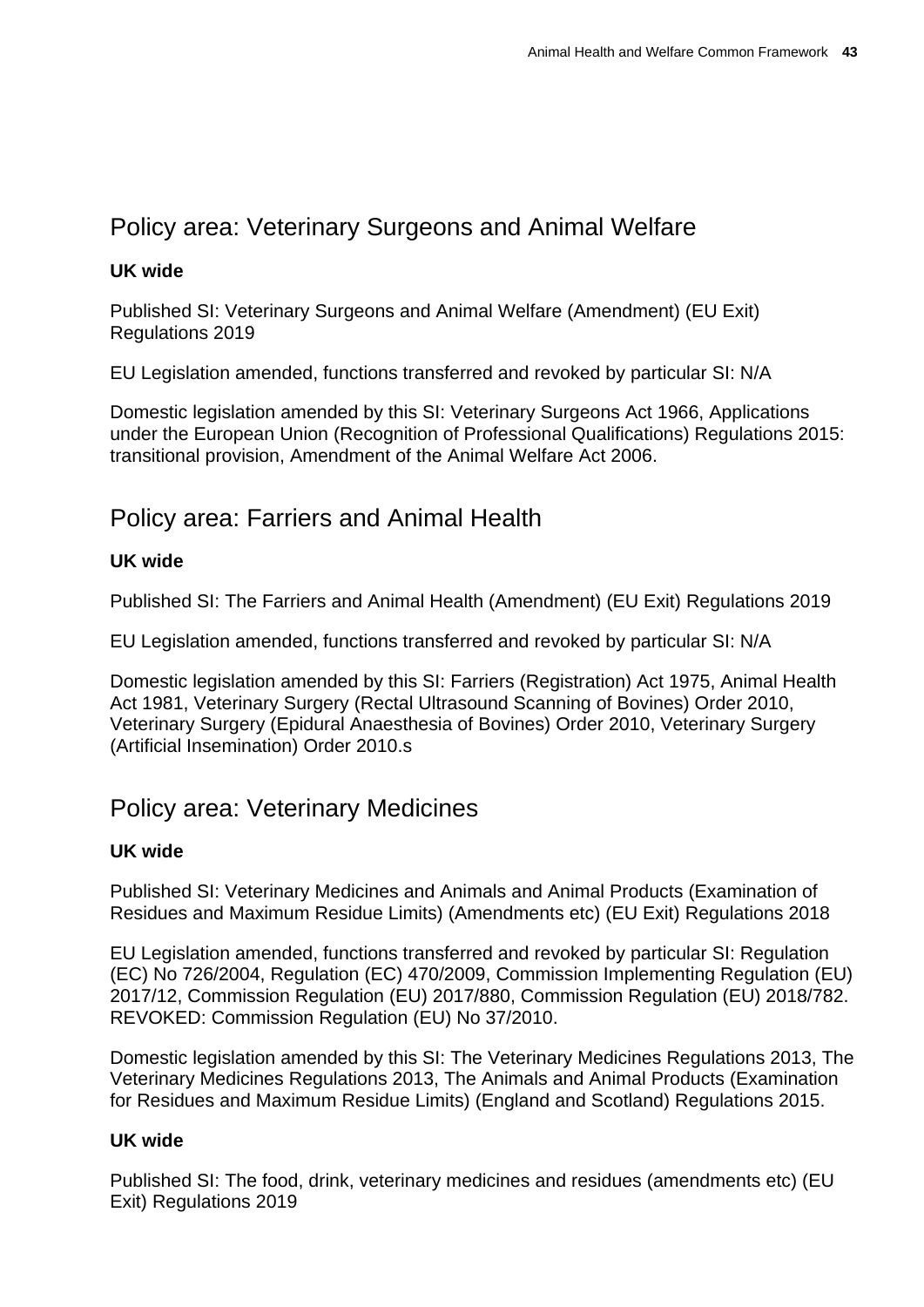EU Legislation amended, functions transferred and revoked by particular SI: Regulation (EC) No 470/2009.

Domestic legislation amended by this SI: The Veterinary Medicines Regulations 2013.

## **UK wide**

Published SI:

EU Legislation amended, functions transferred and revoked by particular SI: N/A

Domestic legislation amended by this SI: N/A

## Policy area: Transfer of Functions

#### **UK wide**

Published SI: The Aquatic Animal Health and Plant Health (Legislative Functions) (EU Exit) Regulations 2019

EU Legislation amended, functions transferred and revoked by particular SI: Commission Regulation (EC) No 1251/2008.

Domestic legislation amended by this SI: N/A

#### **UK wide**

Published SI: The Animals (Legislative Functions) (EU Exit) Regulations 2019

EU Legislation amended, functions transferred and revoked by particular SI: Council Regulation (EC) No 1255/97, Regulation (EC) No 1760/2000, Regulation (EC) No 999/2001, Council Regulation (EC) No 21/2004, Council Regulation (EC) No 1/2005, Regulation (EC) No 1007/2009, Regulation (EC) No 1069/2009, Council Regulation (EC) No 1099/2009, Commission Regulation (EU) No 142/2011, Regulation (EU) 2016/1012.

Domestic legislation amended by this SI: N/A

## Policy area: Official controls

## **England only**

Published SI: 2019/1488, the Official Controls (Animals, Feed and Food, Plant Health Fees etc.) Regulations 2019

EU Legislation amended, functions transferred and revoked by particular SI: N/A

Domestic legislation amended by this SI: Official Controls (Animals, Feed and Food) (England) Regulations 2006.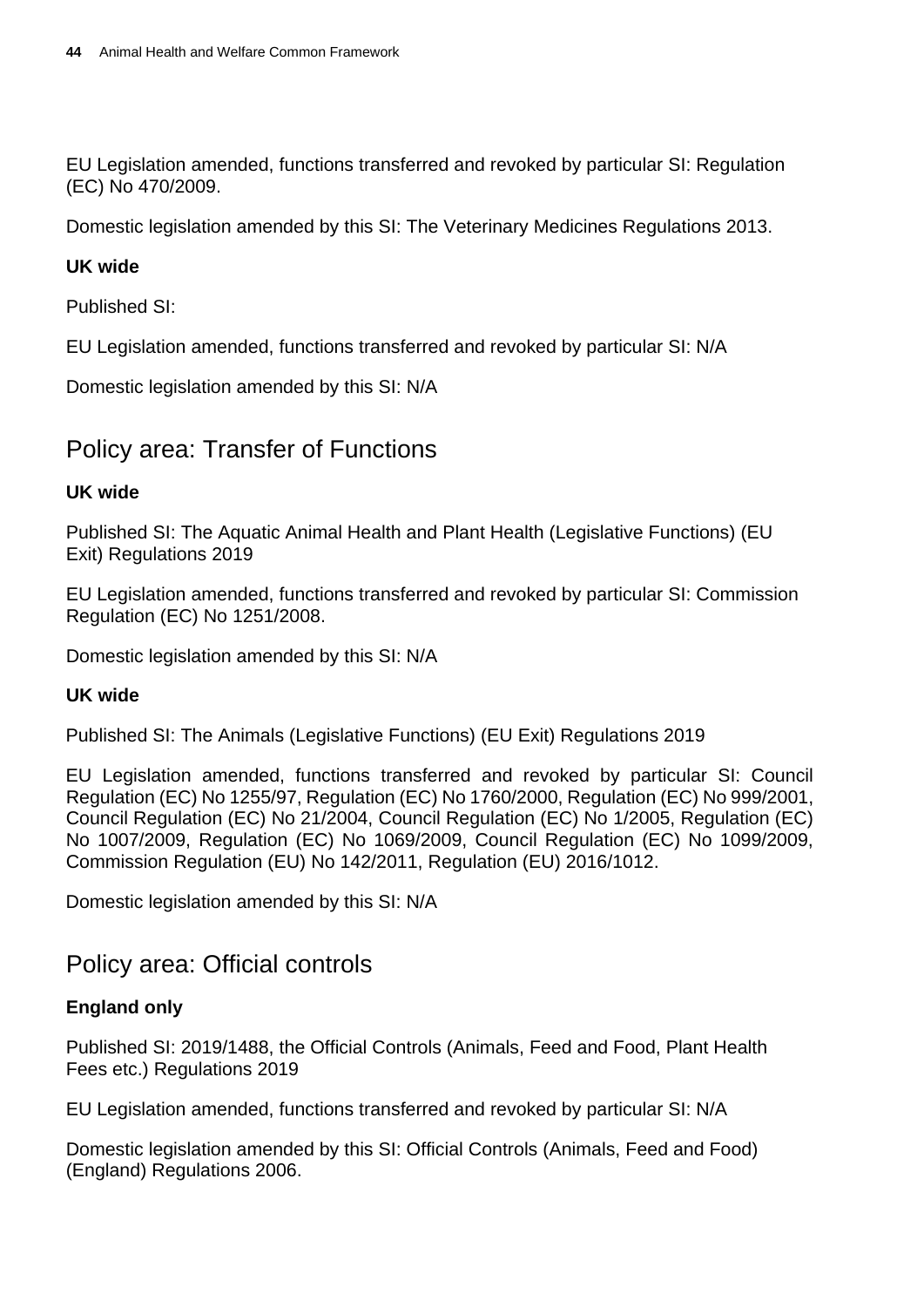#### **Northern Ireland only**

Published SI: Official Controls (Animals, Feed and Food) (Amendment) (Northern Ireland) (EU Exit) Regulations 2019

EU Legislation amended, functions transferred and revoked by particular SI: N/A

Domestic legislation amended by this SI: Official Controls (Animals, Feed and Food) Regulations (Northern Ireland) 2007

#### **Wales only**

Published SI: "Wales measure covered in Food and Feed Hygiene and Safety (Miscellaneous Amendments) (Wales) (EU Exit) Regulations 2019"

EU Legislation amended, functions transferred and revoked by particular SI: N/A

Domestic legislation amended by this SI: The General Food Regulations 2004, The Official Controls (Animals, Feed and Food) (Wales) Regulations 2007, The Quick-frozen Foodstuffs (Wales) Regulations 2007, The Meat (Official Controls Charges) (Wales) Regulations 2009, The Official Feed and Food Controls (Wales) Regulations 2009, The Plastic Kitchenware (Conditions on Imports from China) (Wales) Regulations 2011.

#### **Scotland only**

Published SI: Scotland measure covered in The Food and Feed Safety and Hygiene (EU Exit) (Scotland) (Miscellaneous Amendments) Regulations 2019

EU Legislation amended, functions transferred and revoked by particular SI: N/A

Domestic legislation amended by this SI: General Food Regulations 2004, Genetically Modified Food (Scotland) Regulations 2004, Genetically Modified Animal Feed (Scotland) Regulations 2004, Food Hygiene (Scotland) Regulations 2006, Food Irradiation (Scotland) Regulations 2009, Official Feed and Food Controls (Scotland) Regulations 2009, Animal Feed (Scotland) Regulations 2010, Plastic Kitchenware (Conditions on Imports from China) (Scotland) Regulations 2011, Materials and Articles in Contact with Food (Scotland) Regulations 2012, Food Safety (Sampling and Qualifications) (Scotland) Regulations 2013, Contaminants in Food (Scotland) Regulations 2013.

## Policy area: Cross-cutting amendments

#### **UK wide**

Published SI: The Animal Health, Plant Health, Seeds and Seed Potatoes (EU Exit) Regulations 2019

EU Legislation amended, functions transferred and revoked by particular SI: Commission Implementing Decision 2014/709/EU.

Domestic legislation amended by this SI: The Transmissible Spongiform Encephalopathies (England) Regulations 2018, The Plant Health (Amendment) (England) (EU Exit)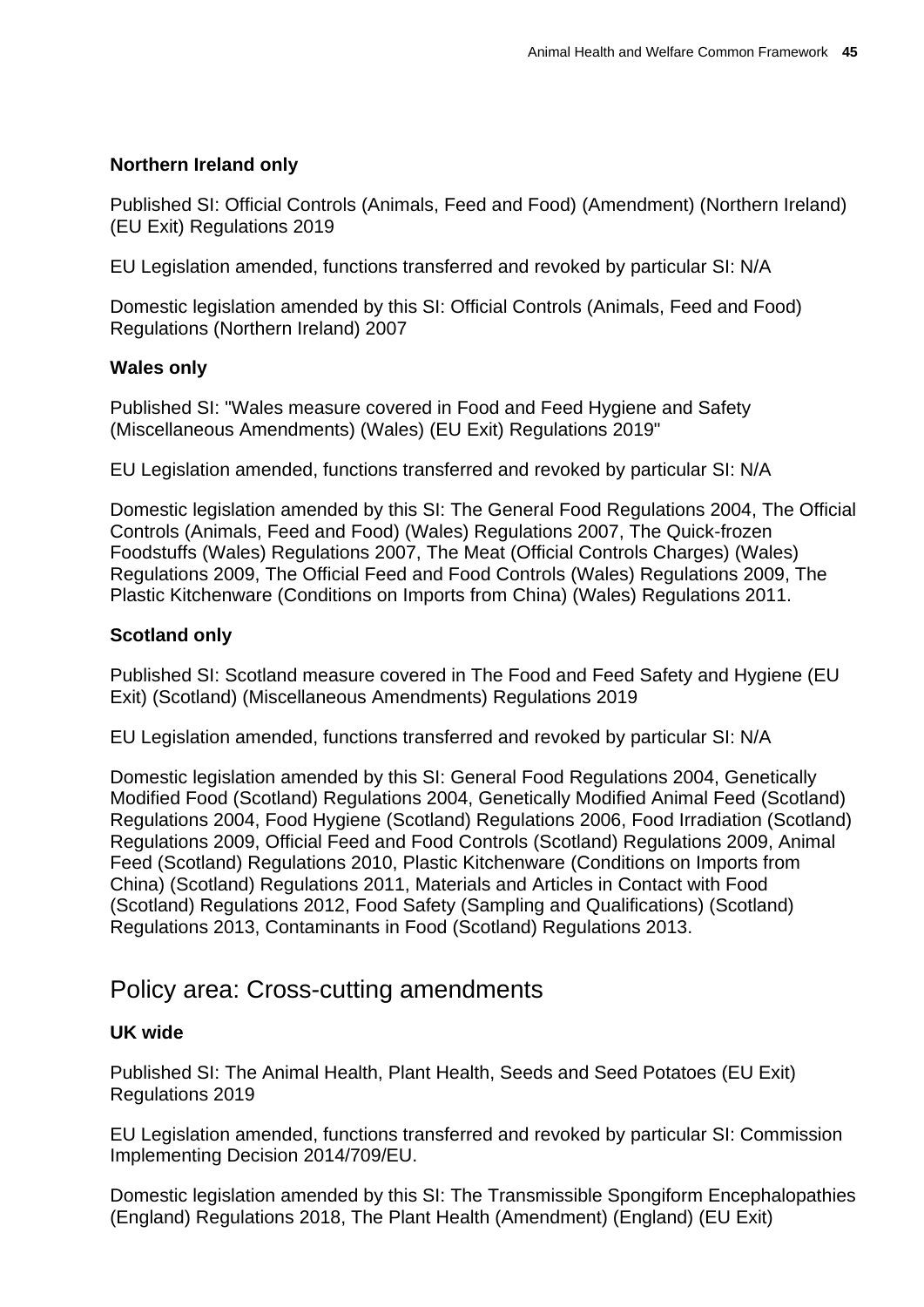Regulations 2019, The Plant Health (EU Exit) Regulations 2019, The Seed Marketing Regulations 2011, The Seed Potatoes (England) Regulations 2015, The Marketing of Seeds and Plant Propagating Material (Amendment) (England and Wales) (EU Exit) Regulations 2019.

#### **Northern Ireland only**

Published SI: Animal Health, Plant Health, Seeds and Food (Amendment) (Northern Ireland) (EU Exit) Regulations 2019

EU Legislation amended, functions transferred and revoked by particular SI: N/A

Domestic legislation amended by this SI: The Control of Salmonella in Poultry Scheme Order (Northern Ireland) 2008, The Control of Salmonella in Broiler Flocks Scheme Order (Northern Ireland) 2009, The Control of Salmonella in Turkey Flocks Scheme Order (Northern Ireland) 2010, Beef and Veal Labelling Regulations (Northern Ireland) 2010, Seed Potatoes Regulations (Northern Ireland) 2016.

## Policy area: Cross-cutting amendments

#### **UK wide**

Published SI: The Animal Health, Alien Species in Aquaculture and Invasive Non-Native Species (Amendment) (EU Exit) Regulations 2019

EU Legislation amended, functions transferred and revoked by particular SI: Commission Decision 2006/146/EC.

Domestic legislation amended by this SI: The Invasive Non-native Species (Amendment etc.) (EU Exit) Regulations 2019, The Aquatic Animal Health and Alien Species in Aquaculture (Amendment etc.) (EU Exit) Regulations 2019, The Aquatic Animal Health and Alien Species in Aquaculture (Amendment) (England and Wales) (EU Exit) Regulations 2019, The Import of and Trade in Animals and Animal Products (Amendment etc.) (EU Exit) Regulations 2019

Policy area: Cross-references to Import of and Trade in Animals and Animal Products (Amendment etc) (EU Exit) Regulations 2019 and model health certificates

#### **UK wide**

Published SI: The Environment, Food and Rurals Affairs (Amendment)(EU Exit) Regulations 2019

EU Legislation amended, functions transferred and revoked by particular SI: Commission Regulation (EC) No 599/2004, Commission Decision 2009/821/EC, Commission Implementing Decision 2011/630/EU, Commission Implementing Decision 2012/137/EU , Commission Implementing Regulation (EU) 2018/659.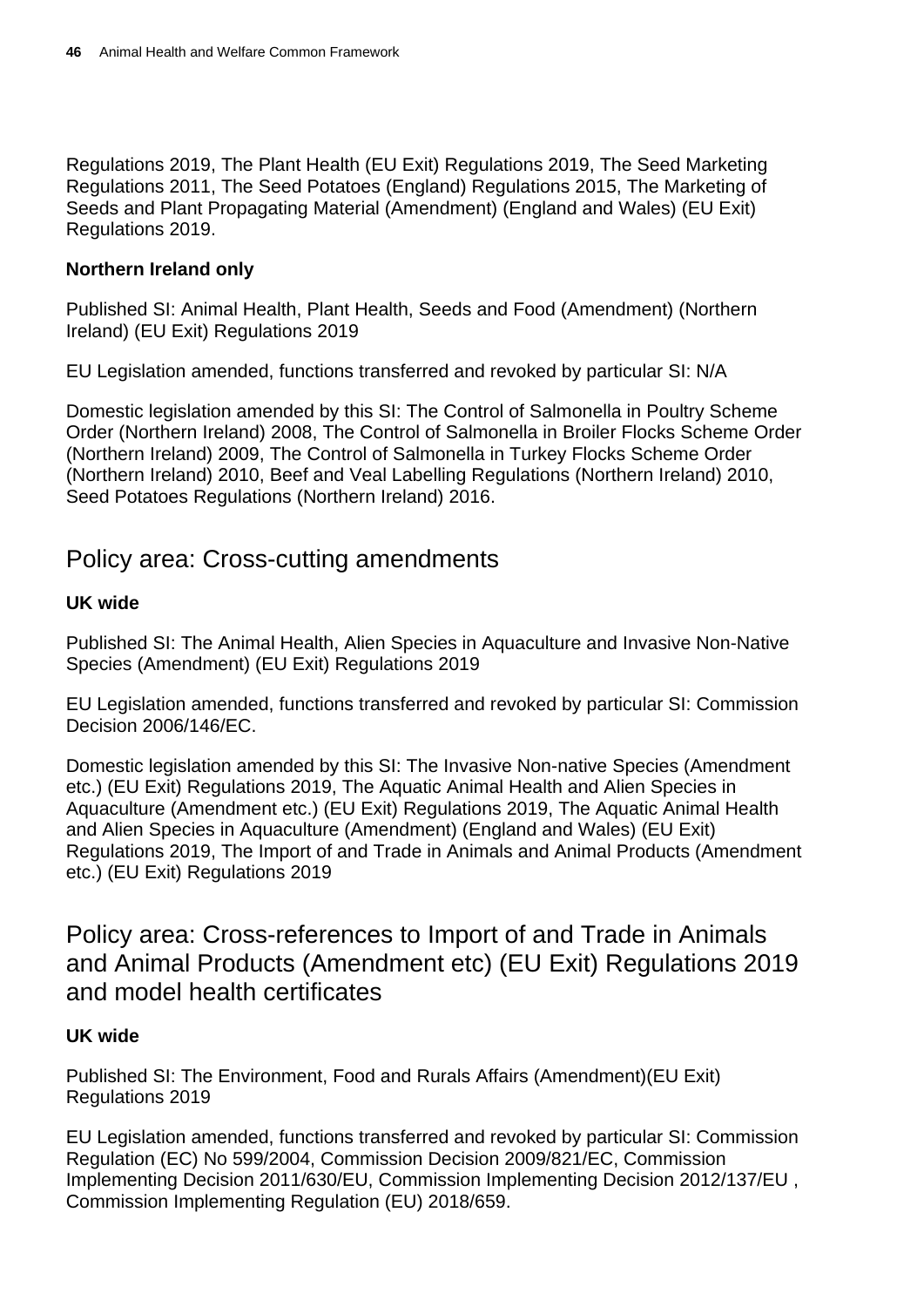Domestic legislation amended by this SI: N/A

## Policy area: Transfer of Functions and corrections

## **UK wide**

Published SI: The Trade in Animals and Animal Products (Legislative Functions) and Veterinary Surgeons (Amendment) (EU Exit) Regulations 2019

EU Legislation amended, functions transferred and revoked by particular SI: Commission Regulation (EC) No 136/2004, Decision 2006/168/EC, Decision 2006/766/EC, Decision 2007/777/EC, Commission Regulation (EC) No 798/2008, Commission Regulation (EC) No 119/2009, Commission Regulation (EU) No 206/2010, Decision 2010/472/EC, Commission Regulation (EU) 605/2010, Commission Decision 2011/163/EC, Commission Implementing Decision 2011/630/EC, Commission Implementing Decision 2012/137/EC, Commission Implementing Regulation (EU) 139/2013, Commission Implementing Regulation (EU) 2016/759, Commission Implementing Regulation (EU) 2018/659, Commission Decision 2007/275/EC , Decision 2011/408/EC.

Domestic legislation amended by this SI: Trade in Animals and Related Products Regulations 2011, Trade in Animals and Related Products Regulations (Northern Ireland) 2011, The Import of and Trade in Animals and Animal Products (Amendment etc.) (EU Exit) Regulations S.I. 2019/795, Veterinary Surgeons and Animal Welfare (Amendment) (EU Exit) Regulations S.I. 2019/454.

## Policy area: TSEs/ABPs (remainder plant side)

## **UK wide**

Published SI: Animal Health, Invasive Non-native Species, Plant Breeders' Rights and Seeds (Amendment) (EU Exit) Regulations 2019

EU Legislation amended, functions transferred and revoked by particular SI: Regulation (EC) No. 999/2001, Commission Decision 2007/453, Commission Decision 2009/719, Regulation (EC) No. 1069/2009, Commission Regulation (EU) No. 142/2011

Domestic legislation amended by this SI: Transmissible Spongiform Encephalopathies and Animal By-Products (Amendment etc.) (EU Exit) Regulations 2019 (S.I. 2019/170).

## Policy area: TSEs/ABPs

## **UK wide**

Published SI: The Animal Health and Genetically Modified Organisms (Amendment) (EU Exit) Regulations 2019

EU Legislation amended, functions transferred and revoked by particular SI: Regulation (EC) No 999/2001.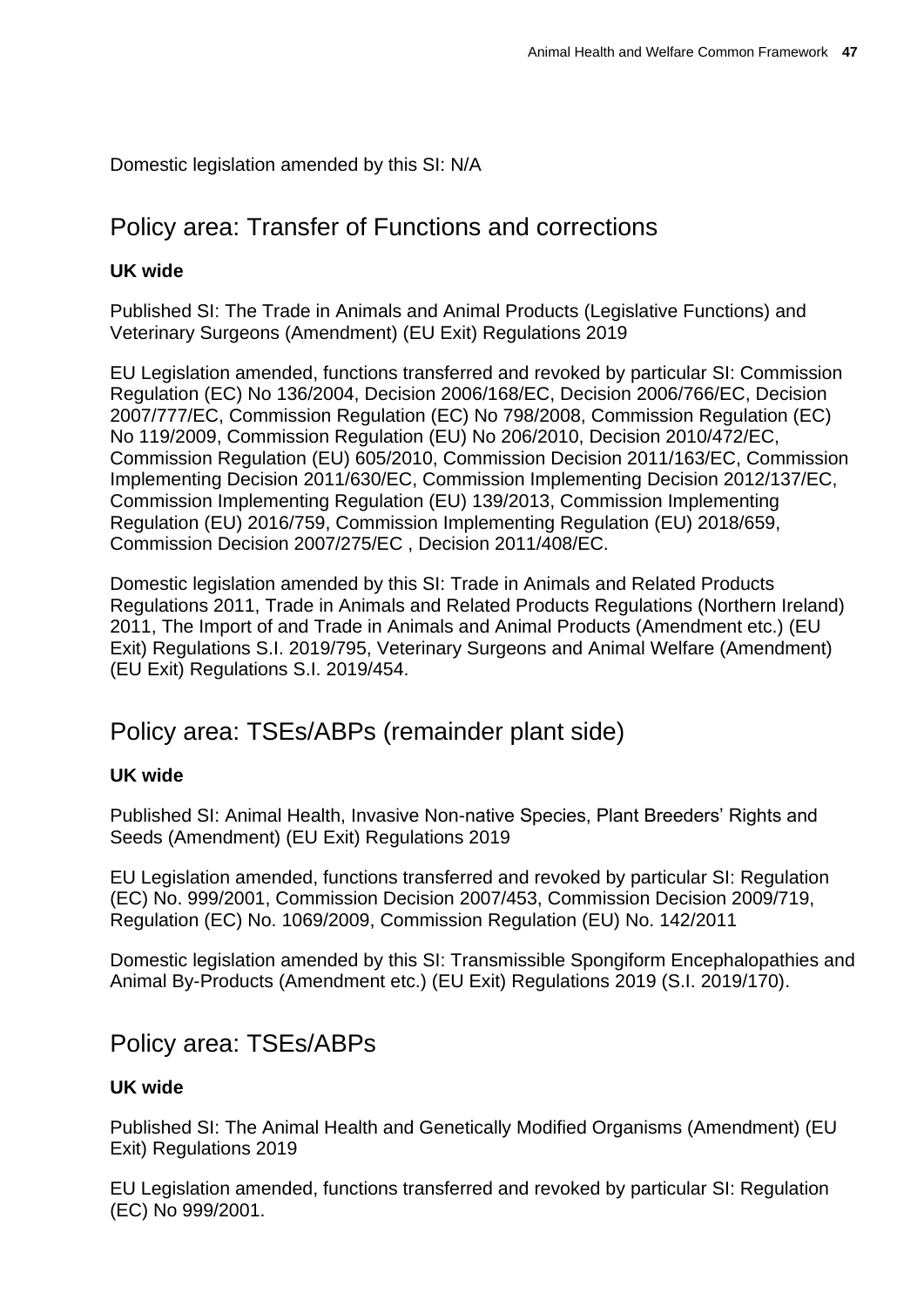Domestic legislation amended by this SI: The Animal Health, Invasive Alien Species, Plant Breeders' Rights and Seeds (Amendment etc.) (EU Exit) Regulations 2019, The Transmissible Spongiform Encephalopathies and Animal By-Products (Amendments Etc.) (EU Exit) Regulations 2019.

## Policy area: Animal Health and welfare and official controls

## **Scotland only**

Published SI: The Animal Health and Welfare and Official Controls (Animals, Feed and Food) (EU Exit) (Scotland) (Amendment) Regulations 2019

EU Legislation amended, functions transferred and revoked by particular SI: N/A

Domestic legislation amended by this SI: The Official Controls (Animals, Feed and Food) (Scotland) Regulations 2007, The Trade in Animals and Related Products (Scotland) Regulations 2012; The Welfare of Animals at the Time of Killing (Scotland) Regulations 2012. Regulation 19(2)(b) (the Avian Influenza (H5N1 in Poultry) (Scotland) Order 2007) of the Animal Health (EU Exit) (Scotland) (Amendment) Regulations 2019(b) is revoked.

## Policy area: Misc

## **Wales only**

Published SI: The Rural Affair (Miscellaneous Amendments) (Wales) (EU Exit) Regulations 2019

EU Legislation amended, functions transferred and revoked by particular SI: N/A

Domestic legislation amended by this SI: Amendment of the Cattle Identification (Wales) Regulations 2007, The Trade in Animals and Related Products (Wales) Regulations 2011, The Seed Marketing (Wales) Regulations 2012, The Animal Health (Miscellaneous Fees) (Wales) Regulations 2018, The Transmissible Spongiform Encephalopathies (Wales) Regulations 2018, The Animals and Animal Products (Examination for Residues and Maximum Residue Limits) (Wales) Regulations 2019, The Plant Health (Amendment) (Wales) (EU Exit) Regulations 2019.

## Policy area: Bee Health

## **UK wide**

Published SI: Import of and Trade in Animals and Animal Products (Amendment etc) (EU Exit) Regulations 2019

EU Legislation amended, functions transferred and revoked by particular SI:

Domestic legislation amended by this SI: Bee Disease and Pest Control Order 2006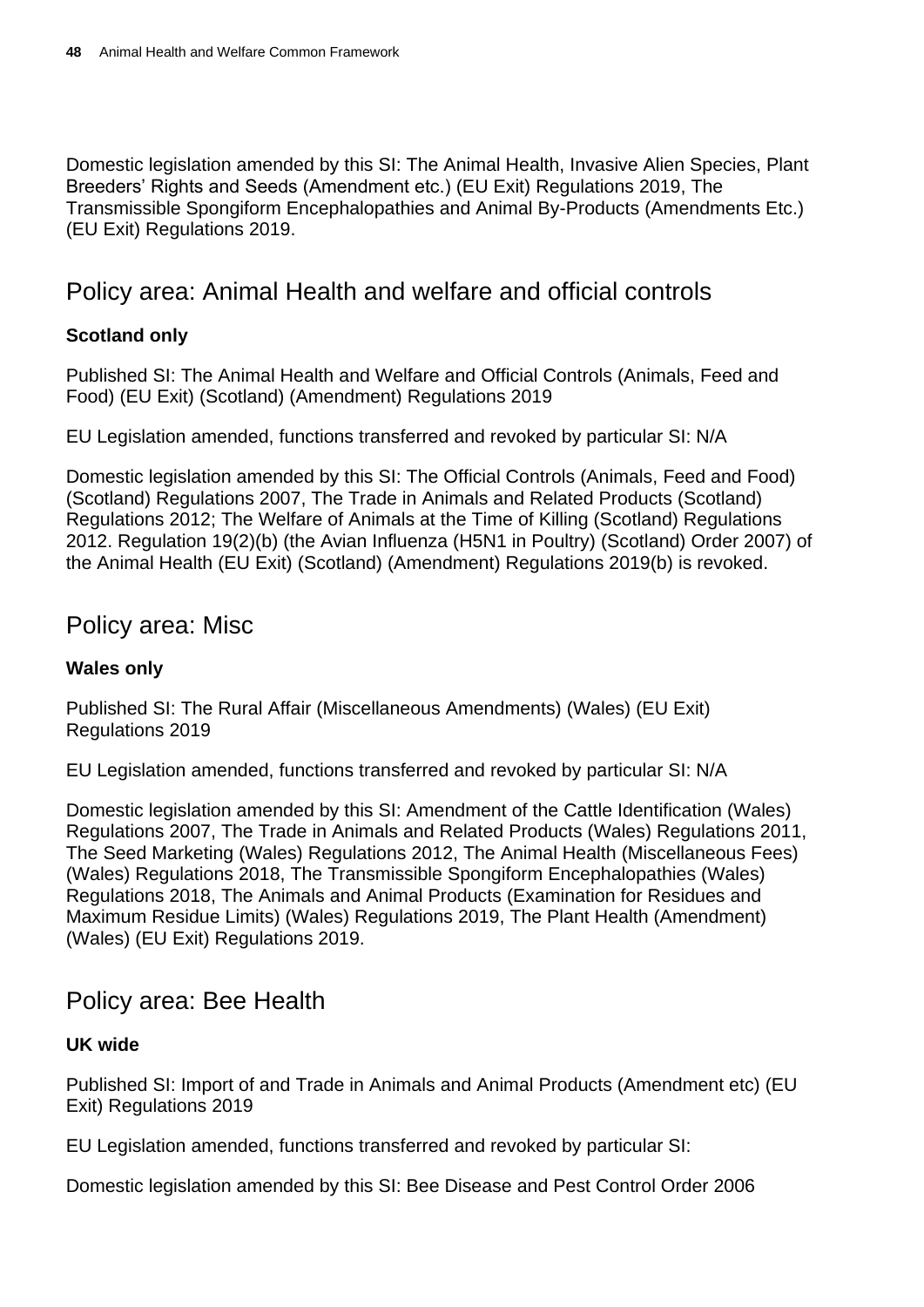## **England only**

Published SI: Import of and Trade in Animals and Animal Products (Amendment etc) (EU Exit) Regulations 2020

EU Legislation amended, functions transferred and revoked by particular SI:

Domestic legislation amended by this SI: Trade in Animals and Related Products (England) Regulations 2011

#### **Scotland only**

Published SI: Import of and Trade in Animals and Animal Products (Amendment etc) (EU Exit) Regulations 2021

EU Legislation amended, functions transferred and revoked by particular SI:

Domestic legislation amended by this SI: The Bees diseases and Pests Control (Scotland) Order 2007 and amended in the Bee Diseases and Pets Control (Scotland) Amendment Order 2011

#### **Wales only**

Published SI: Import of and Trade in Animals and Animal Products (Amendment etc) (EU Exit) Regulations 2022

EU Legislation amended, functions transferred and revoked by particular SI:

Domestic legislation amended by this SI: Trade in Animals and Related Products (Wales) Regulations 2011, The Bee Diseases and Pests Control (Wales) Order 2006, And amended in the Bee Diseases and Pests Control (Wales) (Amendment) Order 2011

## **Northern Ireland only**

Published SI: Import of and Trade in Animals and Animal Products (Amendment etc) (EU Exit) Regulations 2023

EU Legislation amended, functions transferred and revoked by particular SI:

Domestic legislation amended by this SI: Trade in Animals and Related Products (Northern Ireland) Regulations 2011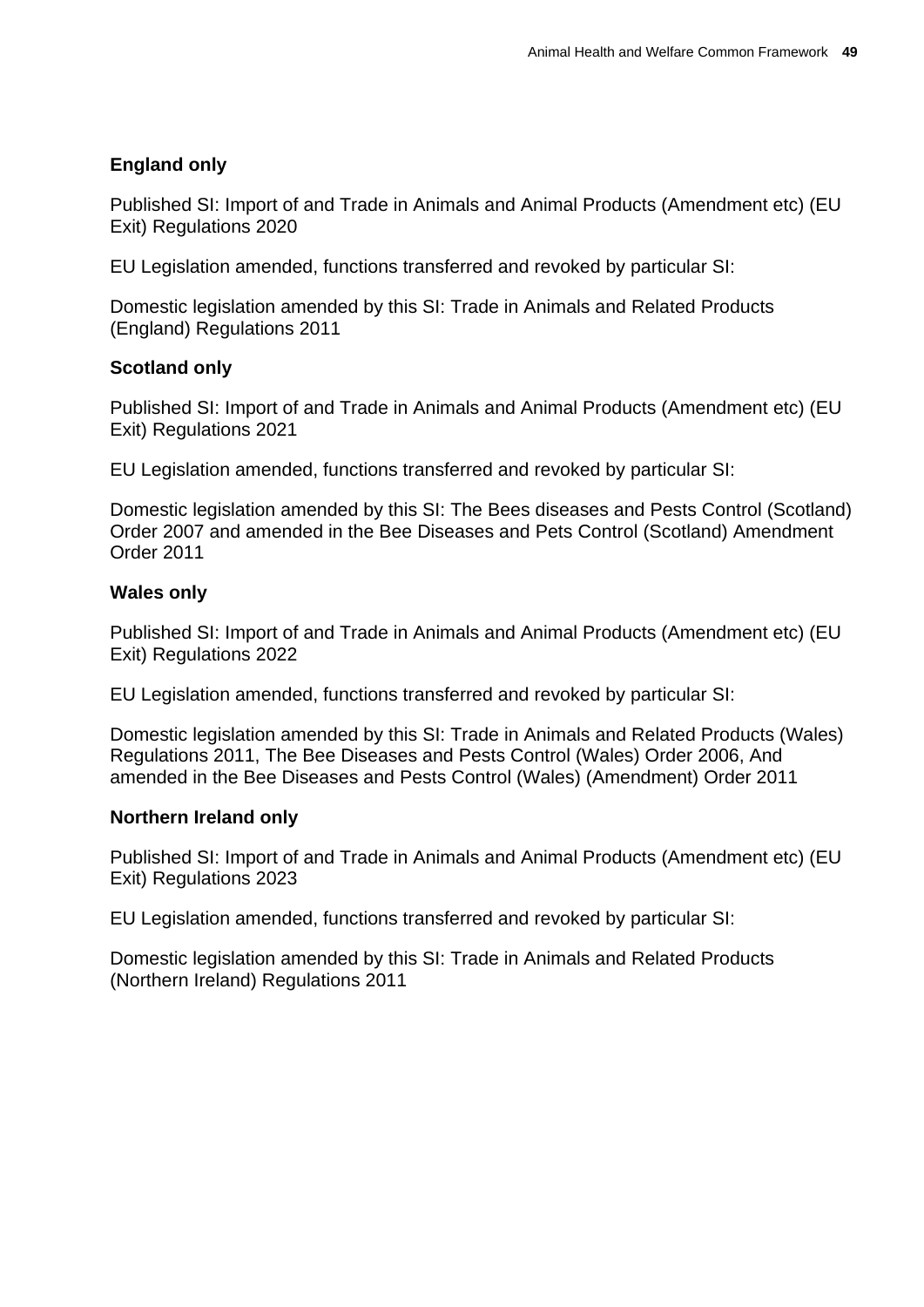# Annex 2: Decision making fora and dispute resolution processes

The diagram below illustrates how matters for decision can flow from discussion fora to decision-making fora and, where necessary, escalate to IMG EFRA (Inter-Ministerial Group for Environment, Food and Rural Affairs) and appropriate intergovernmental processes via the Senior DA Officials Programme Board.

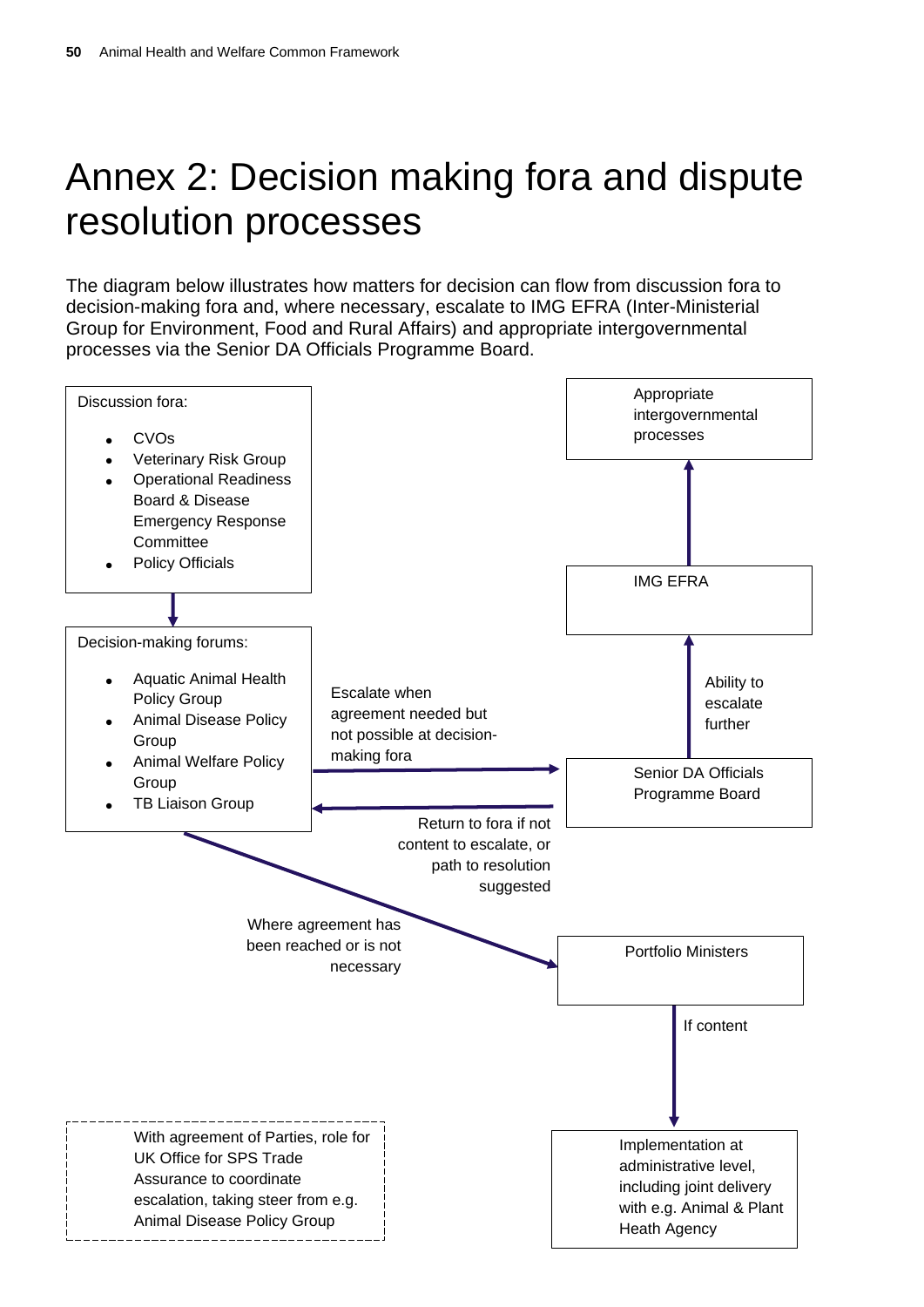The purpose of the discussion and decision-making groups includes:

- Dispute resolution and escalation
- Communications between Parties
- Identifying and monitoring impacts of policy and regulatory divergence
- Exchanging ideas, policy approaches and scientific research
- Proposing decisions and brokering agreement
- Managing disease outbreaks
- Identifying threats
- Escalation of issues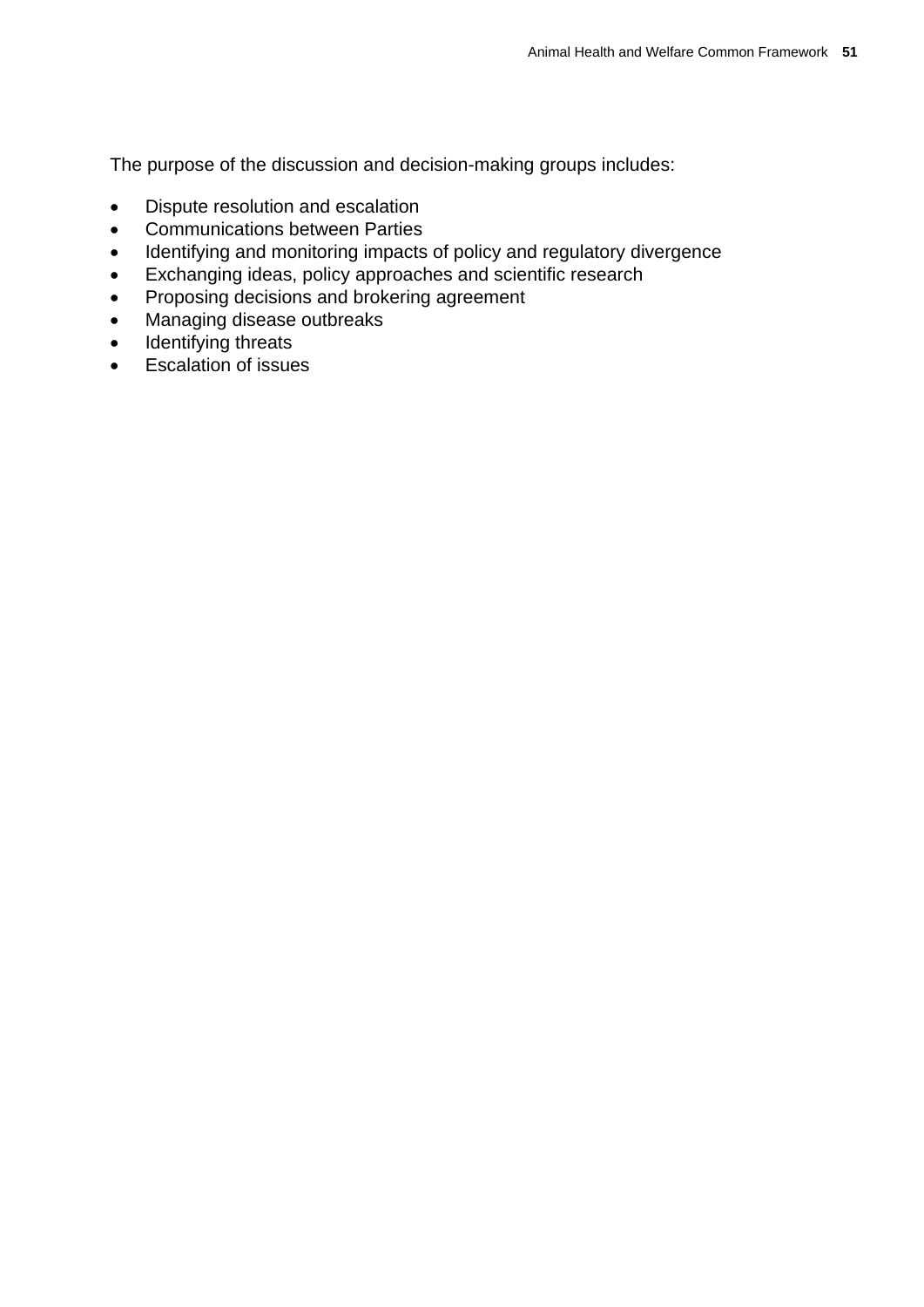# Annex 3: Defra-DG Senior Officials Programme Board (SOPB) Terms of Reference

## Introduction

Following the EU referendum in June 2016, Department for Environment, Food and Rural Affairs (Defra) and the Parties agreed to develop an existing regular meeting of senior officials from the four administrations, the Senior Officials Devolution Group (SODG), into a forum that would meet monthly to consider the scope of the work necessary in light of the UK Government's decision to exit the EU and to share knowledge and understanding. It was also agreed there would be monthly meetings at a Ministerial level, although these meetings are only now starting to take place on a regular basis.

This process has developed over time. This has included the establishment of a number of working groups, and discussions within sub-groups focusing on operational readiness issues.

A paper was presented to the SODG meeting on the 11 October 2017, acknowledging the need for better governance structures and project methodology. It was recommended that the SODG be developed into a Programme Board to provide oversight and direction to the working groups.

## Purpose

The Defra-DG Programme Board set out at Annex 5.1 below will oversee the on-going programme of work within working groups to: consider the potential impacts of the UK's decision to exit the EU; share knowledge and understanding; and consider what steps are necessary to prepare for the UK's exit from the EU. Where this work identifies the need for a pan-UK perspective then the Programme Board may also agree to, and oversee, discussions within working groups on potential UK frameworks and to the establishment of operational readiness projects to consider where UK-wide practical solutions and on-going co-operation may be required. This would include taking forward close technical working on a range of matters such as the development of secondary legislation.

Where the Board identify the need, issues can be referred to the Joint Ministerial Group (JMG) or back to respective administrations for consideration, and where appropriate, decision. The JMG can, in turn, ask the Programme Board to carry out work and provide advice on issues within its remit and that of the working groups. The relationships are reflected at Annex 3A.

## **Responsibilities**

The responsibilities of the Defra-DG Programme Board members are as follows: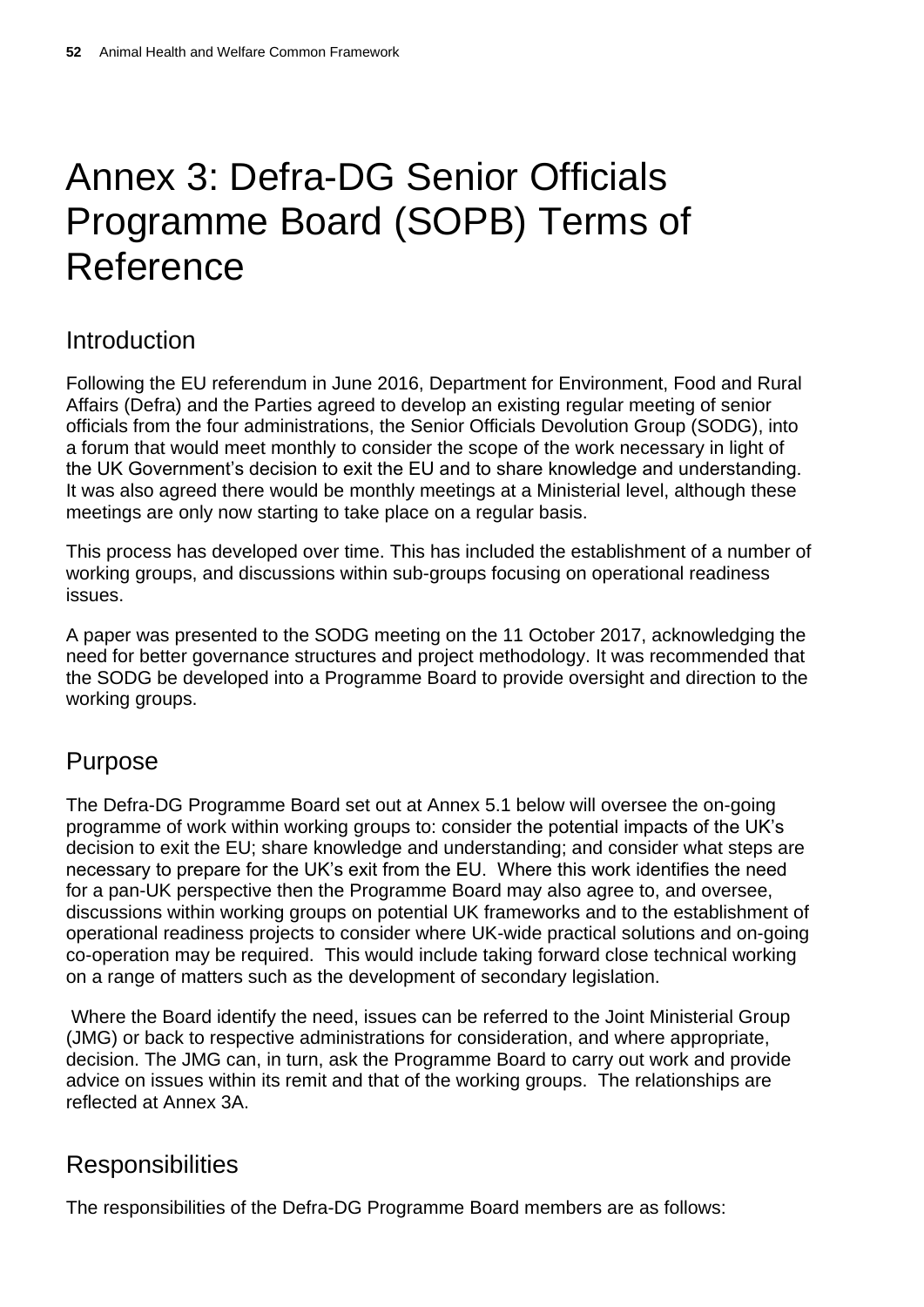- Leadership, Planning and Decision Making
	- to ensure that programmes and projects are managed in line with sound project methodology and in line with any principles or directions agreed between the UK Government, Scottish Government, Welsh Government and Northern Ireland Executive to govern inter-administration discussions;
	- identify new work packages as necessary;
	- where possible resolve issues as they arise;
	- provide a monthly report to the JMG;
	- clear agendas for meetings of the JMG;
	- consider and make recommendations for any potential changes to internal and external technical processes and procedures; and
	- make recommendations for any associated legislative changes.
- Portfolio management
	- approve governance documentation including strategic objectives and planning assumptions;
	- monitor projects against plan:
	- identify and manage interdependencies between projects;
	- monitor and ensure risks are effectively managed. This should include decisions around corrective action and where issues may need to be referred to JMG or back to respective administrations as appropriate.

## **Communication**

The work of the Programme Board, the working groups and any operational readiness projects should be underpinned by a consistent and effective approach to information exchange with all concerned departments within the Parties' Governments. The work should also support each Party's engagement with business interests, civic organisations and other stakeholders and responses to Parliamentary scrutiny. Any external communications on this work should be informed by a clear understanding of the issues and the responses as understood by each of the administrations.

## **Constitution**

Membership of the EU Exit Programme Board comprises of the following:

- Defra Director for Devolution and legislation
- Defra Devolution team two members
- Scottish Government two members
- Welsh Government- two members
- Northern Ireland Executive two members

In addition to the above, the following would attend by invitation, as required:

- Cabinet Office
- Department for International Trade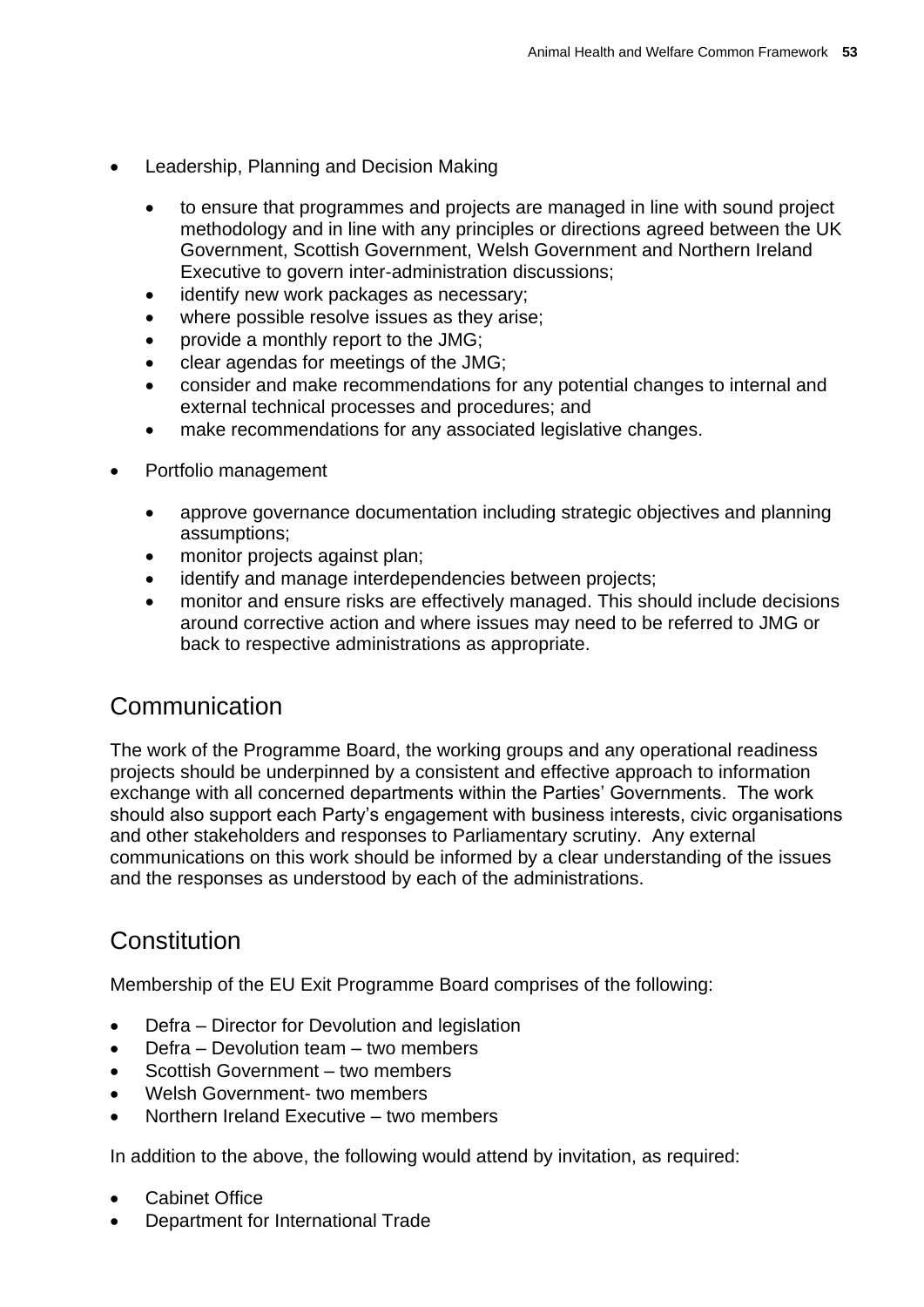- Food Standards Agency
- HM Treasury
- The offices of the Secretaries of State for Scotland, Wales and Northern Ireland
- Health and Safety Executive
- Relevant executive agencies and Arm's Length Bodies

## Use of deputies

Attendance of core membership is important but in exceptional circumstances deputies may attend with prior notification to the Chair.

Deputies should have full delegated authority to make decisions and approve documentation on behalf of the appropriate member.

## Meeting Protocol

**Frequency:** The Board will meet on a monthly basis with mandatory attendance of all core members or deputies.

With the approval of the Chair extraordinary meetings may be convened as necessary in exceptional circumstances to address urgent issues.

**Agenda Management:** The Defra devolution team will provide the Board with a secretariat function.

**Information Products:** Board members will be provided with:

- Agenda;
- Minutes from previous meeting and Action Point Log:
- Progress reports from Working Groups on Operational Readiness Projects and policy issues, including funding and Common Frameworks;
- Any other submissions deemed appropriate from the project leads.

Progress reports from the Working Groups will be a standing item on the agenda. Each administration will have the right to propose an additional agenda item. The agenda is to be agreed and papers provided at least one week before the meeting. Minutes and action points should be issued within 48 hours of each meeting.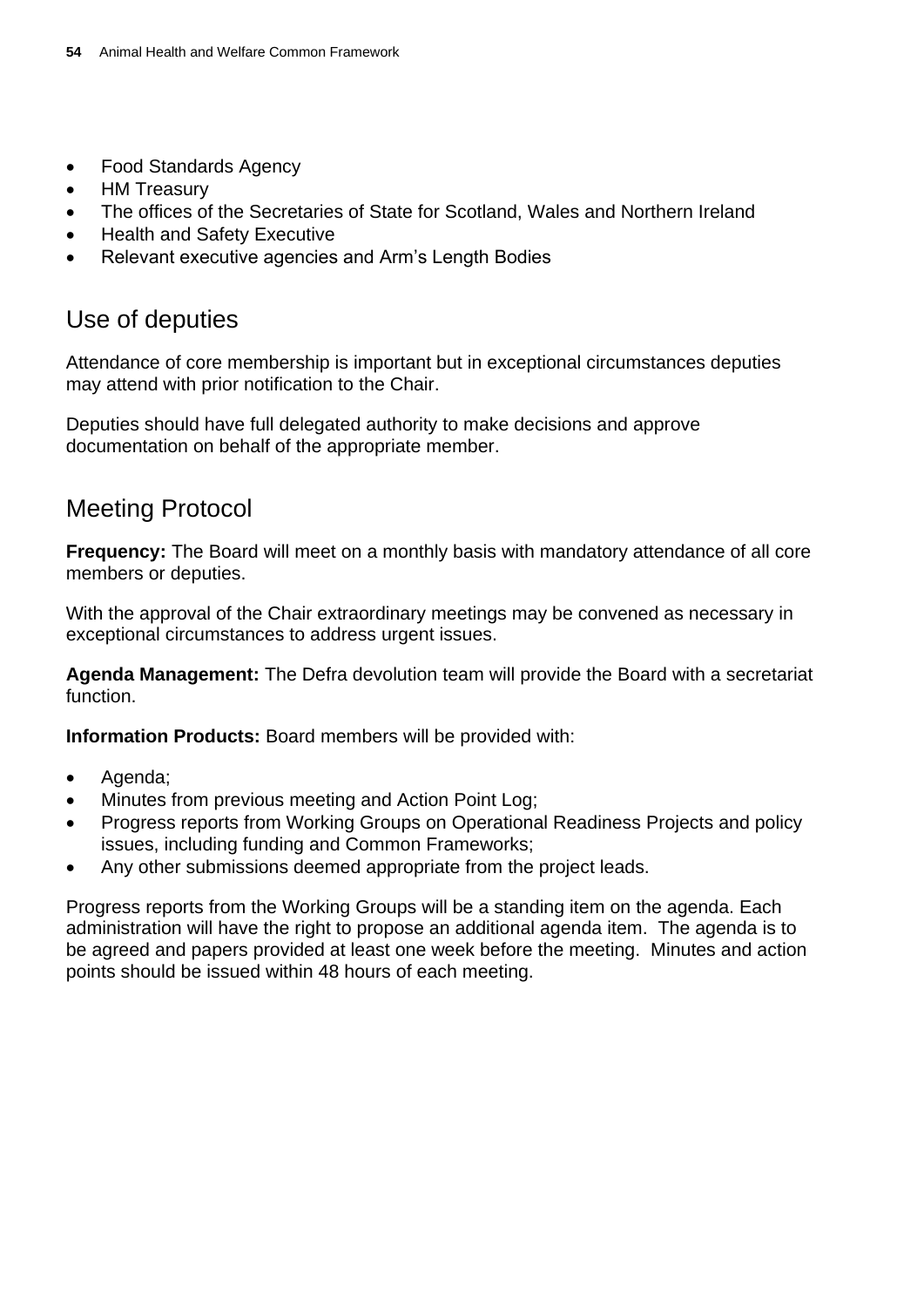# Annex 4: Animal Disease Policy Group (ADPG) Terms of Reference

## Terms of Reference for the Animal Disease Policy Group

In peacetime only (note section on ADPG during outbreak or incident, below for terms outside of peacetime)

Agreed February 2018

ADPG is the key strategic policy forum for UK-wide exotic animal disease issues. It reaches, where possible, official-level agreement on UK and GB control strategies and, where appropriate, informs officials' recommendations to their respective Ministers.

The membership of ADPG in peacetime, is as follows:

- Chief Veterinary Officer (UK)
- Deputy CVO
- Policy Deputy Director, Animal Welfare and Exotic Disease Control
- Policy lead UK Trade
- Policy lead Exotic disease control
- Policy Director/Chief Veterinary Officer (Scotland)
- Deputy CVO
- Policy Director/Chief Veterinary Officer (Wales)
- Senior Veterinary Officer
- Chief Veterinary Officer (Northern Ireland) / Policy Director
- Deputy CVO / DVO
- Animal and Plant Health Agency (APHA)
- Director for Service Delivery / Chair of The Operational Readiness Board (ORB)
- Veterinary Director
- Public Health England (PHE)
- Health Protection, Emergency Response Department
- Health protection agencies/representatives from Scotland, Wales & NI
- Food Standards Agency (FSA)
- Veterinary Director and Head of Science, Evidence and Research
- Food Standards Scotland (FSS)
- Policy leads from Scotland, Wales & NI

Depending upon the subject, membership may be increased ad-hoc to include representatives from other government departments and agencies.

**Secretariat**: Defra, Animal Welfare and Exotic Disease Control (ADPG)

The **functions of ADPG** include:

• Inform recommendations to Ministers on animal health policy.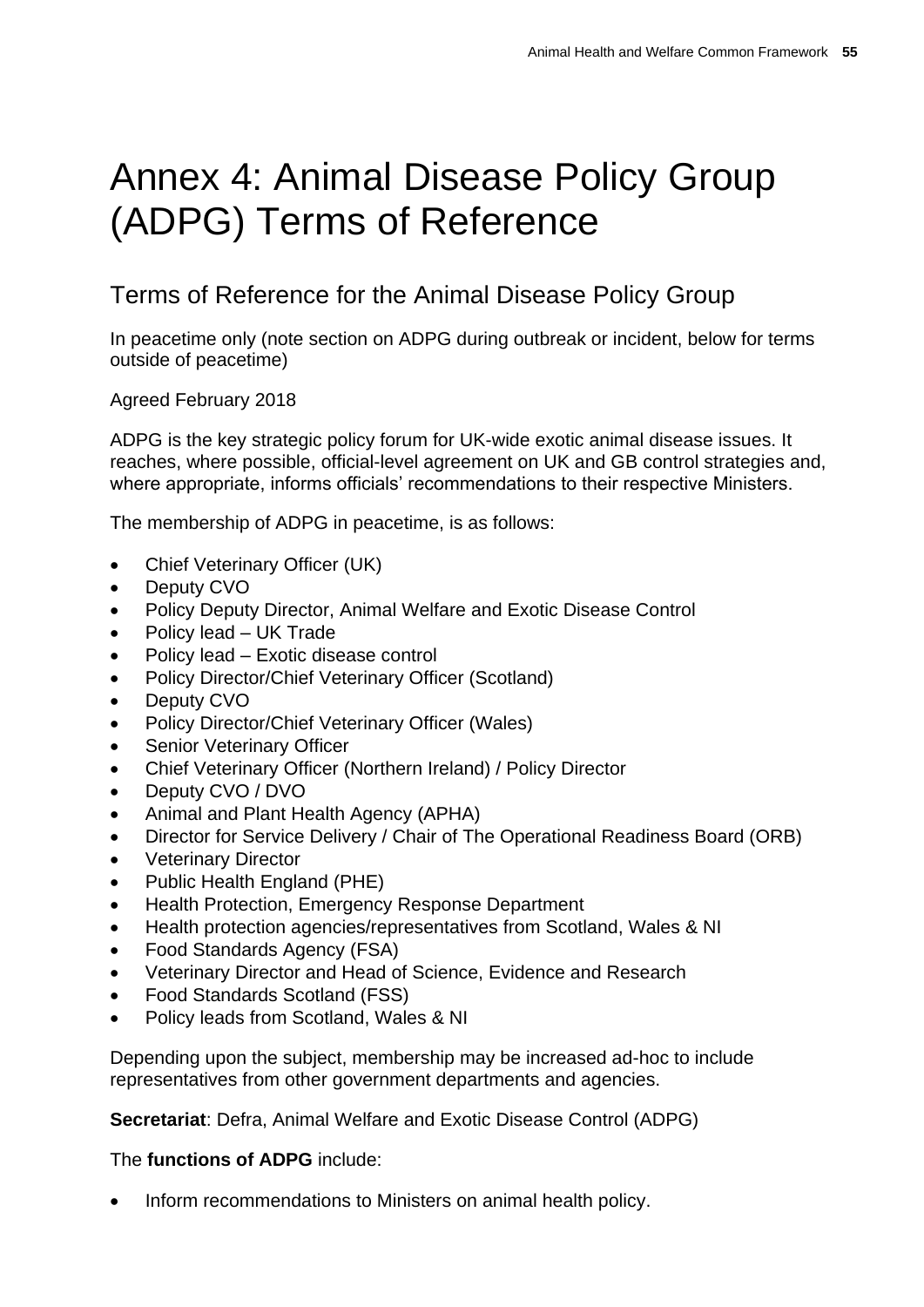- Identification and discussion of risks (as identified by the Veterinary Risk Group (VRG)) that may have implications for existing Control Strategies or require the elaboration of new Control Strategies
- Oversight of the Outbreak Readiness Board (ORB) and consideration of any operational issues that impact on policy.
- Oversight, governance and strategic direction of the VRG.

The ADPG will meet four times per year; in addition, when so required, it is possible to schedule additional meetings or consider relevant issues through a written procedure.

# ADPG during Outbreaks or Incidents

In **outbreaks**, the membership will include all the core ADPG membership plus:

- Legal (DEFRA and Devolveds);
- VENDU (Veterinary Exotic Notifiable Disease Unit)
- Comms (DEFRA and Devolveds)
- Cabinet Office, Civil Contingencies Secretariat optional member

#### The **functions of ADPG in an outbreak** include:

• Discussion of any proposed changes in policy or approach that are not set out in the relevant disease control strategy

## The **principles of decision making in ADPG** are:

• When making decisions, consideration will be given first to the best options for disease control, then to any legal requirements, latitude and constraints and finally to the deliverability of the preferred strategy in the field, including sustainability of the operational response and where to prioritise if resources are limited.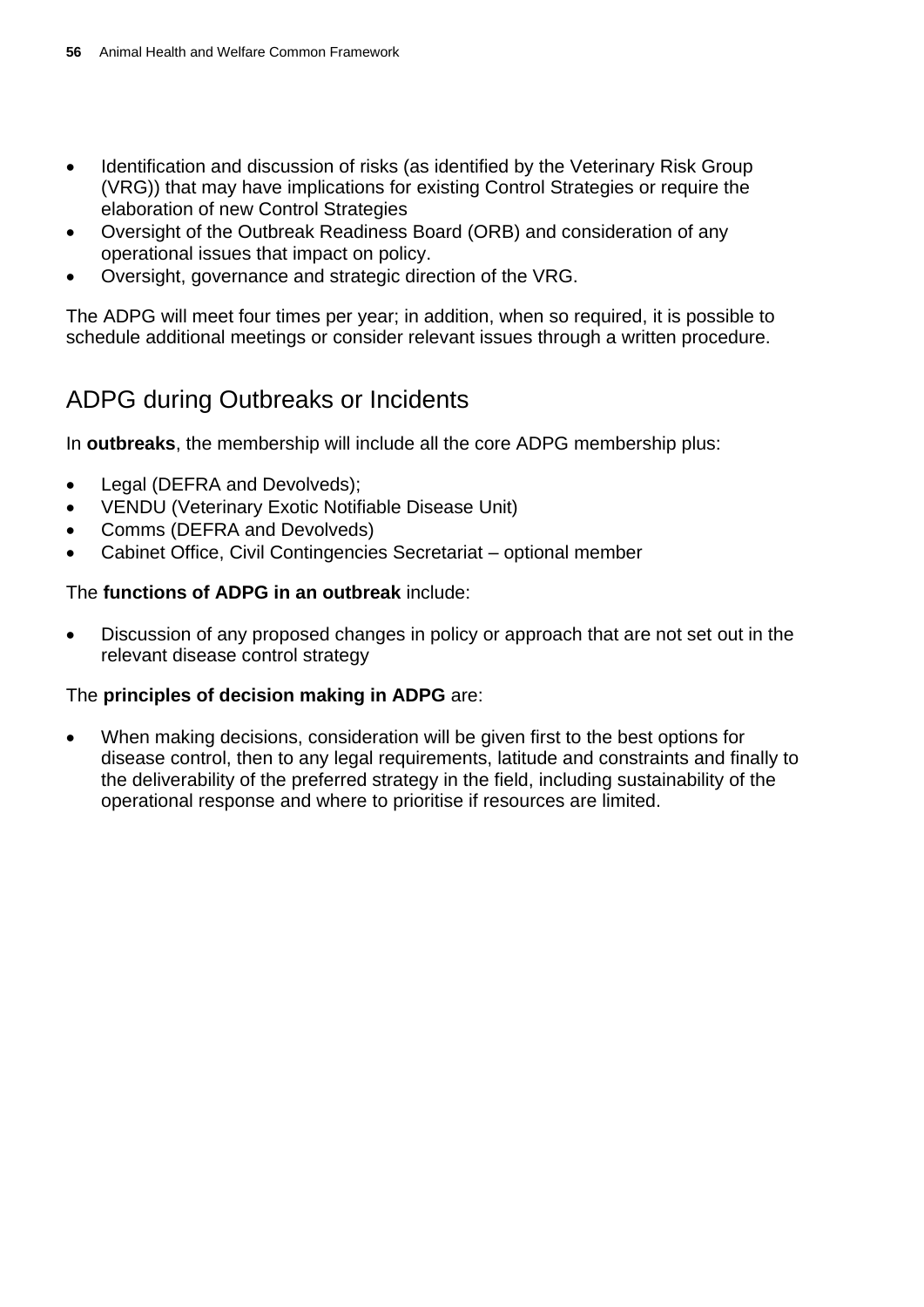# Annex 5: Animal Welfare Policy Group (AWPG) Terms of Reference

## Scope of the group

The group should focus on animal welfare policy issues in each constituent part of the UK, from possible future policy ideas to proposals which are actively being developed and taken forward including via calls for evidence, consultations, regulatory change and legislative change.

The group should consider what research, expert and professional advice and other evidence is available to inform policy development. This could include considering remits for external research and for the Farm Animal Welfare Committee.

The group should consider any particular operational or policy implementation issues which have implications for future policy change and development.

The group should consider any particular issues raised internationally (e.g. issues covered in EU, OIE and other forums) which have implications for policy development.

The group should focus on policy areas that are devolved. In addition, the group should consider any policy areas which are not devolved, and which may raise issues relating to animal welfare.

# Purpose of the group

The group should aim to develop mutual awareness and understanding of the policy issues as set out in the scope section. This includes possible future policy developments, current active policy developments, and issues relating to the implementation of existing policy. This includes considering associated research, expert and professional advice, and other evidence issues.

This mutual understanding and awareness should include awareness of key stakeholder activity and of Parliamentary activity and understanding of the key drivers and considerations in play, including any particular aims and objectives. The group should aim to draw from members' different experiences and approaches.

The group should facilitate the adoption of coordinated approaches where different administrations favour this, for example in terms of the timing and/or content of separate national proposals relating to the same/similar issue (e.g. animal welfare codes/guidance), or in terms of the development of joint proposals, or in terms of the development of proposals in one part of the UK which other parts may be interested in adopting in due course.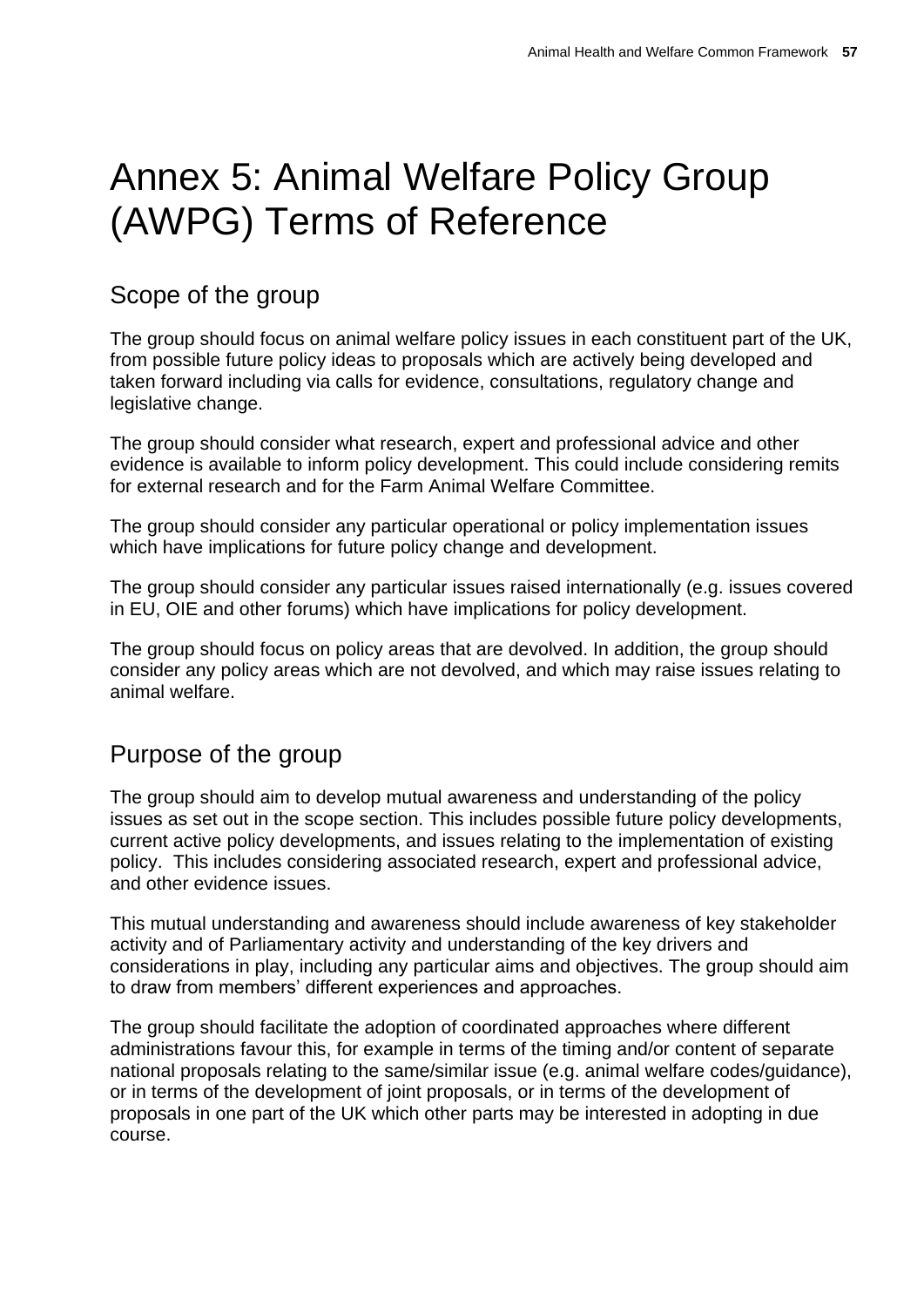## Membership of the group

The group should comprise policy officials and Chief Veterinary Officers (CVOs) from Defra, Scottish Government, Welsh Government and Northern Ireland Executive.

## Group meetings

Chairing of the meeting is rotated between administrations with DEFRA providing secretarial and administrative support. The group should operate on an informal basis.

In the course of discussions, the group may identify issues and areas where differences exist. The purpose of the group is not particularly to resolve differences and form a common position, nor to escalate issues with a view to resolving differences. Instead, group discussions may facilitate a more joined-up approach based on enhanced mutual awareness and understanding whilst respecting fully that animal welfare is a devolved matter.

The group meets monthly, with CVOs attending bi-monthly.

One week prior to each meeting, each group member should provide a short written update relating to each key animal welfare area (e.g. on-farm; transport; slaughter; companion animals; future farming policy; trade policy; cross-cutting issues such as sentience and sentencing; international developments; research/evidence). The meetings may use this as a basis for focusing on a subset of issues of particular joint interest.

## List of members

Defra:

- DD Animal Welfare
- DD Transforming farm animal health and welfare
- Policy Leads
- Research/Evidence Lead
- UK CVO
- **Secretariat**

Welsh Government:

- CVO Wales
- Policy Leads

Scottish Government:

- CVO Scotland
- Policy Lead

DAERA:

• CVO Northern Ireland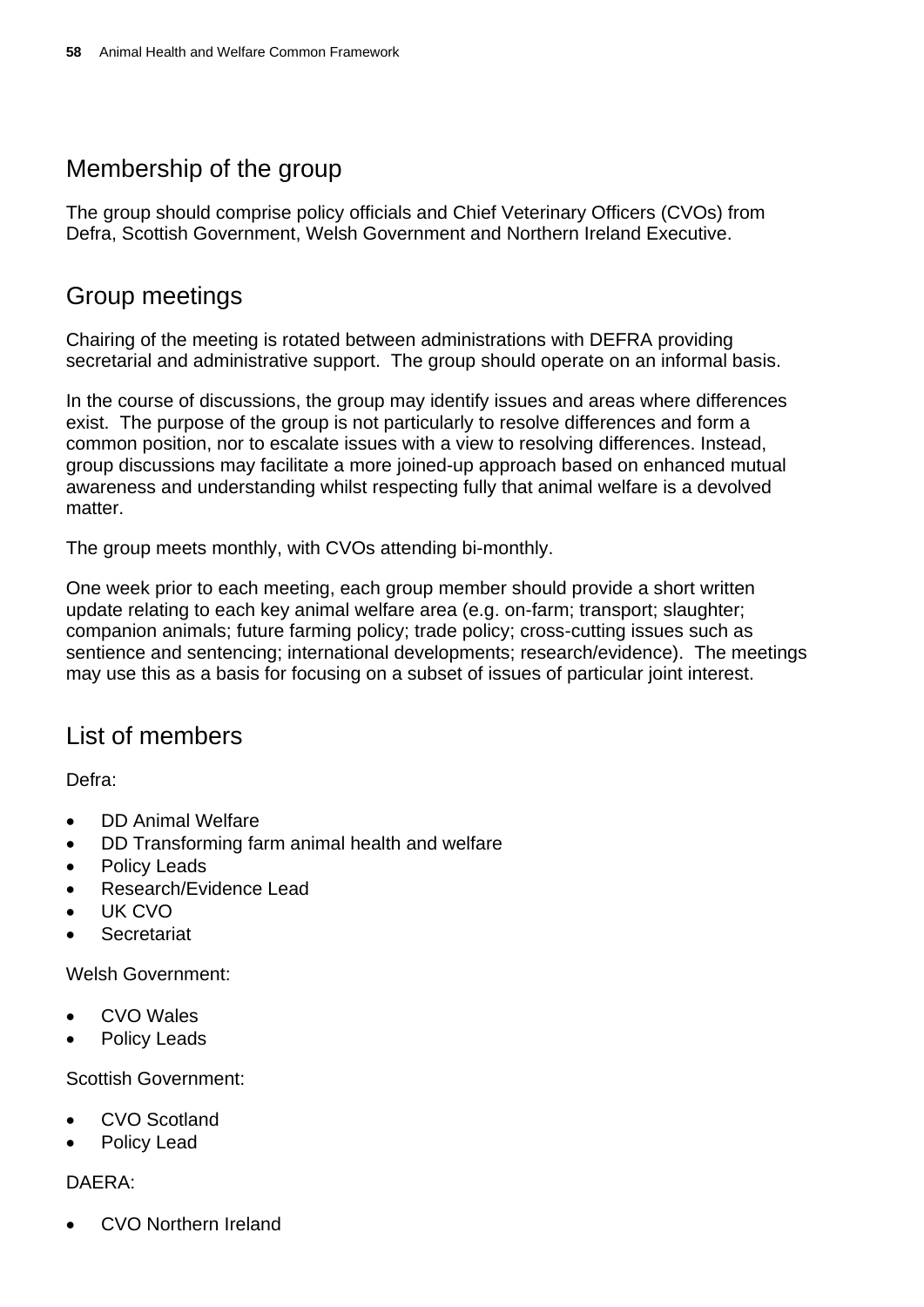• Policy Leads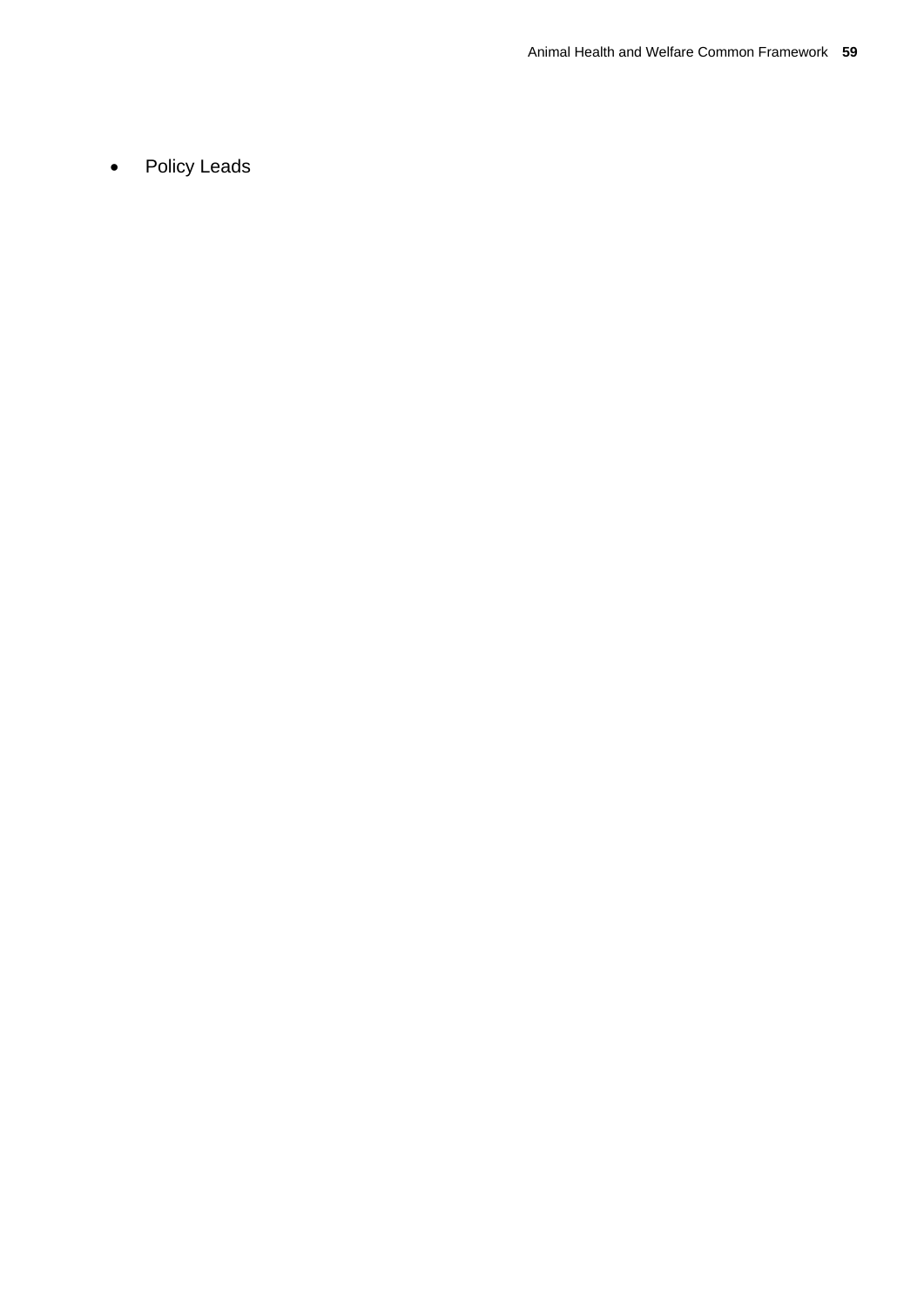# Annex 6: Tuberculosis Liaison Group (TBLG) Terms of Reference

# Core Terms

## **Purpose:**

The TB Liaison Group (TBLG) is the strategic policy forum for UK-wide TB issues. Its primary objective is to share information and best practice. It is, however, also the first-tier forum for seeking official level agreement on relevant regulatory matters, including alignment, that affect, or have the potential to affect, UK domestic or international trade and/or bovine TB control in one or more UK jurisdiction. Where relevant and appropriate, agreed TBLG conclusions will inform officials' recommendations to their respective Ministers. In cases where TBLG is unable to reach agreement on relevant regulatory matters, affecting UK internal market or international trade or bovine TB (bTB) control in one or more UK jurisdiction, this will result in use of the escalation process (refer to Annex 6.3).

## **Context:**

Animal disease policy is devolved and TBLG will respect the devolution settlements. In some limited instances, where exercise of devolved powers affects, or has the potential to affect, the UK internal market, international trade and/or TB control, agreement will be sought on how to manage the impacts and/or risks. That agreement should be sought at TBLG in the first instance.

## **In scope areas:**

All aspects of bTB policy development, regulatory decision making and alignment, where relevant to international trade and/or compliance with relevant international rules and/or domestic disease control regimes affecting more than one UK Administration.

## **Chair**

The England TB Programme Deputy Director will chair the twice-yearly meetings held in London. The other twice-yearly meetings will be chaired by the hosting Chief Veterinary Officer (CVO).

## **Functions:**

- Sharing best practice on TB related policy.
- Evaluate existing policies to inform future policy making.
- Develop shared communication strategies.
- Discuss common delivery challenges and work together on solutions, where relevant.
- Informing recommendations to respective Ministers on TB policy and regulatory change, where these impact on the other Administrations or UK trade.
- Discussion of policy response to TB risks (as identified by the Veterinary Risk Group, international disease monitoring, SPS issues from the WTO team, and other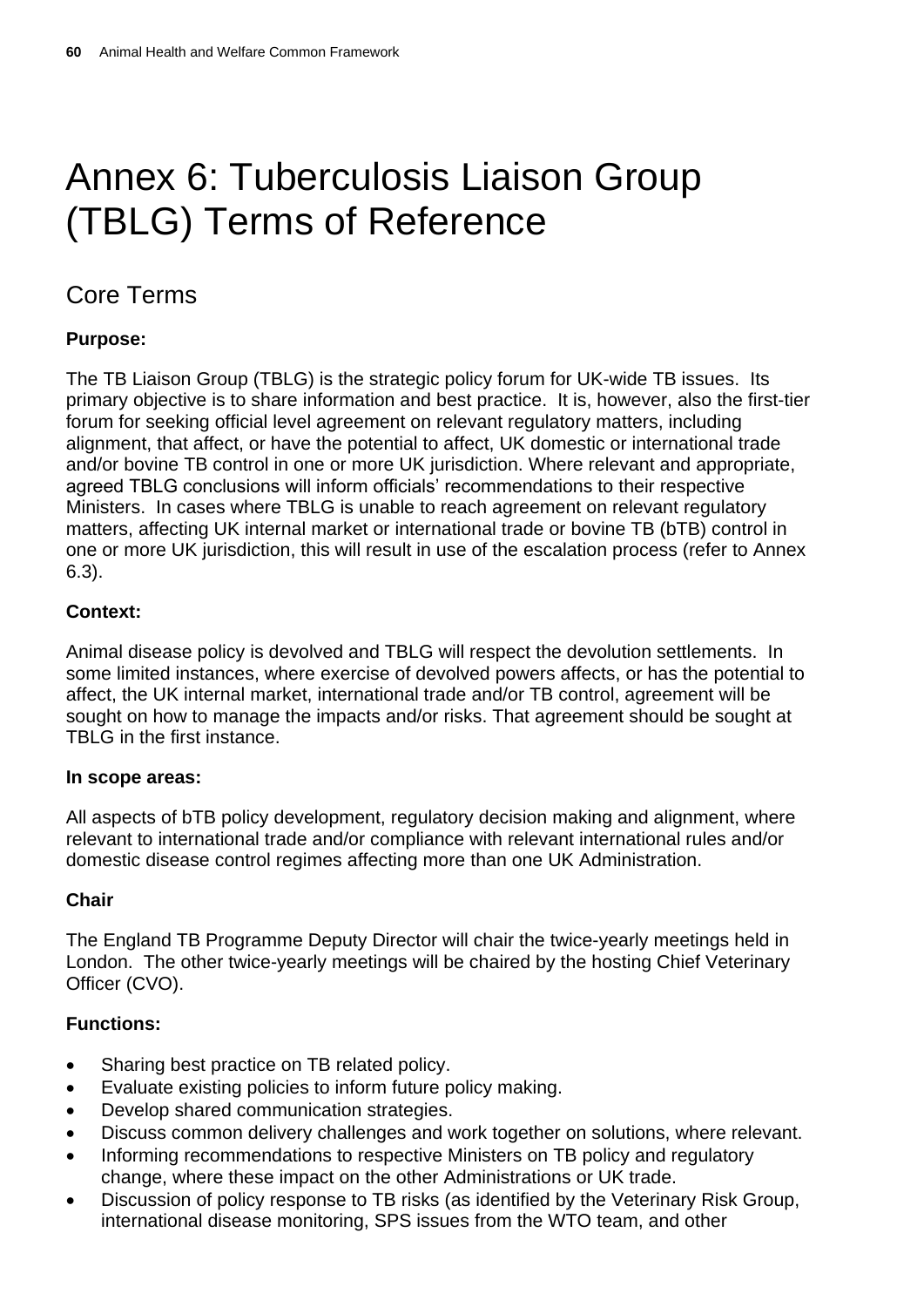intelligence sources) that may have implications for existing Control Strategies or require the elaboration of new Control Strategies.

- Commission requests for information and evidence from relevant bodies.
- Decision making forum for TB related regulatory decisions and regulatory alignment issues, where there is an impact on the other Administrations or UK trade.
- Monitor potential legislation changes from the European Union, with input from Policy Leads.
- Inform the ADPG of all decisions made.

#### **Membership:**

The Core Members of the Group will be:

- The Four Administration CVOs
- The TB Policy Leads from each administration
- APHA representatives

Additional representatives from other government departments, agencies or other stakeholders may be invited to attend a meeting in order to provide information or share best practice, however, only core members will be involved in decision making.

#### **Decision Making**

All decisions will be evidenced based, taking into account OIE and EU standards, where relevant. Where a decision will impact on the UK internal market or international trade, a unanimous decision is required. Recognising devolution, there may be agreement that differences in policy are accepted in so far as they do not negatively impact on other jurisdictions. In this situation, policy changes will be presented to TBLG on an information only basis. Where necessary, a clear rationale detailing the reason for the difference will be identified and recorded.

Each Administration will appoint a number of representatives to represent the interests of the Administration/Department. As long as one representative from each Administration is present the meeting will be considered quorate. Annex 6.4 shows a list of the representatives.

The dispute resolution process is set out at Annex 6.3, for those circumstances where the Group is unable to come to a unanimous decision.

#### **Meetings:**

TBLG will hold an alternate full day meeting, to be hosted by one of the Administrations and a half day meeting, in London, on a quarterly basis.

The secretariat will also schedule additional meetings, as required. Where appropriate, by agreement, issues may be considered, and decisions agreed through a written procedure.

#### **Secretariat:**

Defra, TB Policy Team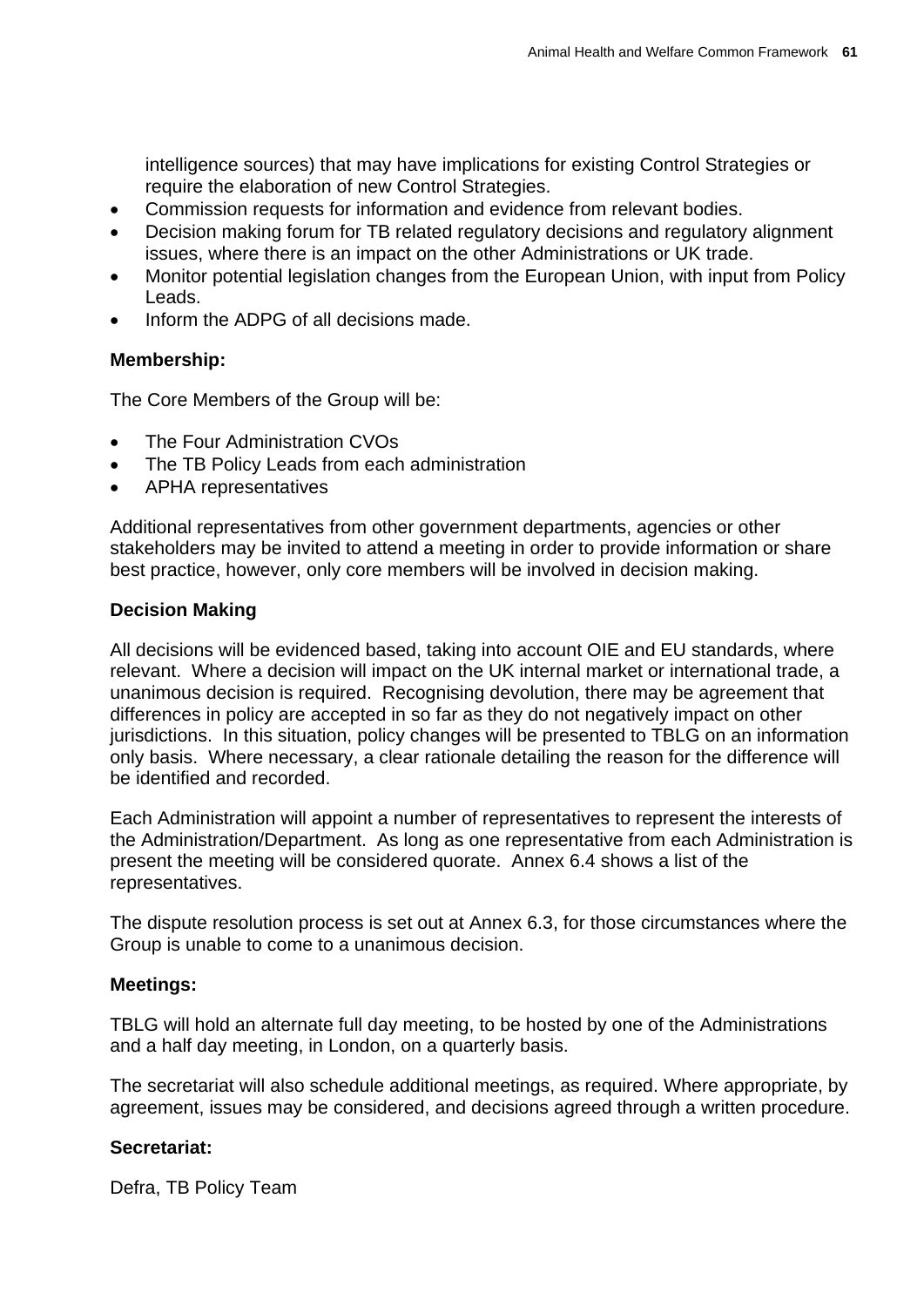## **Role of Secretariat**

The secretariat will have a coordinating role and will be provided by Defra TB Policy Team, with support from the Administration hosting the quarterly whole day meetings.

The secretariat will be responsible for:

- Scheduling meetings, arranging meeting rooms and teleconference facilities;
- Distribution of a forward look programme;
- Circulation of papers (for scheduled papers the target is five working days, for regulatory alignment it is accepted that very little notice will be possible);
- Commissioning role gathering required intelligence and information required to support decision making, working with relevant teams in Defra, the Scottish Government, Welsh Government and Northern Ireland Executive, other government departments and arms-length bodies. Where this does not exist, the secretariat may need to commission work from appropriate experts;
- Working with respective Policy Leads, the secretariat will commission papers or impact assessments, where appropriate. Where an urgent decision is required, the secretariat will schedule an urgent ad hoc meeting of TBLG.
- Keep a formal record of all decisions made. Produce minutes and actions for every meeting and store these for the record once approved. The target is to circulate a full note of the meeting within one week.

The secretariat will work closely with Policy Leads in all Administration's. It is proposed that a single point of contact in each Administration and APHA is responsible for maintaining lists of policy leads and subject matter experts that may be needed to input to papers, risk assessments or discussion at TBLG.

#### **Review arrangements**

The terms of reference will be reviewed six months after being adopted and thereafter on an annual basis.

## 6.1 Principles of working

The high-level principles that members of TBLG agree to work within include:

- All members agree the importance of preserving the following principles agreed at Joint Ministerial Committee (EN) in October 2017<sup>4</sup>. These are to:
	- enable the functioning of the UK internal market, while acknowledging existing policy divergence;
	- ensure compliance with international obligations;
	- ensure the UK can negotiate, enter into and implement new trade agreements and international treaties;

<sup>&</sup>lt;sup>4</sup> In relation to development of Common Frameworks for powers returning from the EU, but which represent good practice applicable in the case of the TBLG, in guiding work between the UK Government and the devolved administrations.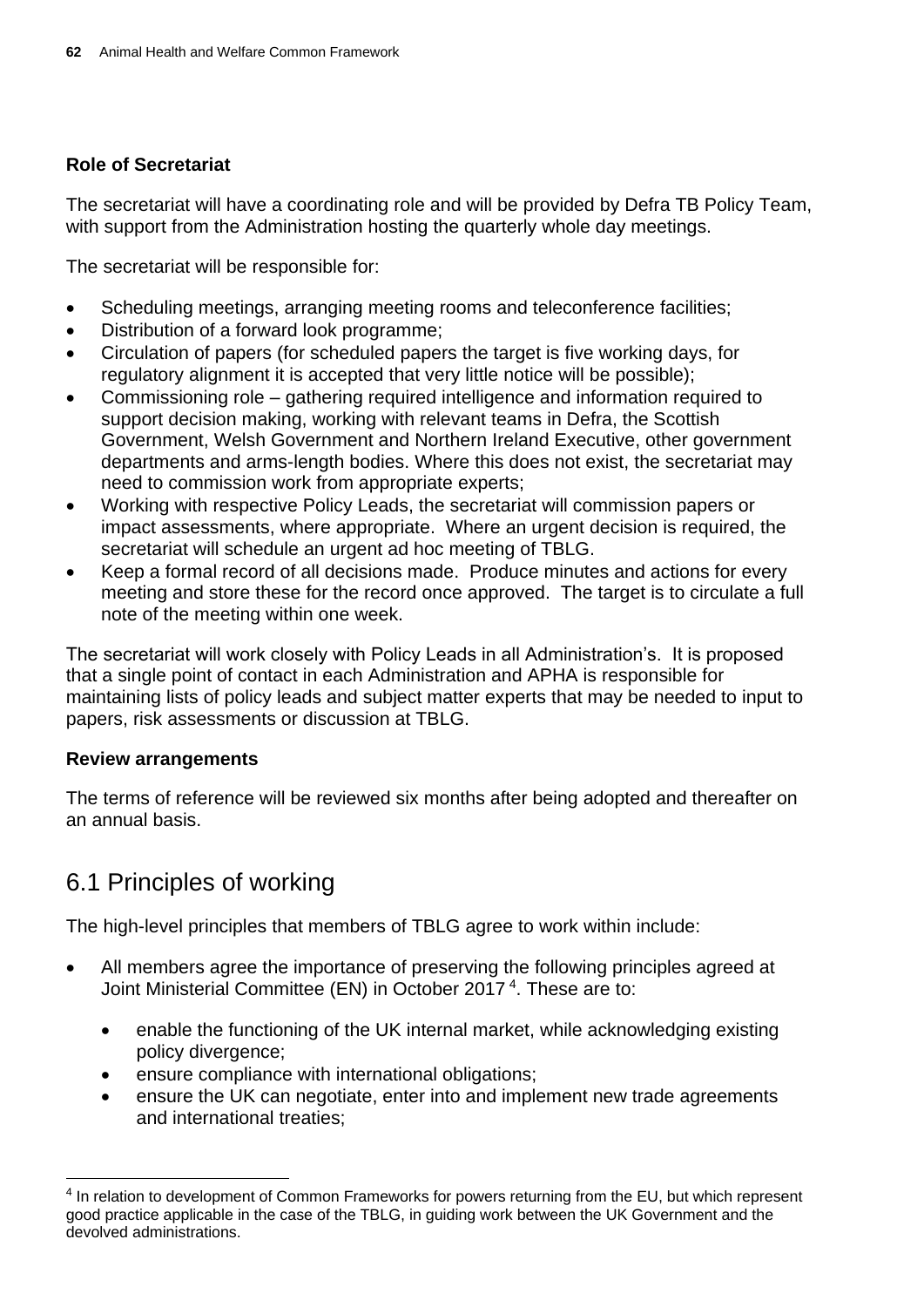- enable the management of common resources.
- The arrangements set out in these ToR should serve the furtherance of trade for all parts of the UK including those that are priorities for the Scottish Government, Welsh Government and Northern Ireland Executive.
- All decisions will be based on the principle we trade as a single entity, 'the UK', an expectation that no Administration will put our trade at risk, and that all decisions need to take into account OIE standards, with clear rationale for divergence if it happens.
- Respect will be paid to the devolution settlements and the democratic accountability of each of the UK Administrations, including the provisions of the Good Friday Agreement including the NI/RoI dimension in Strand 3 of that Agreement.
- All members will work collaboratively and in partnership and will endeavour to ensure the functioning of the UK internal market.
- All members will work with the intention of common agreement, seeking consensus, where possible, and not imposition on one or more administrations on others. All efforts to reach commonality should be entered into in good faith.
- The members will share information and scientific research in a spirit of openness and transparency.
- All UK members are committed to evidence-based decision making, using agreed common evidence, and the basic principles and ambition for the control of TB across the UK.

Strong working relationships reduce the likelihood of disputes requiring escalation, however, the process set out below in annex 6.3 will be adopted should any such disputes arise.

## 6.2 Proposed Governance Structure

A flow chart is included below that depicts the governance structure (overall) for the TB Liaison Group. It depicts the Group in the centre comprising Chief Veterinary Officers and policy officials, and the close working connections with the TB Policy Secretariat, Veterinary Risk Group, inputs from APHA, Public Health England, Food Standards Agency, Food Standard Scotland and other teams such as Legal and Communications. It also illustrates the link to portfolio Ministers.

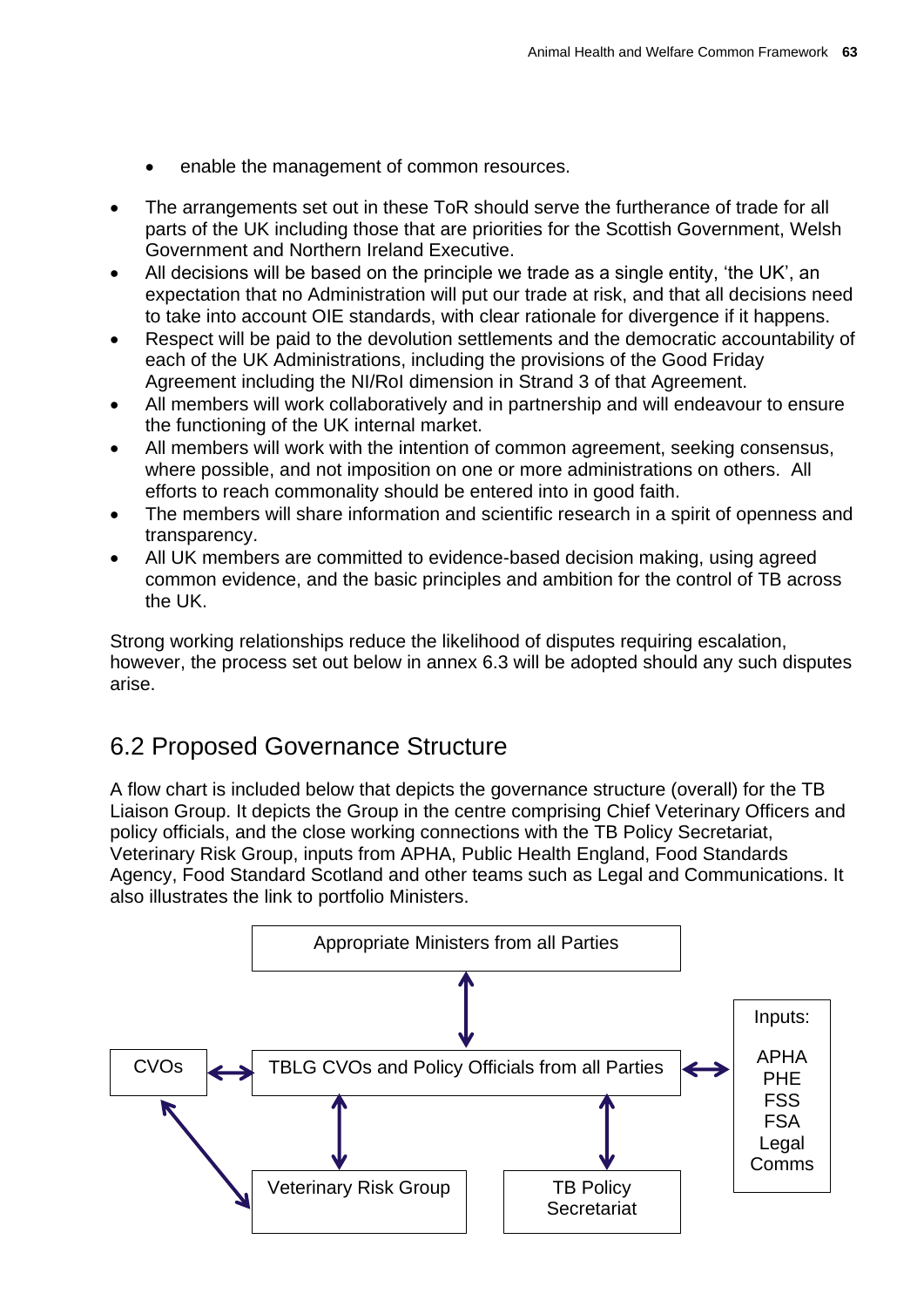# 6.3 Escalation Process

A flow chart is included below that depicts the escalation process for the TB Liaison Group. In summary it illustrates that a disagreement arising at the Group can be referred to the Senior Officials Programme Board and appropriate Ministers for resolution, intended to be consistent with the dispute resolution process set out within the Animal Health and Welfare Common Framework.



The principle is to reach consensus by agreement.

Reaching agreement is not dependent on a single approach being agreed across the whole of the UK. Where policy is devolved it can be appropriate to agree to diverge, as long as that divergence is not harmful to the ability of the UK to trade internally and internationally; to meet its international obligations; and to manage its common resources.

Each stage of the process may be utilised more than once in a dispute. The emphasis will be on resolving differences before they reach the dispute stage. Efforts will be made to avoid escalation where possible.

TBLG does not report to the Senior Officials Programme Board (SOPB). However, any dispute that is being escalated to Ministerial level should first be discussed by the SOPB.

## 6.4 TBLG representatives

Scottish Government representatives:

- CVO Scotland
- Deputy CVO Scotland
- SG Veterinary Adviser (Notifiable Diseases)
- SG Head of Disease Control Branch
- SG Senior Policy Manager, Disease Control Branch.

Defra representatives:

• CVO England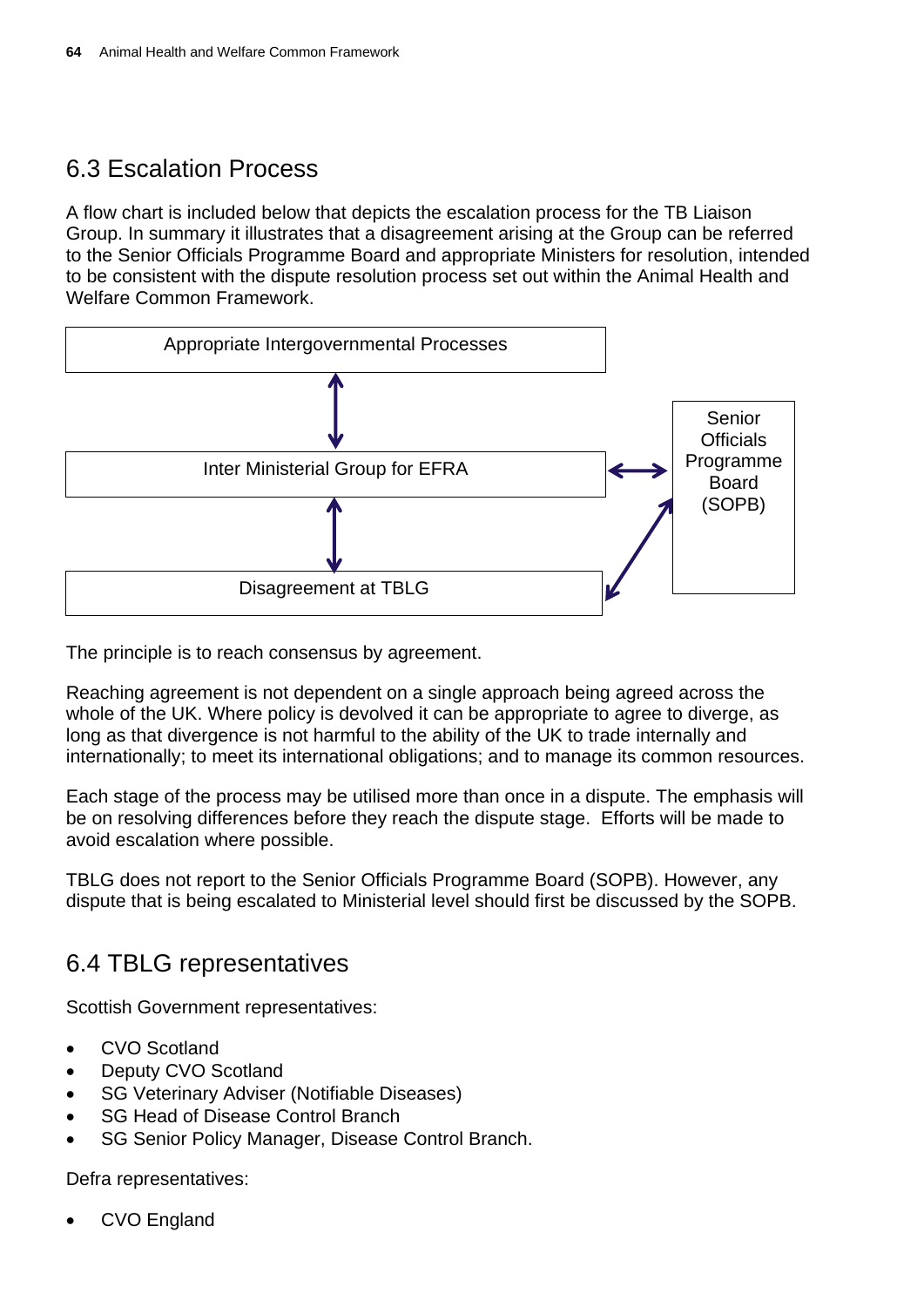DAERA representatives:

• CVO Northern Ireland

Welsh Government representatives:

- CVO Wales
- Head of TB Policy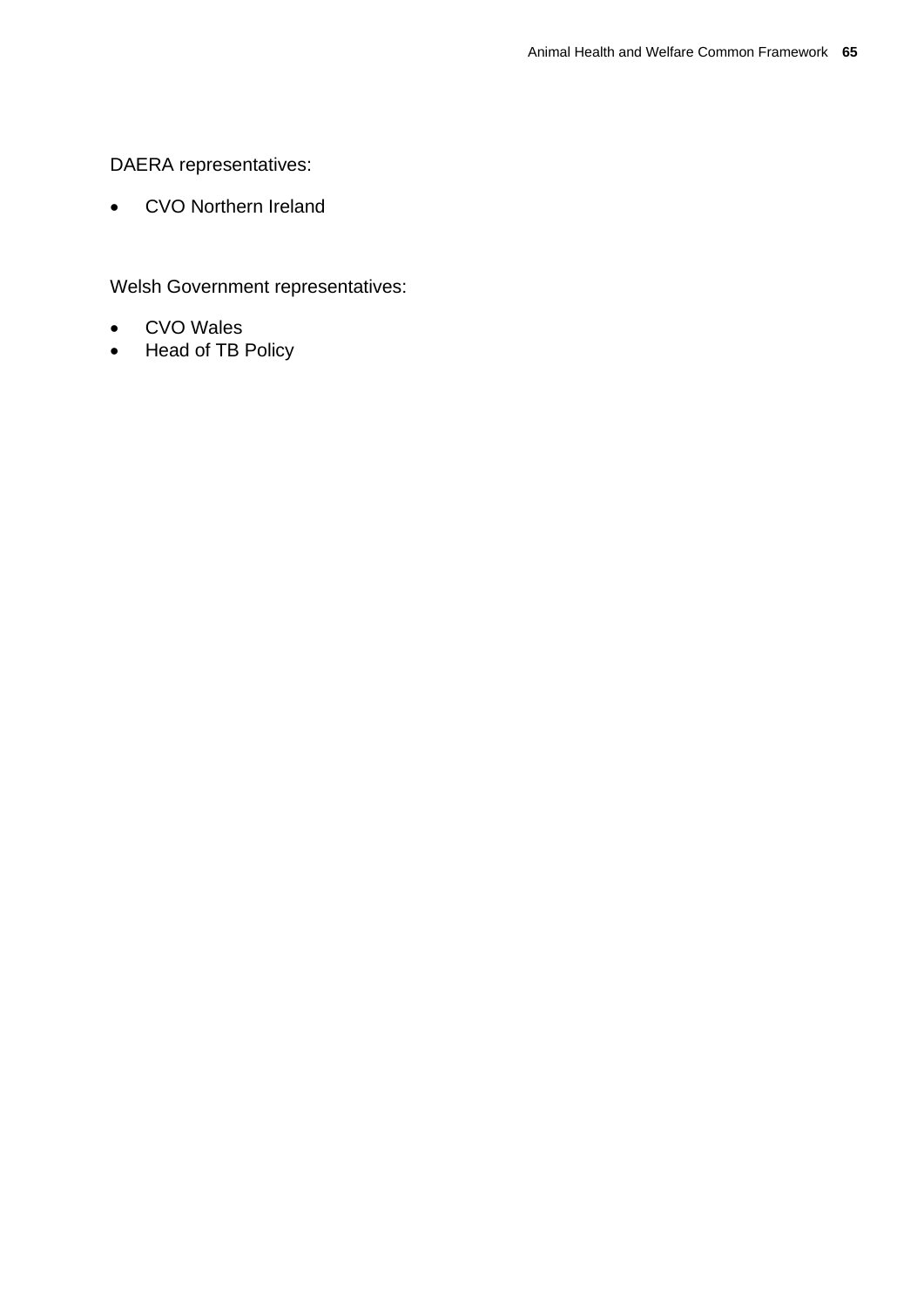# Annex 7: Aquatic Animal Health Policy Group (AAH PG) Terms of Reference

The Aquatic Animal Health Policy Group (AAH PG) is the key strategic forum for UK-wide aquatic animal disease issues. It reaches, where possible, official-level agreement on UK and GB control strategies and, where appropriate, informs officials' recommendations to their respective Ministers, and/or present recommendations to the Animal Policy Group (APG).

The membership of AAH PG is as follows:

UK and England (Defra)

- Policy Deputy Director, Future Animal & Plant Health, Endemics & Traceability
- G6 team leader
- Policy lead / team Aquatic Animal Health

Scotland (Scottish Government)

- Policy Deputy Director
- Policy lead / team Aquaculture Health, Welfare and Innovation Policy

Wales (Welsh Government)

• Policy lead / team – Aquaculture

Northern Ireland (DAERA)

- Director of Marine and Fisheries
- Policy lead / team Aquaculture and Fish Health Policy

Other optional members

- Head of Fish Health Inspectorates (FHI)
- Scientific advisers
- Experts on trade
- Lawyers
- Food Standards Agency (FSA)

Depending upon the subject, membership may be increased ad hoc to include representatives from other government departments and agencies.

**Secretariat**: Defra, Aquatic Animal Health Policy

The main purpose of the AAH PG is to provide a forum, where the four UK administrations can discuss matters of relevance to aquatic animal health.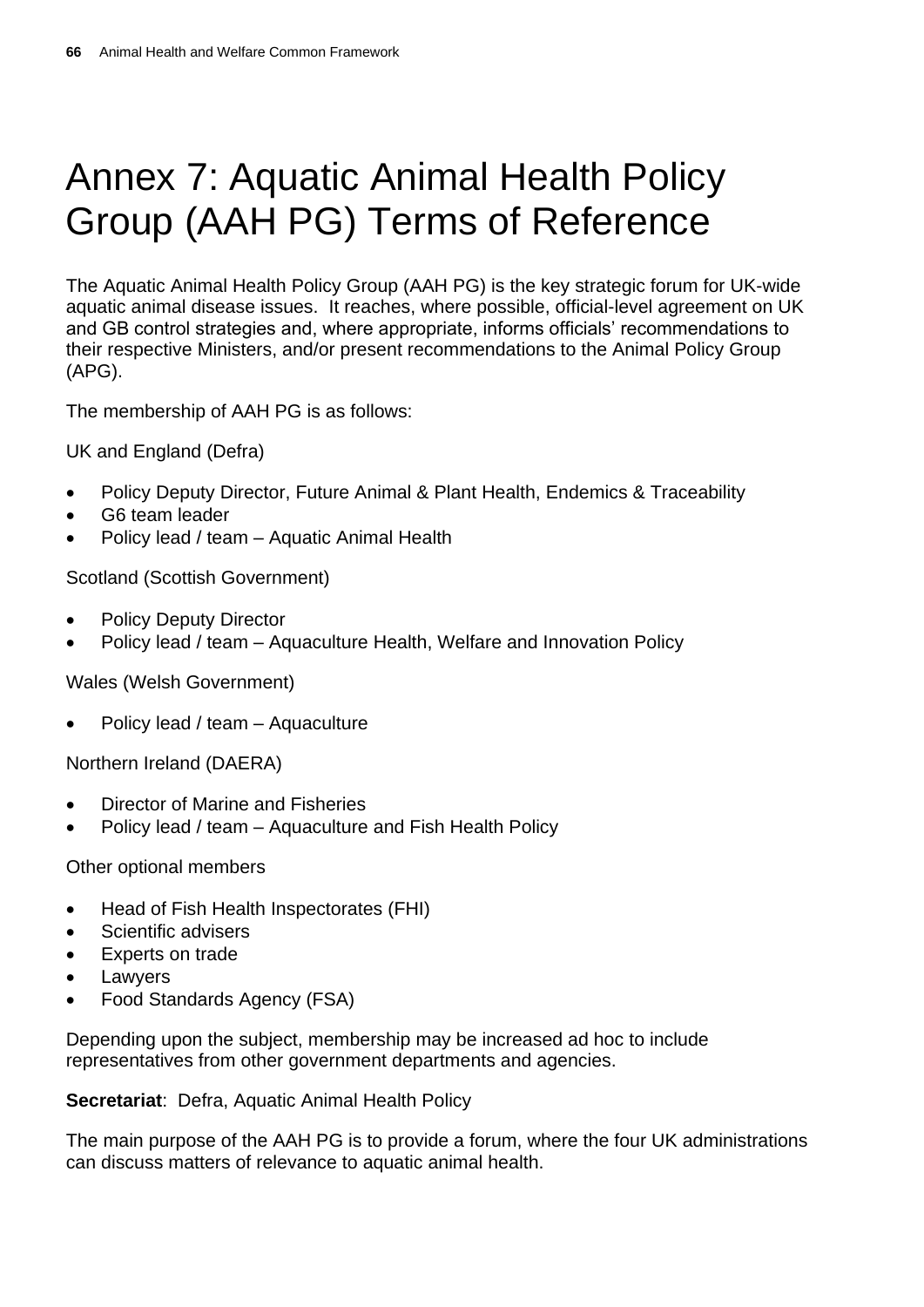#### The **functions of AAH PG** include:

- Review implementation of aquatic animal health legislation in the four nations (e.g. surveillance and disease controls).
- Discuss planned variations in the implementation of aquatic animal health legislation.
- Review preparedness for major disease outbreaks; identify actions as needed.
- Review requirements to meet third country recognition by trading partners.
- Review requirements for international recognised disease status post EU Exit: (i) review of eradication programmes, evidence requirements; (ii) identify process for future disease freedom declaration mechanisms (iii) requirements for maintaining disease freedom.
- Provide forum for updates on changes in disease situation, e.g. of emerging diseases.
- Discuss whether to implement aspects of the EU AHRs.
- Other aquatic health matters put forward by the AAH PG, as appropriate.

To support the discussions and possible decision making, the AAH PG will consult experts as appropriate. The development of positions / papers will be informed by scientific / legal / economist advice. Risks of options will be captured.

Principles of decision making:

• Consideration will be given first to the best options for disease control, then to any legal requirements, latitude and constraints and finally to the deliverability of the preferred strategy in the field, including sustainability of the operational response and where to prioritise if resources are limited.

Depending on the relevance of the questions discussed, the AAH PG will present papers to the APG (Animal policy group), which is attended by CVOs, DCVOs and other senior officials from the four UK nations.

The AAH PG will develop a position for a specific question reflecting the views of the four nations. Depending on the issue, this could be a paper for information or with the purpose of asking APG to evaluate the issue and offer a recommendation.

The AAH PG will meet four times per year; in addition, when so required, it is possible to schedule additional meetings or consider relevant issues through a written procedure.